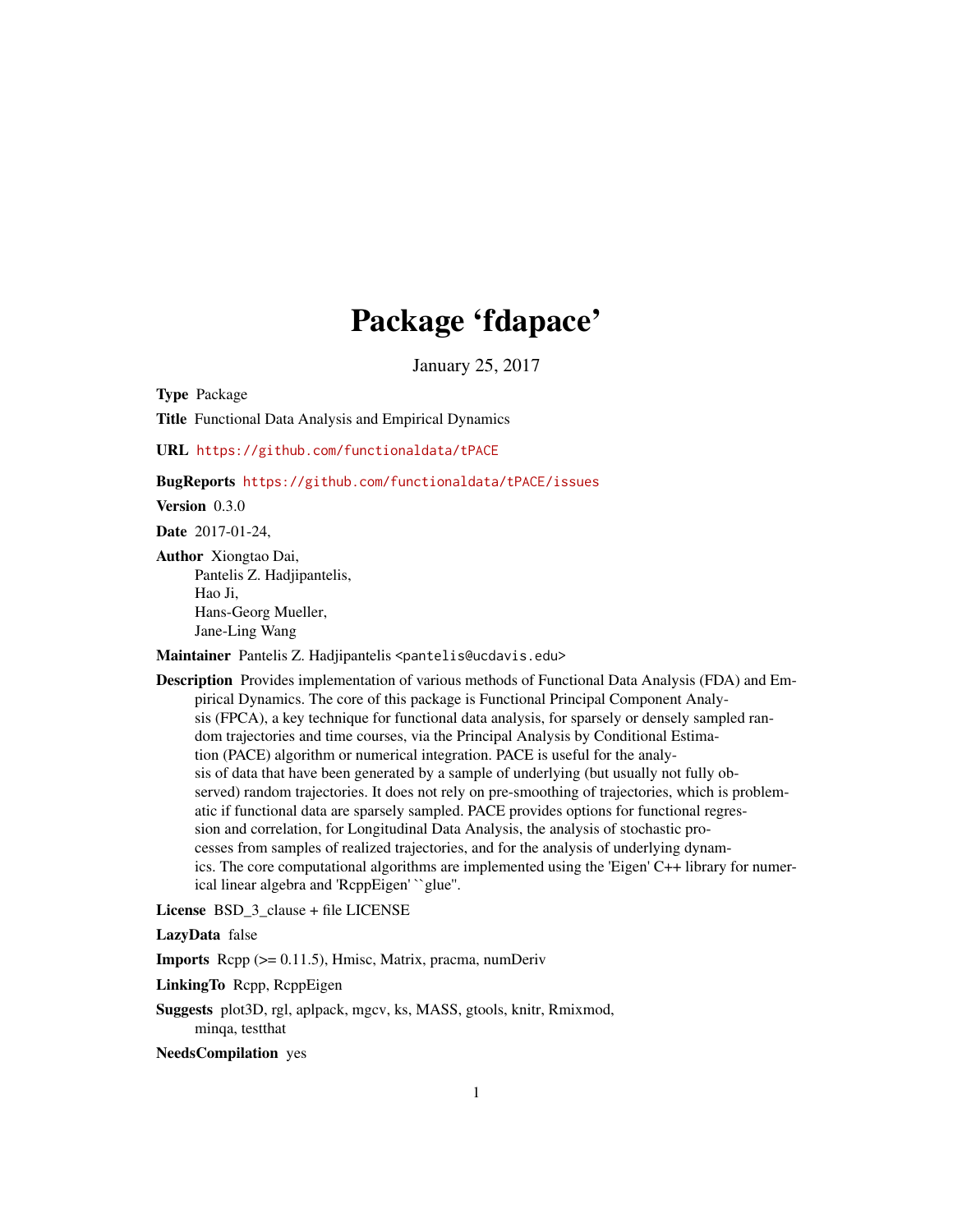RoxygenNote 5.0.1 VignetteBuilder knitr **Repository CRAN** Date/Publication 2017-01-25 09:02:52

# R topics documented:

| $\overline{3}$          |
|-------------------------|
| $\overline{3}$          |
| $\overline{4}$          |
| $\overline{4}$          |
| $\overline{5}$          |
| 5                       |
| 6                       |
| $\overline{7}$          |
| 8                       |
| 9                       |
| 10                      |
| CreatePathPlot<br>11    |
| 12                      |
| 13                      |
| 14                      |
| 16                      |
| 17                      |
| 18                      |
| 19                      |
| 20                      |
| 22                      |
| 25                      |
| 26                      |
| 28                      |
| 29                      |
| 29<br><b>GetCrCorYZ</b> |
| 30                      |
| 31                      |
| 32                      |
| 33<br>kCFC              |
| 35                      |
| 35                      |
| 36                      |
| 37                      |
| 38                      |
| 38                      |
| 39                      |
| 39                      |
| 40                      |
| medfly25<br>40          |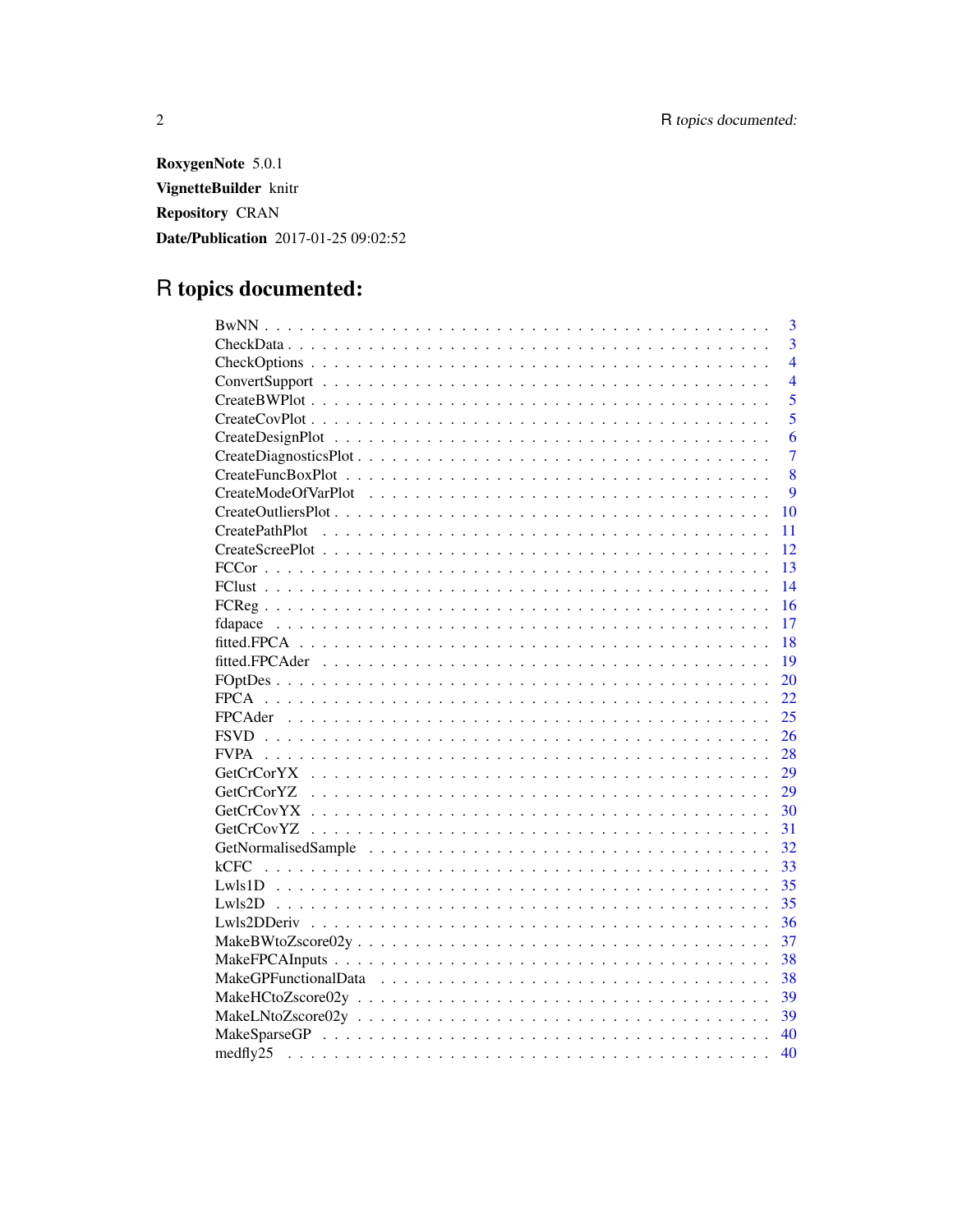#### <span id="page-2-0"></span> $BwNN$  3

| Index |  |  |  |  |  |  |  |  |  |  |  |  |  |  |  |  |  |  |  |  |  |  |  |
|-------|--|--|--|--|--|--|--|--|--|--|--|--|--|--|--|--|--|--|--|--|--|--|--|
|       |  |  |  |  |  |  |  |  |  |  |  |  |  |  |  |  |  |  |  |  |  |  |  |
|       |  |  |  |  |  |  |  |  |  |  |  |  |  |  |  |  |  |  |  |  |  |  |  |
|       |  |  |  |  |  |  |  |  |  |  |  |  |  |  |  |  |  |  |  |  |  |  |  |
|       |  |  |  |  |  |  |  |  |  |  |  |  |  |  |  |  |  |  |  |  |  |  |  |
|       |  |  |  |  |  |  |  |  |  |  |  |  |  |  |  |  |  |  |  |  |  |  |  |
|       |  |  |  |  |  |  |  |  |  |  |  |  |  |  |  |  |  |  |  |  |  |  |  |
|       |  |  |  |  |  |  |  |  |  |  |  |  |  |  |  |  |  |  |  |  |  |  |  |

BwNN *Minimum bandwidth based on kNN criterion.*

# Description

Input a list of time points Lt, and the number of unique neighbors k and get the minimum bandwidth garanteeing k unique neighbours.

# Usage

BwNN(Lt,  $k = 3$ , onlyMean = FALSE, onlyCov = FALSE)

# Arguments

| Lt       | n-by-1 list of vectors                                           |
|----------|------------------------------------------------------------------|
| k        | number of unique neighbors for cov and mu (default $= 3$ )       |
| onlyMean | Indicator to return only the minimum bandwidth for the mean      |
| onlyCov  | Indicator to return only the minium bandwidth for the covariance |

# Examples

```
tinyGrid = list(c(1,7), c(2,3), 6, c(2,4), c(4,5))
BwNN(tinyGrid, k = 2) # c(3,2)
```

| CheckData | Check data format |  |
|-----------|-------------------|--|
|-----------|-------------------|--|

# Description

Check if there are problems with the form and basic structure of the functional data 'y' and the recorded times 't'.

# Usage

CheckData(y, t)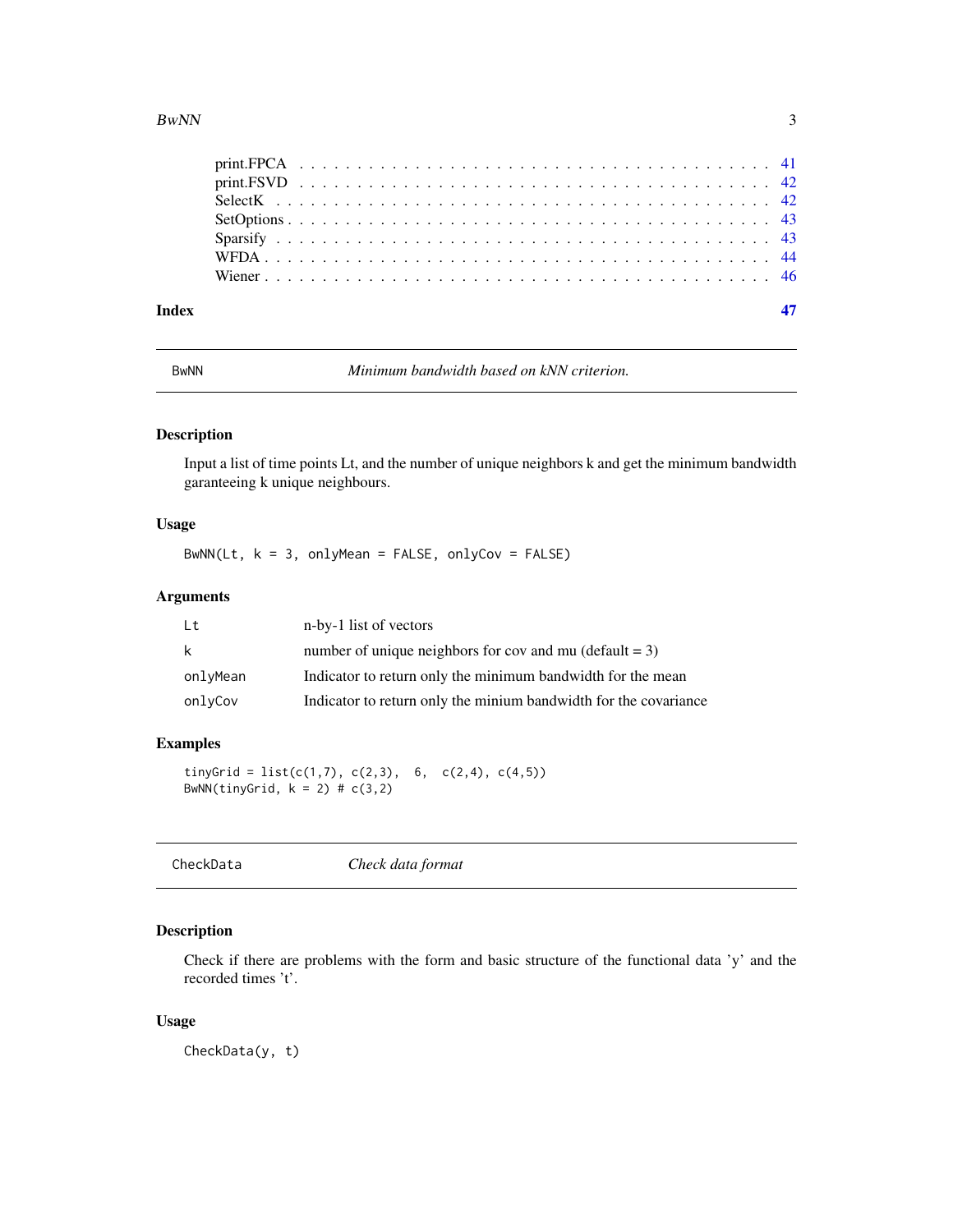# <span id="page-3-0"></span>Arguments

| is a n-by-1 list of vectors |
|-----------------------------|
| is a n-by-1 list of vectors |

| CheckOptions | Check option format |  |
|--------------|---------------------|--|
|--------------|---------------------|--|

# Description

Check if the options structure is valid and set the ones that are NULL

# Usage

CheckOptions(t, optns, n)

# Arguments

|       | is a n-by-1 list of vectors        |
|-------|------------------------------------|
| optns | is an initialized option list      |
| n     | is a total number of sample curves |
|       |                                    |
|       |                                    |

| ConvertSupport | Convert support of a mu/phi/cov etc. to and from obsGrid and work- |  |
|----------------|--------------------------------------------------------------------|--|
|                | Grid                                                               |  |

# Description

Convert the support of a given function 1-D or 2-D function from 'fromGrd' to 'toGrid'. Both grids need to be sorted. This is a interpolation/convenience function.

# Usage

```
ConvertSupport(fromGrid, toGrid, mu = NULL, Cov = NULL, phi = NULL,
  isCrossCov = FALSE)
```

| fromGrid   | vector of points with input grid to interpolate from                                                                    |
|------------|-------------------------------------------------------------------------------------------------------------------------|
| toGrid     | vector of points with the target grid to interpolate on                                                                 |
| mu         | any vector of function to be interpolated                                                                               |
| Cov        | a square matrix supported on from Grid * from Grid, to be interpolated to to Grid<br>* toGrid.                          |
| phi        | any matrix, each column containing a function to be interpolated                                                        |
| isCrossCov | logical, indicating whether the input covariance is a cross-covariance. If so then<br>the output is not made symmetric. |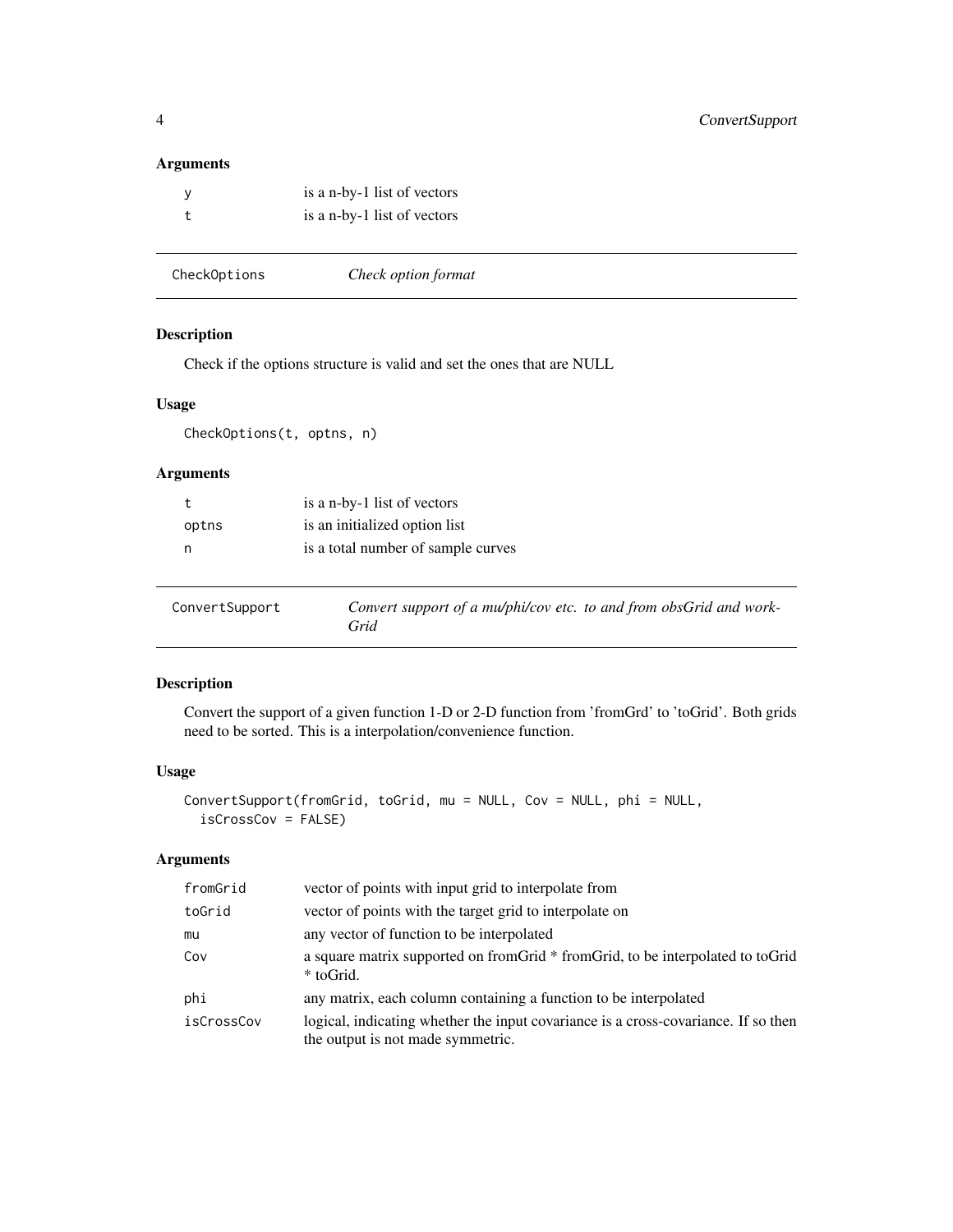<span id="page-4-0"></span>

#### Description

This function by default creates the mean and first principal modes of variation plots for 50 If provided with a derivative options object (?FPCAder) it will return the differentiated mean and first two principal modes of variations for 50

#### Usage

```
CreateBWPlot(fpcaObj, derOptns = NULL, bwMultipliers = NULL)
```
#### Arguments

| fpcaObi       | An FPCA class object returned by FPCA().                                                                                                             |
|---------------|------------------------------------------------------------------------------------------------------------------------------------------------------|
| derOptns      | A list of options to control the derivation parameters; see ?FPCAder. If NULL<br>standard diagnostics are returned                                   |
| bwMultipliers | A vector of multipliers that the original 'bwMu' and 'bwCov' will be multiplied<br>by. (default: $c(0.50, 0.75, 1.00, 1.25, 1.50)$ ) - default: NULL |

# Examples

```
set.seed(1)
n < -20pts <- seq(0, 1, by=0.05)
sampWiener <- Wiener(n, pts)
sampWiener <- Sparsify(sampWiener, pts, 10)
res1 <- FPCA(sampWiener$Ly, sampWiener$Lt,
            list(dataType='Sparse', error=FALSE, kernel='epan', verbose=FALSE))
CreateBWPlot(res1)
```

| CreateCovPlot | Create the covariance surface plot based on the results from FPCA() |  |
|---------------|---------------------------------------------------------------------|--|
|               | <i>or FPCder().</i>                                                 |  |

# Description

This function will open a new device if not instructed otherwise.

# Usage

```
CreateCovPlot(fpcaObj, covPlotType = "Fitted", isInteractive = FALSE,
  colSpectrum = NULL, ...
```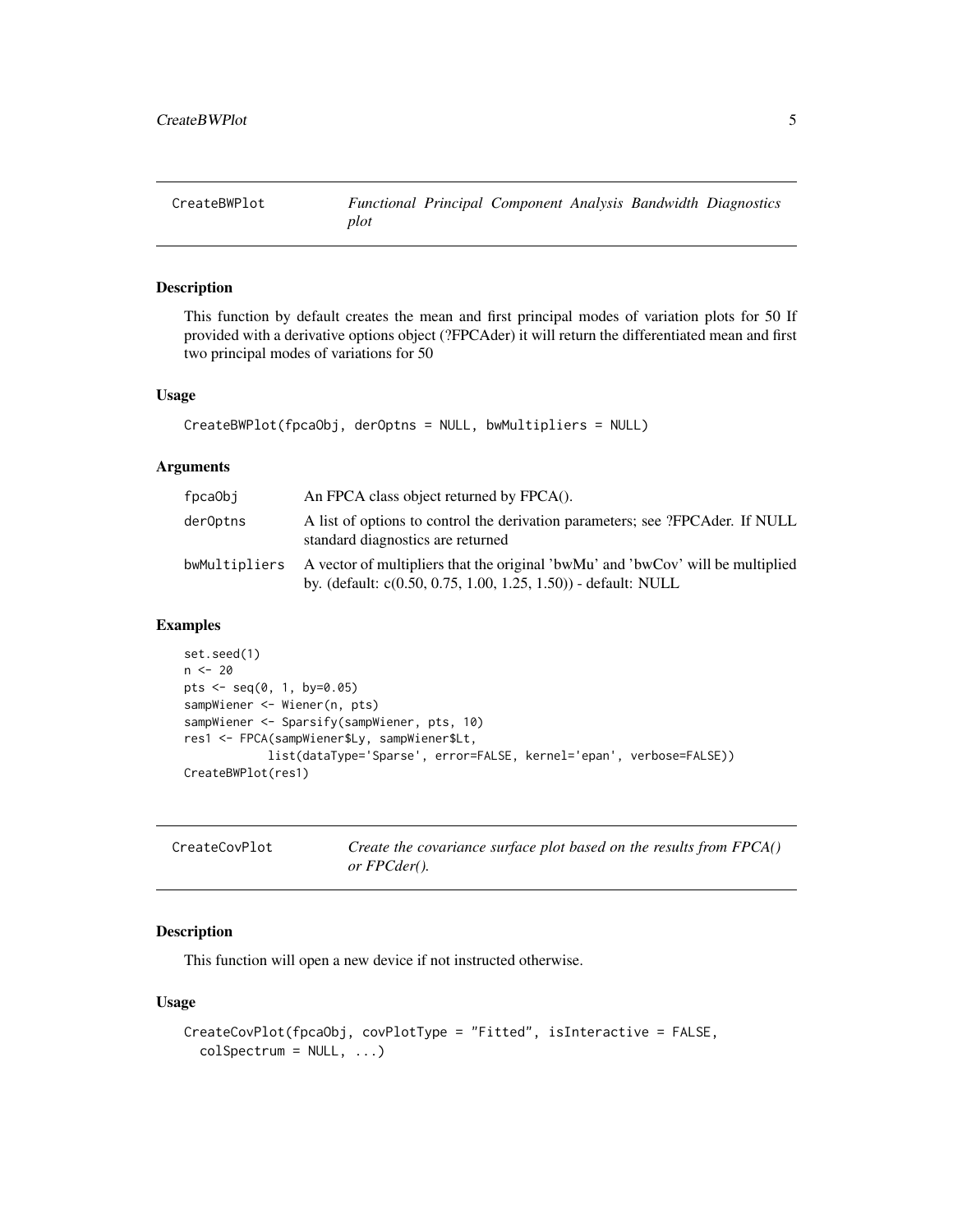# <span id="page-5-0"></span>Arguments

| fpca0bj       | returned object from FPCA().                                                                                                                         |
|---------------|------------------------------------------------------------------------------------------------------------------------------------------------------|
| covPlotType   | a string specifying the type of covariance surface to be plotted: 'Smoothed': plot<br>the smoothed cov surface 'Fitted': plot the fitted cov surface |
| isInteractive | an option for interactive plot: TRUE: interactive plot; FALSE: printable plot                                                                        |
| colSpectrum   | character vector to be use as input in the 'colorRampPalette' function defining<br>the colouring scheme (default: c('blue','red'))                   |
| $\cdot$       | other arguments passed into persp3d, persp3D, plot3d or points3D for plotting<br>options                                                             |

# Examples

```
set.seed(1)
n < - 20pts <- seq(0, 1, by=0.05)
sampWiener <- Wiener(n, pts)
sampWiener <- Sparsify(sampWiener, pts, 10)
res <- FPCA(sampWiener$Ly, sampWiener$Lt,
            list(dataType='Sparse', error=FALSE, kernel='epan', verbose=TRUE))
CreateCovPlot(res)
```
CreateDesignPlot *Create the design plot of the functional data.*

# Description

This function will open a new device if not instructed otherwise.

#### Usage

```
CreateDesignPlot(Lt, obsGrid = NULL, isColorPlot = TRUE,
  noDiagonal = TRUE, addLegend = TRUE, \dots)
```

| Lt          | a list of observed time points for functional data                                                                                                               |
|-------------|------------------------------------------------------------------------------------------------------------------------------------------------------------------|
| obsGrid     | a vector of sorted observed time points. Default to the unique time points in Lt.                                                                                |
| isColorPlot | an option for colorful plot: TRUE: create color plot with color indicating counts<br>FALSE: create black and white plot with dots indicating observed time pairs |
| noDiagonal  | an option specifying plotting the diagonal design points: TRUE: remove diago-<br>nal time pairs FALSE: do not remove diagonal time pairs                         |
| addLegend   | Logical, default TRUE                                                                                                                                            |
| $\ddotsc$   | Other arguments passed into plot().                                                                                                                              |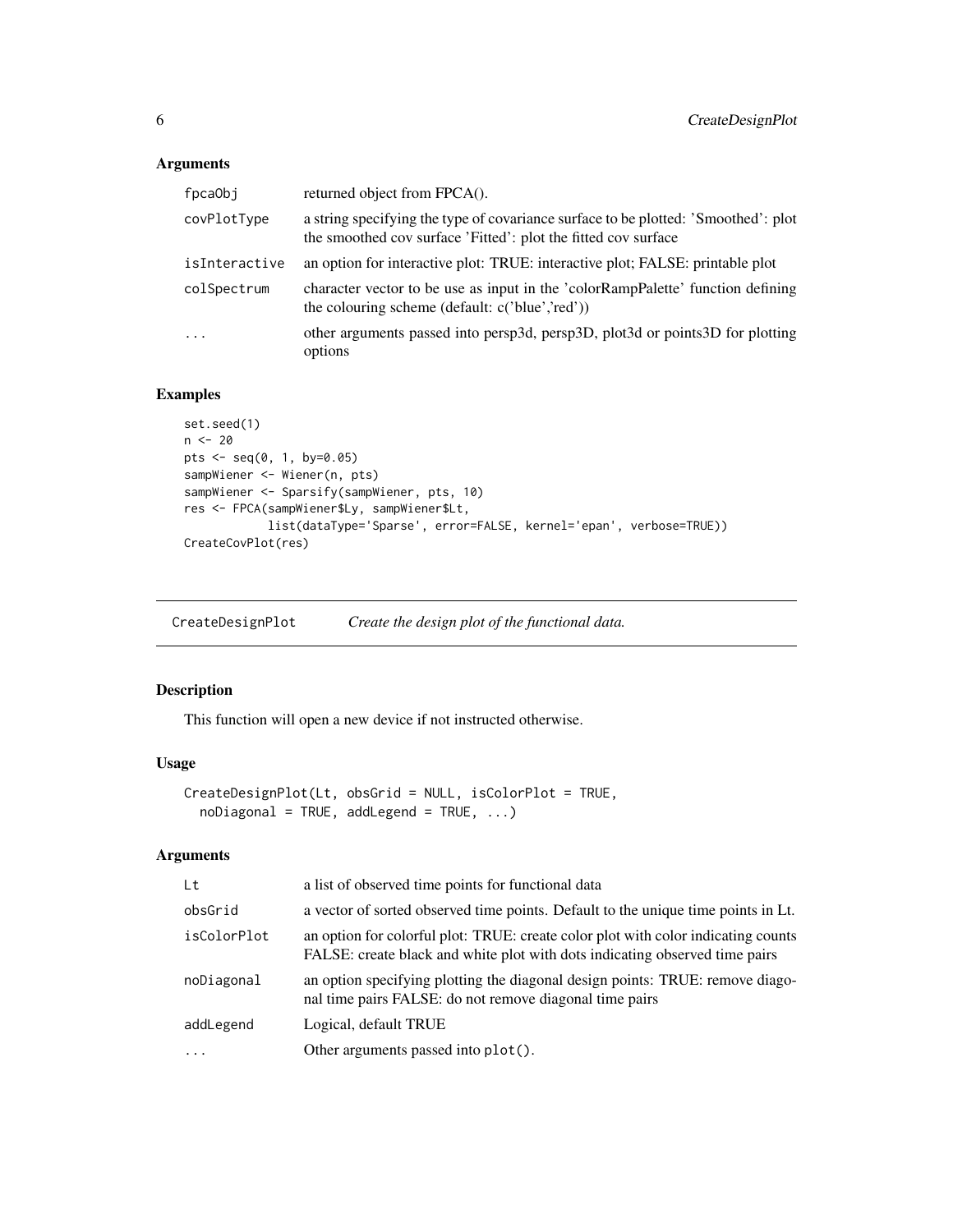# <span id="page-6-0"></span>CreateDiagnosticsPlot 7

#### Examples

```
set.seed(1)
n <- 20
pts <- seq(0, 1, by=0.05)
sampWiener <- Wiener(n, pts)
sampWiener <- Sparsify(sampWiener, pts, 10)
CreateDesignPlot(sampWiener$Lt, sort(unique(unlist(sampWiener$Lt))))
```
CreateDiagnosticsPlot *Functional Principal Component Analysis Diagnostics plot*

#### Description

Deprecated. Use plot.FPCA instead.

This function plot the results for an FPCA. It prints the design plot, mean function, scree-plot and the first three eigenfunctions of a sample. If provided with a derivative options object (?FPCAder) it will return the differentiated mean and first two principal modes of variations for 50%, 75%, 100%, 125% and 150% of the defined bandwidth choice.

# Usage

```
CreateDiagnosticsPlot(...)
```
## S3 method for class 'FPCA'  $plot(x, openNewDev = FALSE, addLegend = TRUE, ...)$ 

#### Arguments

| $\cdots$   | passed into plot. FPCA.                                                |
|------------|------------------------------------------------------------------------|
| X          | An FPCA class object returned by FPCA().                               |
| openNewDev | A logical specifying if a new device should be opened - default: FALSE |
| addLegend  | A logical specifying whether to add legend.                            |

# Details

The black, red, and green curves stand for the first, second, and third eigenfunctions, respectively. plot.FPCA is currently implemented only for the original function, but not a derivative FPCA object.

```
set.seed(1)
n < - 20pts <- seq(0, 1, by=0.05)
sampWiener <- Wiener(n, pts)
sampWiener <- Sparsify(sampWiener, pts, 10)
res1 <- FPCA(sampWiener$Ly, sampWiener$Lt,
```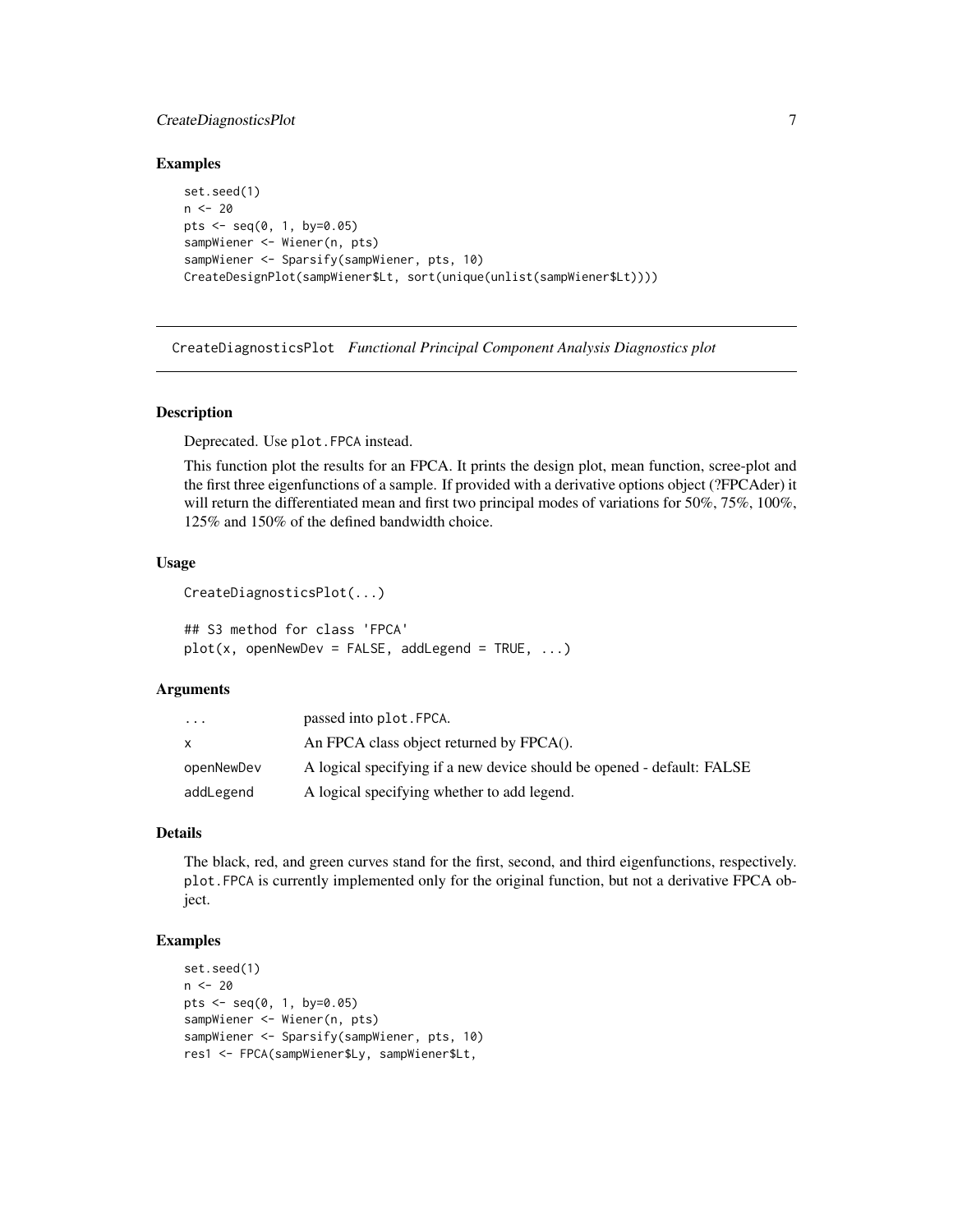```
list(dataType='Sparse', error=FALSE, kernel='epan', verbose=FALSE))
plot(res1)
```
CreateFuncBoxPlot *Create functional boxplot using 'bagplot', 'KDE' or 'pointwise' methodology*

#### Description

Using an FPCA object create a functional box-plot based on the function scores. The green line corresponds to the functional median, the dark grey area to the area spanned by the curves within the 25th and 75-th percentile and the light gret to the area spanned by the curves within the 2.5th and 97.5-th percentile.

#### Usage

```
CreateFuncBoxPlot(fpcaObj, optns = list(), ...)
```
#### Arguments

| fpcaObj  | An object of class FPCA returned by the function FPCA().                                 |
|----------|------------------------------------------------------------------------------------------|
| optns    | A list of options control parameters specified by list (name=value). See 'De-<br>tails'. |
| $\cdots$ | Additional arguments for the 'plot' function.                                            |

#### Details

Available control options are

- ifactor inflation ifactor for the bag-plot defining the loop of bag-plot or multiplying ifactor the KDE pilot bandwidth matrix. (see ?aplpack::compute.bagplot; ?ks::Hpi respectively; default: 2.58; 2 respectively).
- variant string defining the method used ('KDE', 'pointwise' or 'bagplot') (default: 'bagplot')
- unimodal logical specifying if the KDE estimate should be unimodal (default: FALSE, relavant only for variant='KDE')
- addIndx vector of indeces corresponding to which samples one should overlay (Default: NULL)
- K integer number of the first K components used for the representation. (default: length(fpcaObj\$lambda) ))

#### References

P. J. Rousseeuw, I. Ruts, J. W. Tukey (1999): The bagplot: a bivariate boxplot, The American Statistician, vol. 53, no. 4, 382-387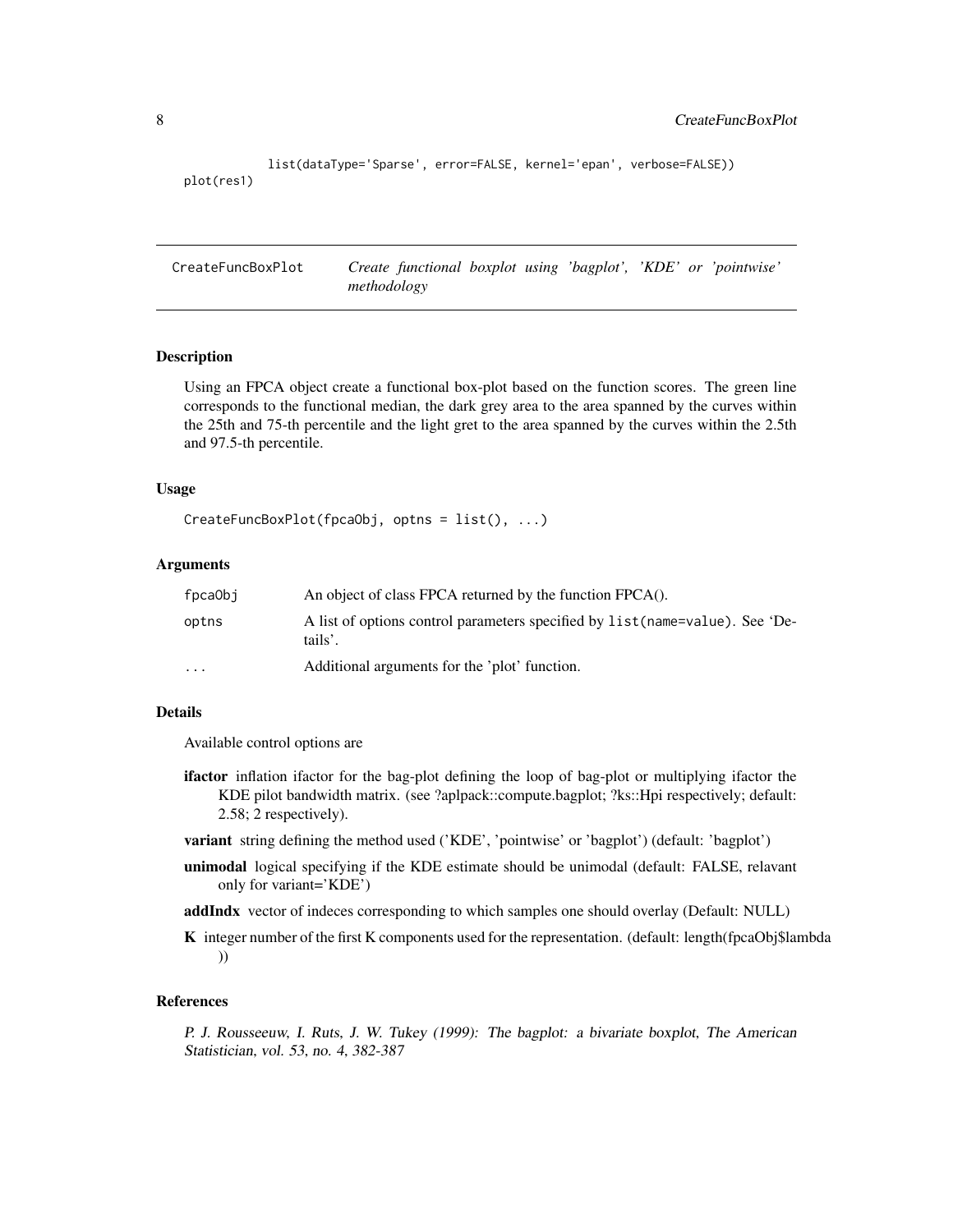# <span id="page-8-0"></span>CreateModeOfVarPlot 9

#### Examples

```
set.seed(1)
n < -20pts \leq - seq(0, 1, by=0.05)
sampWiener <- Wiener(n, pts)
sampWiener <- Sparsify(sampWiener, pts, 10)
res <- FPCA(sampWiener$Ly, sampWiener$Lt,
            list(dataType='Sparse', error=FALSE, kernel='epan', verbose=TRUE))
CreateFuncBoxPlot(res, list(addIndx=c(1:3)) )
```
CreateModeOfVarPlot *Functional Principal Component Analysis mode of variation plot*

# Description

Create the k-th mode of variation plot around the mean. The red-line is the functional mean, the grey shaded areas show the range of variations around the mean:  $\pm Q\sqrt{\lambda_k}\phi_k$  for the dark grey area  $Q = 1$ , and for the light grey are  $Q = 2$ . In the case of 'rainbowPlot' the blue edge corresponds to Q  $=$  -3, the green edge to Q = +3 and the red-line to Q = 0 (the mean).

#### Usage

```
CreateModeOfVarPlot(fpcaObj, k = 1, rainbowPlot = FALSE,
 colSpectrum = NULL, ...
```
#### Arguments

| fpcaObj     | An FPCA class object returned by FPCA().                                                                                                                                             |
|-------------|--------------------------------------------------------------------------------------------------------------------------------------------------------------------------------------|
| k           | The k-th mode of variation to plot (default $k = 1$ )                                                                                                                                |
| rainbowPlot | Indicator to create a rainbow-plot instead of a shaded plot (default: FALSE)                                                                                                         |
| colSpectrum | Character vector to be use as input in the 'colorRampPalette' function defining<br>the outliers colours (default: c("blue","red", "green"), relavant only for rainbow-<br>Plot=TRUE) |
| $\ddotsc$   | Additional arguments for the plot function.                                                                                                                                          |

```
set.seed(1)
n < - 20pts <- seq(0, 1, by=0.05)
sampWiener <- Wiener(n, pts)
sampWiener <- Sparsify(sampWiener, pts, 10)
res <- FPCA(sampWiener$Ly, sampWiener$Lt,
            list(dataType='Sparse', error=FALSE, kernel='epan', verbose=TRUE))
CreateModeOfVarPlot(res)
```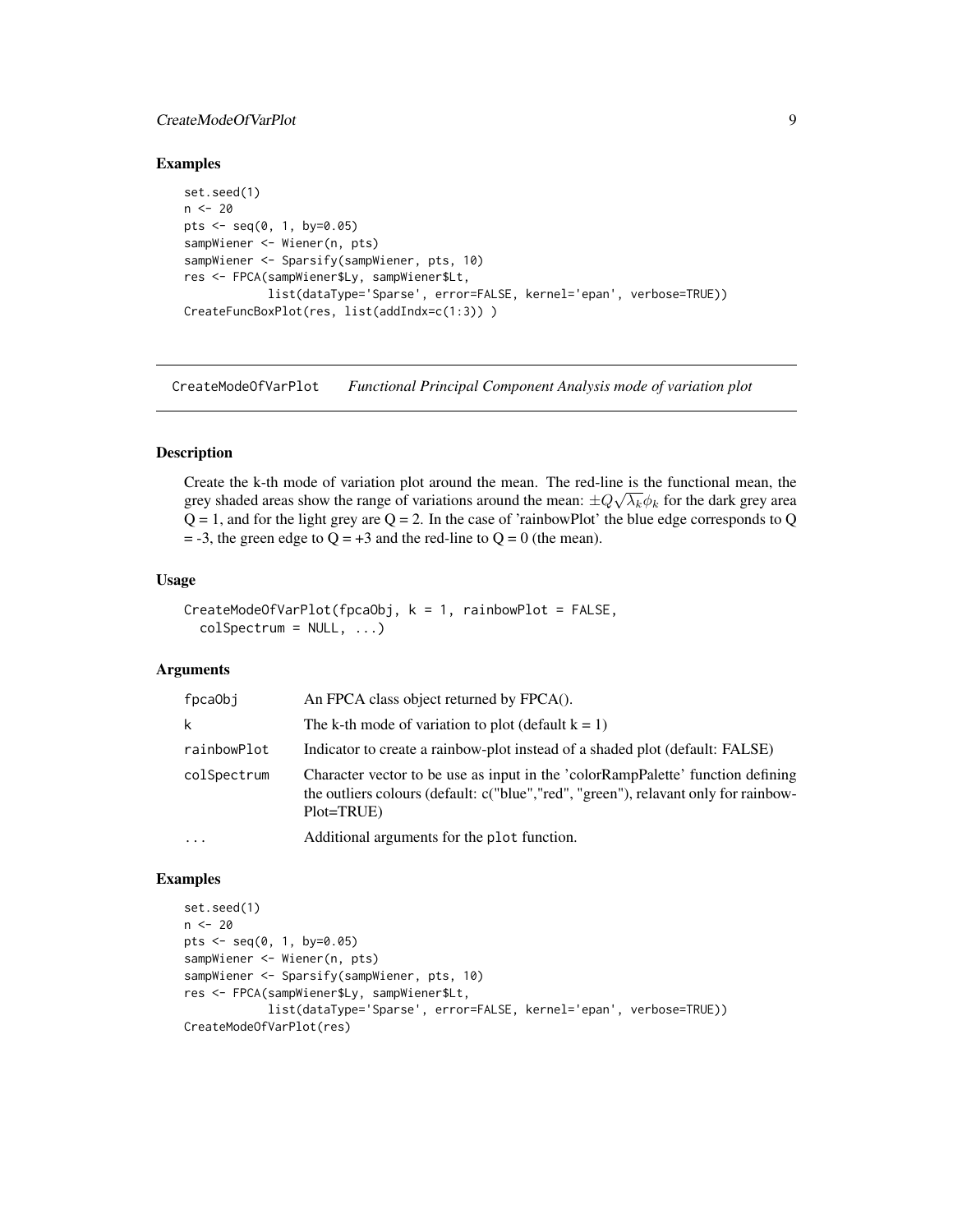<span id="page-9-0"></span>

#### Description

This function will create, using the first components scores, a set of convex hulls of the scores based on 'bagplot' or 'KDE' methodology.

#### Usage

```
CreateOutliersPlot(fObj, optns = NULL, ...)
```
#### Arguments

| fObi                 | A class object returned by FPCA() or FSVD().                                             |
|----------------------|------------------------------------------------------------------------------------------|
| optns                | A list of options control parameters specified by list (name=value). See 'De-<br>tails'. |
| $\ddot{\phantom{0}}$ | Additional arguments for the 'plot' function.                                            |

# Details

Available control options are

- ifactor inflation ifactor for the bag-plot defining the loop of bag-plot or multiplying ifactor the KDE pilot bandwidth matrix. (see ?aplpack::compute.bagplot; ?ks::Hpi respectively; default: 2.58; 2 respectively).
- variant string defining the outlier method used ('KDE', 'NN' or 'bagplot') (default: 'KDE')
- unimodal logical specifying if the KDE estimate should be unimodal (default: FALSE, relavant only for variant='KDE')
- maxVar logical specifying if during slicing we should used the directions of maximum variance (default: FALSE for FPCA, TRUE for FSVD)
- **nSlices** integer between 3 and 16, denoting the number of slices to be used (default: 4, relavant only for groupingType='slice')
- showSlices logical specifying if during slicing we should show the outline of the slice (default: FALSE)
- colSpectrum character vector to be use as input in the 'colorRampPalette' function defining the outliers colours (default: c("red", "yellow", 'blue'), relavant only for groupingType='slice')
- **groupingType** string specifying if a slice grouping ('slice') or a standard percentile/bagplot grouping ('standard') should be returned (default: 'standard')
- fIndeces a two-component vector with the index of the mode of variation to consider (default:  $c(1,2)$  for FPCA and  $c(1,1)$  for FSVD)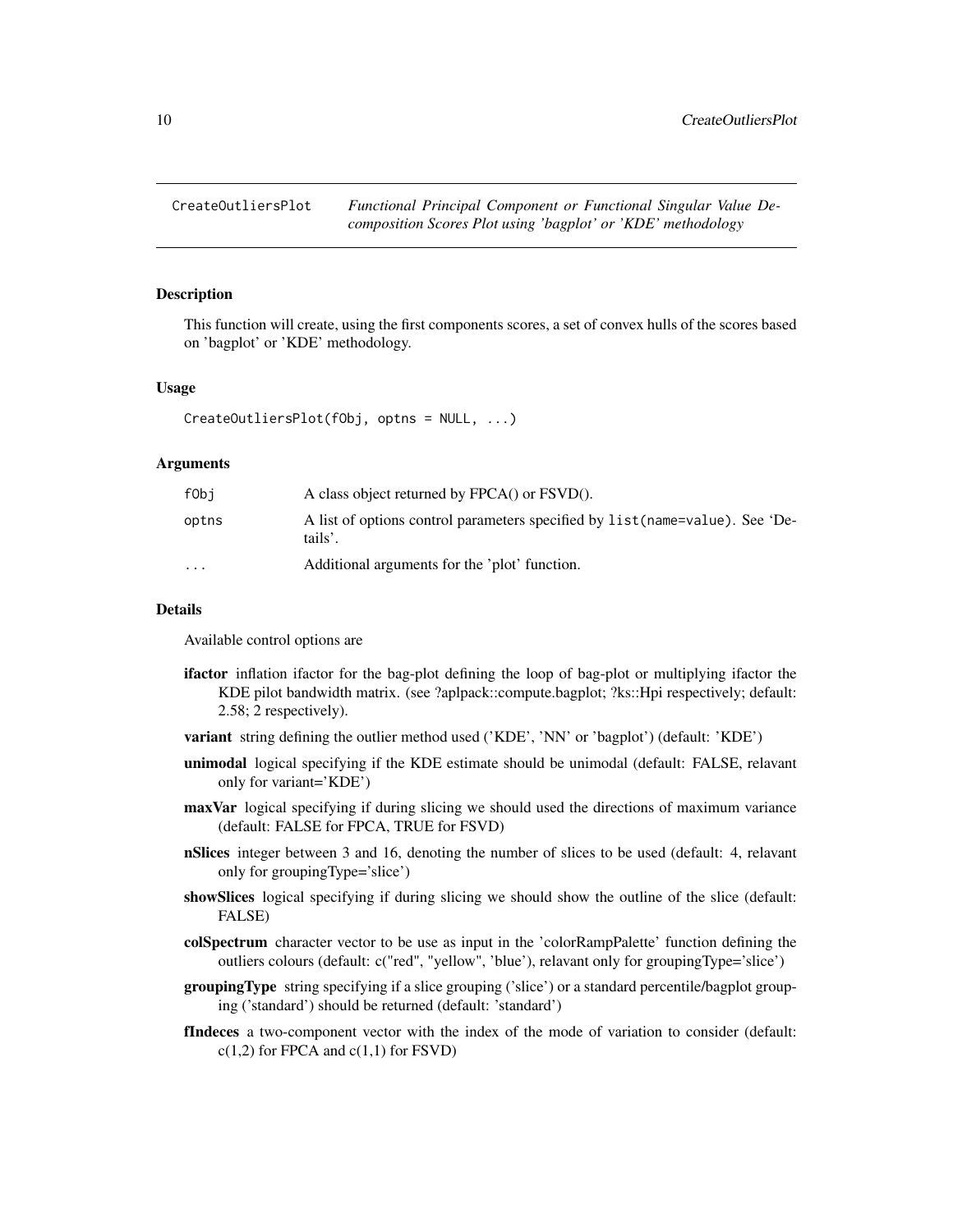#### <span id="page-10-0"></span> $CreatePathPlot$  11

#### Value

An (temporarily) invisible copy of a list containing the labels associated with each of sample curves.

#### References

P. J. Rousseeuw, I. Ruts, J. W. Tukey (1999): The bagplot: a bivariate boxplot, The American Statistician, vol. 53, no. 4, 382-387 R. J. Hyndman and H. L. Shang. (2010) Rainbow plots, bagplots, and boxplots for functional data, Journal of Computational and Graphical Statistics, 19(1), 29-45

# Examples

```
set.seed(1)
n < -420pts <- seq(0, 1, by=0.05)
sampWiener <- Wiener(n, pts)
sampWiener <- Sparsify(sampWiener, pts, 10)
res <- FPCA(sampWiener$Ly, sampWiener$Lt,
            list(dataType='Sparse', error=FALSE, kernel='epan', verbose=TRUE))
CreateOutliersPlot(res)
```
CreatePathPlot *Create the fitted sample path plot based on the results from FPCA().*

# Description

Create the fitted sample path plot based on the results from FPCA().

#### Usage

```
CreatePathPlot(fpcaObj, subset, K = NULL,
  inputData = fpcaObj[["inputData"]], showObs = !is.null(inputData),
  obsOnly = FALSE, showMean = FALSE, derOptns = list(p = 0), ...
```

| fpcaObj   | Returned object from FPCA().                                                                                                                                                                                                                   |
|-----------|------------------------------------------------------------------------------------------------------------------------------------------------------------------------------------------------------------------------------------------------|
| subset    | A vector of indices or a logical vector for subsetting the observations.                                                                                                                                                                       |
| К         | The number of components to reconstruct the fitted sample paths.                                                                                                                                                                               |
| inputData | A list of length 2 containing the sparse/dense (unsupported yet) observations.<br>inputData needs to contain two fields: Lt for a list of time points and Ly for a<br>list of observations. Default to the 'inputData' field within 'fpcaObj'. |
| show0bs   | Whether to plot the original observations for each subject.                                                                                                                                                                                    |
| obsOnly   | Whether to show only the original curves.                                                                                                                                                                                                      |
| showMean  | Whether to plot the mean function as a bold solid curve.                                                                                                                                                                                       |
| der0ptns  | A list of options to control derivation parameters; see 'fitted.FPCA'. (default =<br>NULL)                                                                                                                                                     |
| $\cdot$   | other arguments passed into matplot for plotting options                                                                                                                                                                                       |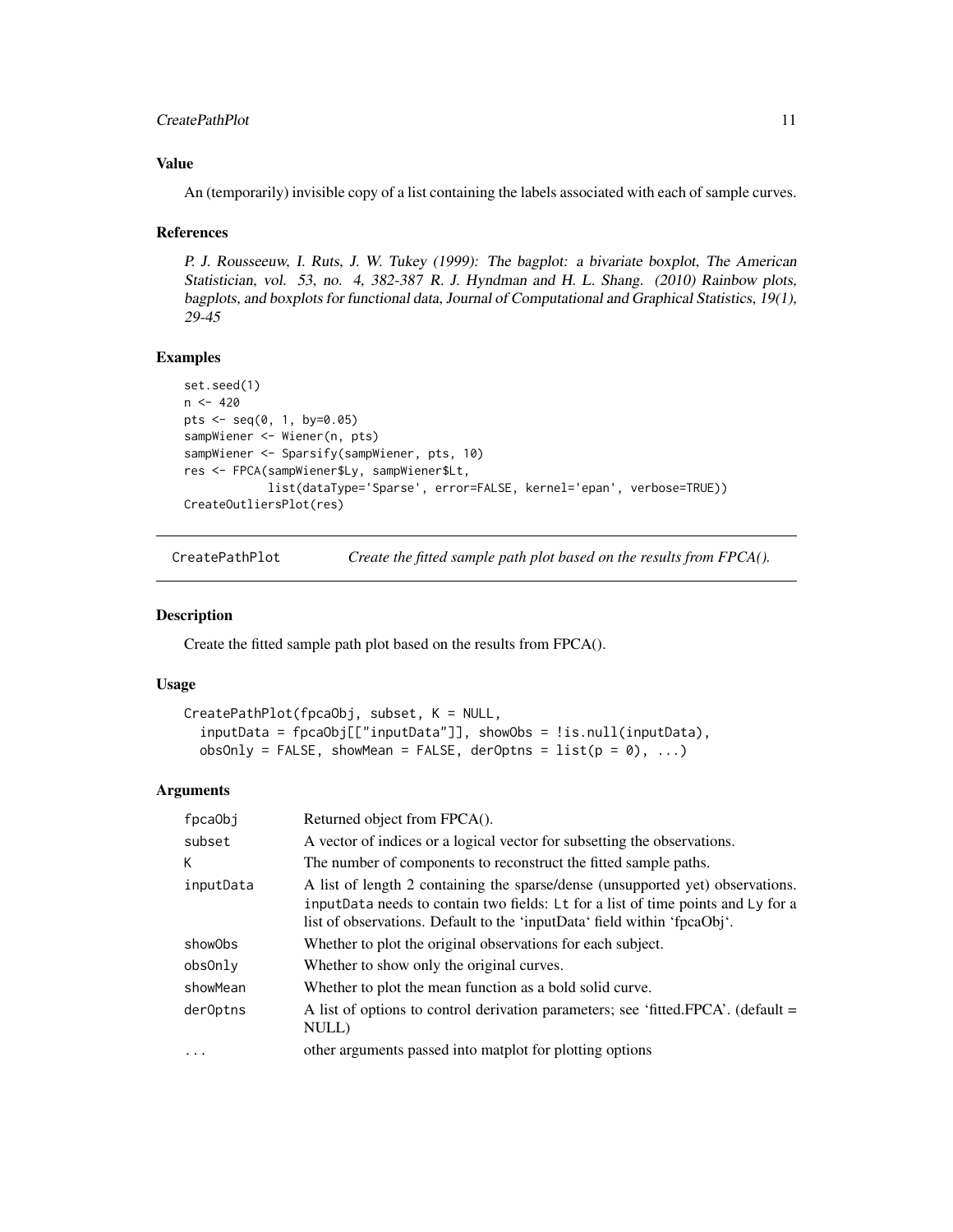#### Examples

```
set.seed(1)
n <- 20
pts <- seq(0, 1, by=0.05)
sampWiener <- Wiener(n, pts)
sampWiener <- Sparsify(sampWiener, pts, 10)
res <- FPCA(sampWiener$Ly, sampWiener$Lt,
            list(dataType='Sparse', error=FALSE, kernel='epan',
            verbose=TRUE))
CreatePathPlot(res, subset=1:5)
# CreatePathPlot has a lot of usages:
## Not run:
CreatePathPlot(res)
CreatePathPlot(res, 1:20)
CreatePathPlot(res, 1:20, showObs=FALSE)
CreatePathPlot(res, 1:20, showMean=TRUE, showObs=FALSE)
CreatePathPlot(res, 1:20, obsOnly=TRUE)
CreatePathPlot(res, 1:20, obsOnly=TRUE, showObs=FALSE)
CreatePathPlot(inputData=sampWiener, subset=1:20, obsOnly=TRUE)
## End(Not run)
```
CreateScreePlot *Create the scree plot for the fitted eigenvalues*

# Description

This function will open a new device if not instructed otherwise.

## Usage

```
CreateScreePlot(fpcaObj, ...)
```
#### Arguments

| fpcaObj | A object of class FPCA returned by the function FPCA(). |
|---------|---------------------------------------------------------|
| .       | Additional arguments for the 'plot' function.           |

```
set.seed(1)
n < - 20pts <- seq(0, 1, by=0.05)
sampWiener <- Wiener(n, pts)
sampWiener <- Sparsify(sampWiener, pts, 10)
res <- FPCA(sampWiener$Ly, sampWiener$Lt,
            list(dataType='Sparse', error=FALSE, kernel='epan', verbose=TRUE))
CreateScreePlot(res)
```
<span id="page-11-0"></span>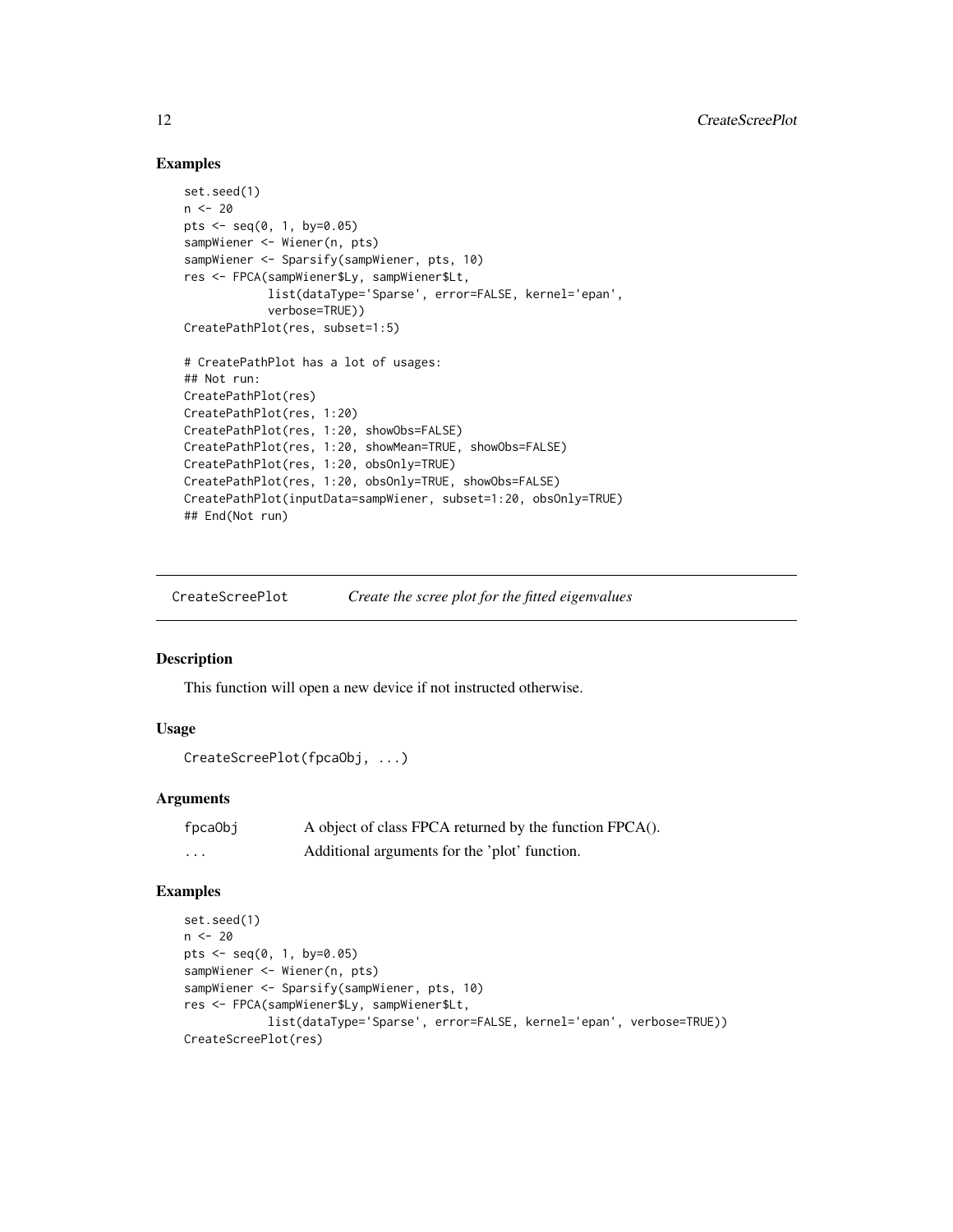<span id="page-12-0"></span>FCCor *Calculate functional correlation between two simultaneously observed processes.*

# Description

Calculate functional correlation between two simultaneously observed processes.

# Usage

```
FCCor(x, y, Lt, bw = stop("bw missing"), kern = "epan",Tout = sort(unique(unlist(Lt))))
```
# Arguments

| A list of function values corresponding to the second process.<br>У<br>Lt<br>A list of time points for both x and y.<br>bw<br>five bandwidths are chosen to be the same.<br>kern<br>"quar" (default: "gauss")<br>Output time points. Default to the sorted unique time points.<br>Tout | $\times$ | A list of function values corresponding to the first process.                                                                                                                   |
|----------------------------------------------------------------------------------------------------------------------------------------------------------------------------------------------------------------------------------------------------------------------------------------|----------|---------------------------------------------------------------------------------------------------------------------------------------------------------------------------------|
|                                                                                                                                                                                                                                                                                        |          |                                                                                                                                                                                 |
|                                                                                                                                                                                                                                                                                        |          |                                                                                                                                                                                 |
|                                                                                                                                                                                                                                                                                        |          | A numeric vector for bandwidth of length either 5 or 1, specifying the band-<br>widths for $E(X)$ , $E(Y)$ , $var(X)$ , $var(Y)$ , and $cov(X, Y)$ . If bw is a scalar then all |
|                                                                                                                                                                                                                                                                                        |          | Smoothing kernel for mu and covariance; "rect", "gauss", "epan", "gausvar",                                                                                                     |
|                                                                                                                                                                                                                                                                                        |          |                                                                                                                                                                                 |

# Details

FCCor calculate only the concurrent correlation corr $(X(t), Y(t))$  (note that the time points t are the same). It assumes no measurement error in the observed values.

## Value

A list with the following components:

| corr | A vector of the correlation $corr(X(t), Y(t))$ evaluated at Tout.                 |
|------|-----------------------------------------------------------------------------------|
| Tout | Same as the input Tout.                                                           |
| bw   | The bandwidths used for $E(X)$ , $E(Y)$ , $var(X)$ , $var(Y)$ , and $cov(X, Y)$ . |

```
set.seed(1)
n <- 200
nGridIn <- 50
sparsity <-1:5 # must have length >1bw <-0.2kern <- 'epan'
```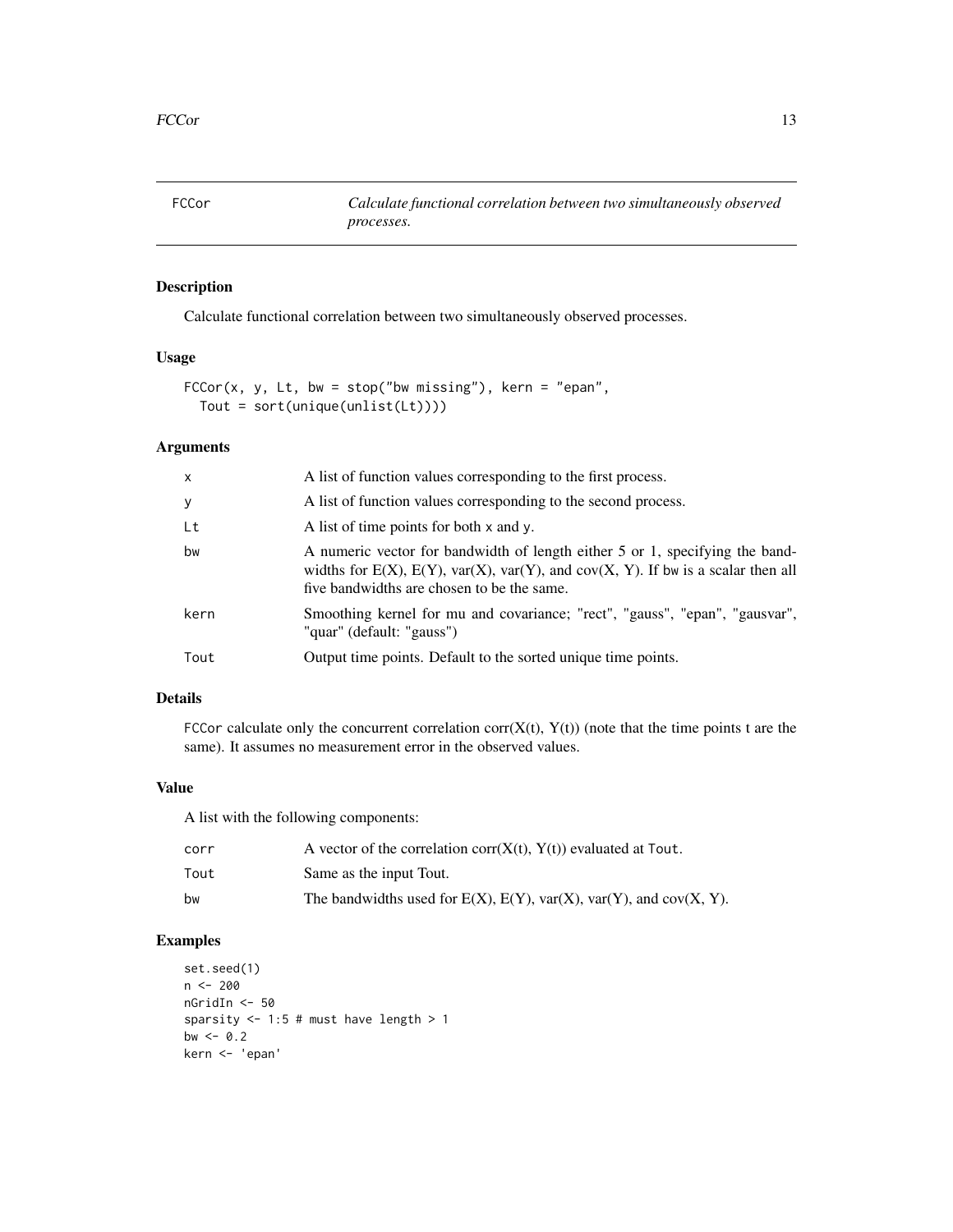```
T <- matrix(seq(0.5, 1, length.out=nGridIn))
## Corr(X(t), Y(t)) = 1/2A <- Wiener(n, T)
B <- Wiener(n, T)
C <- Wiener(n, T) + matrix((1:nGridIn) , n, nGridIn, byrow=TRUE)
X \leftarrow A + BY \leftarrow A + CindEach <- lapply(1:n, function(x) sort(sample(nGridIn, sample(sparsity, 1))))
tAll <- lapply(1:n, function(i) T[indEach[[i]]])
Xsp <- lapply(1:n, function(i) X[i, indEach[[i]]])
Ysp <- lapply(1:n, function(i) Y[i, indEach[[i]]])
plot(T, FCCor(Xsp, Ysp, tAll, bw)[['corr']], ylim=c(-1, 1))
abline(h=0.5)
```
FClust *Functional clustering and identifying substructures of longitudinal data*

#### Description

By default the function will cluster the data using the functional principal component (FPC) scores from the data's FPC analysis using Rmixmod (Biernacki etl al., 2006) or directly clustering the functional data using kCFC (Chiou and Li, 2007).

#### Usage

 $FClust(Ly, Lt, k = 3, cmethod = "Rmixmod", optnSFPCA = NULL,$  $optnsCS = NULL$ , seed = 123)

| Ly        | A list of $n$ vectors containing the observed values for each individual. Missing<br>values specified by NAs are supported for dense case (dataType='dense').                                                                                                                                                  |
|-----------|----------------------------------------------------------------------------------------------------------------------------------------------------------------------------------------------------------------------------------------------------------------------------------------------------------------|
| Lt        | A list of $n$ vectors containing the observation time points for each individual<br>corresponding to y.                                                                                                                                                                                                        |
| k         | A scalar defining the number of clusters to define; default 3.                                                                                                                                                                                                                                                 |
| cmethod   | A string specifying the clusterig method to use ('Rmixmod' or 'kCFC'); default:<br>'Rmixmod'.                                                                                                                                                                                                                  |
| optnsFPCA | A list of options control parameters specified by list (name=value) to be used<br>for by FPCA on the sample y; by default: "list( methodMuCovEst ='smooth',<br>FVEthreshold= $0.90$ , methodBwCov = 'GCV', methodBwMu = 'GCV' )". See<br>'Details in ?FPCA'.                                                   |
| optnsCS   | A list of options control parameters specified by list (name=value) to be used<br>for cluster-specific FPCA from kCFC; by default: "list( methodMuCovEst = 'smooth',<br>FVEthreshold= $0.70$ , methodBwCov = 'GCV', methodBwMu = 'GCV' )". See<br>'Details in ?FPCA' and '?kCFC'. This is not used by Rmixmod! |

<span id="page-13-0"></span>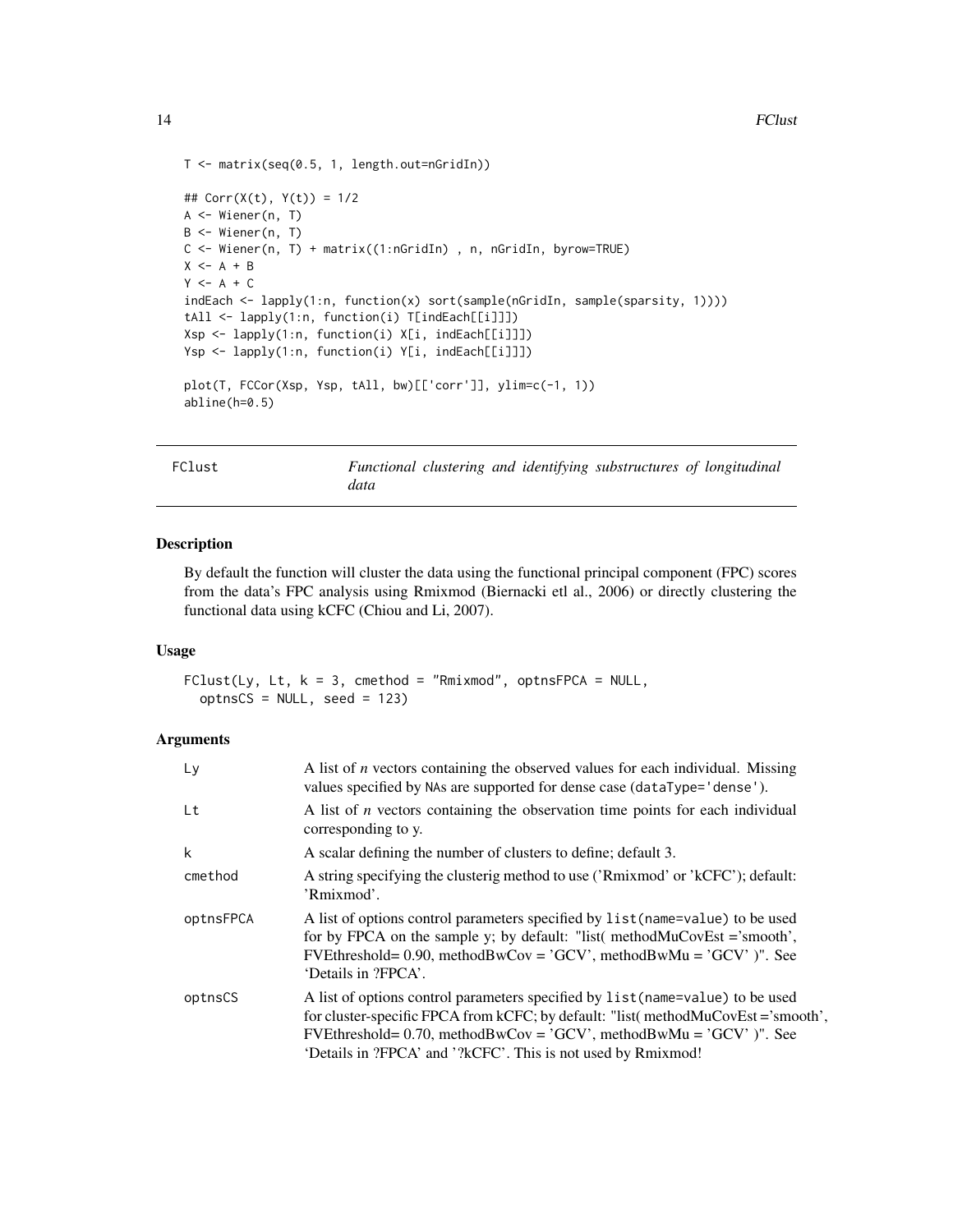#### FClust 15

| seed | A positive integer defining the seed of the random number generator, see ?Rmix- |
|------|---------------------------------------------------------------------------------|
|      | mod::mixmodStrategy for details; default: 123.                                  |

#### Details

Within Rmixmod we examine the models under the configuration: "Rmixmod::mixmodGaussianModel( equal.proportions = FALSE, free.proportions = TRUE, family = 'general')" and return the optimal model based on 'NEC'. See ?Rmixmod::mixmodGaussianModel for details.

# Value

A list containing the following fields:

| cluster    | A vector of levels 1:k, indicating the cluster to which each curve is allocated. |
|------------|----------------------------------------------------------------------------------|
| fpca       | An FPCA object derived from the sample used by Rmixmod, otherwise NULL.          |
| clusterObi | Either a MixmodCluster object or kCFC object.                                    |

#### References

Christophe Biernacki, Gilles Celeux, Gerard Govaert and Florent Langrognet, "Model-Based Cluster and Discriminant Analysis with the MIXMOD Software". Computational Statistics and Data Analysis 51 (2007): 587-600

Julien Jacques and Cristian Preda, "Funclust: A curves clustering method using functional random variables density approximation". Neurocomputing 112 (2013): 164-171

Jeng-Min Chiou and Pai-Ling Li, "Functional clustering and identifying substructures of longitudinal data". Journal of the Royal Statistical Society B 69 (2007): 679-699

```
data(medfly25)
Flies <- MakeFPCAInputs(medfly25$ID, medfly25$Days, medfly25$nEggs)
newClust <- FClust(Flies$Ly, Flies$Lt, k = 2, optnsFPCA =
                   list(methodMuCovEst = 'smooth', userBwCov = 2, FVEthreshold = 0.90))
# We denote as 'veryLowCount' the group of flies that lay less
# than twenty-five eggs during the 25-day period examined.
veryLowCount = ifelse( sapply( unique(medfly25$ID), function(u)
                   sum( medfly25$nEggs[medfly25$ID == u] )) < 25, 0, 1)
N <- length(unique(medfly25$ID))
(correctRate <- sum( (1 + veryLowCount) == newClust$cluster) / N) # 99.6%
```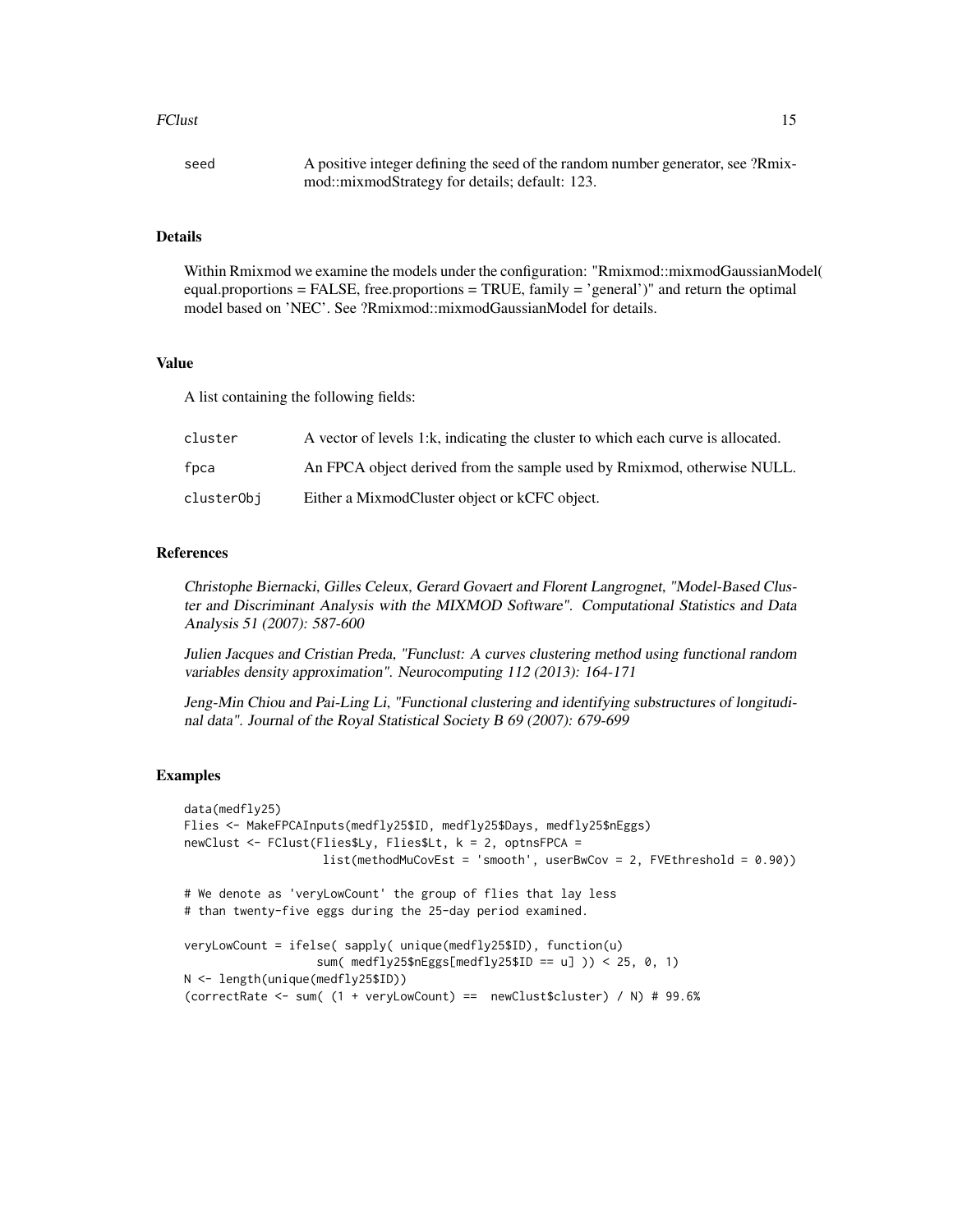#### <span id="page-15-0"></span>Description

Functional concurrent regression with dense or sparse functional data for scalar or functional dependent variable.

#### Usage

```
FCReg(vars, userBwMu, userBwCov, outGrid, kern = "gauss",
 measurementError = TRUE, diag1D = "none", useGAM = FALSE,
  returnCov = TRUE)
```
# Arguments

| vars             | A list of input functional/scalar covariates. Each field corresponds to a func-<br>tional (a list) or scalar (a vector) covariate. The last entry is assumed to be the<br>response if no entry is names 'Y'. If a field corresponds to a functional covariate,<br>it should have two fields: 'Lt', a list of time points, and 'Ly', a list of function<br>values. |
|------------------|-------------------------------------------------------------------------------------------------------------------------------------------------------------------------------------------------------------------------------------------------------------------------------------------------------------------------------------------------------------------|
| userBwMu         | A scalar with bandwidth used for smoothing the mean                                                                                                                                                                                                                                                                                                               |
| userBwCov        | A scalar with bandwidth used for smoothing the auto- and cross-covariances                                                                                                                                                                                                                                                                                        |
| outGrid          | A vector with the output time points                                                                                                                                                                                                                                                                                                                              |
| kern             | Smoothing kernel choice, common for mu and covariance; "rect", "gauss", "epan",<br>"gausvar", "quar" (default: "gauss")                                                                                                                                                                                                                                           |
| measurementError |                                                                                                                                                                                                                                                                                                                                                                   |
|                  | Indicator measurement errors on the functional observations should be assumed.<br>If TRUE the diagonal raw covariance will be removed when smoothing. (de-<br>fault: TRUE)                                                                                                                                                                                        |
| diag1D           | A string specifying whether to use 1D smoothing for the diagonal line of the<br>covariance. 'none': don't use 1D smoothing; 'cross': use 1D only for cross-<br>covariances; 'all': use 1D for both auto- and cross-covariances. (default: 'none')                                                                                                                 |
| useGAM           | Indicator to use gam smoothing instead of local-linear smoothing (semi-parametric<br>option) (default: FALSE)                                                                                                                                                                                                                                                     |
| returnCov        | Indicator to return the covariance surfaces, which is a four dimensional array.<br>The first two dimensions correspond to outGrid and the last two correspond to<br>the covariates and the response, i.e. $(i, j, k, l)$ entry being $Cov(X_k(t_i), X_l(t_j))$<br>(default: FALSE)                                                                                |
|                  | Additional arguments                                                                                                                                                                                                                                                                                                                                              |

# Details

If measurement error is assumed, the diagonal elements of the raw covariance will be removed. This could result in highly unstable estimate if the design is very sparse, or strong seasonality presents.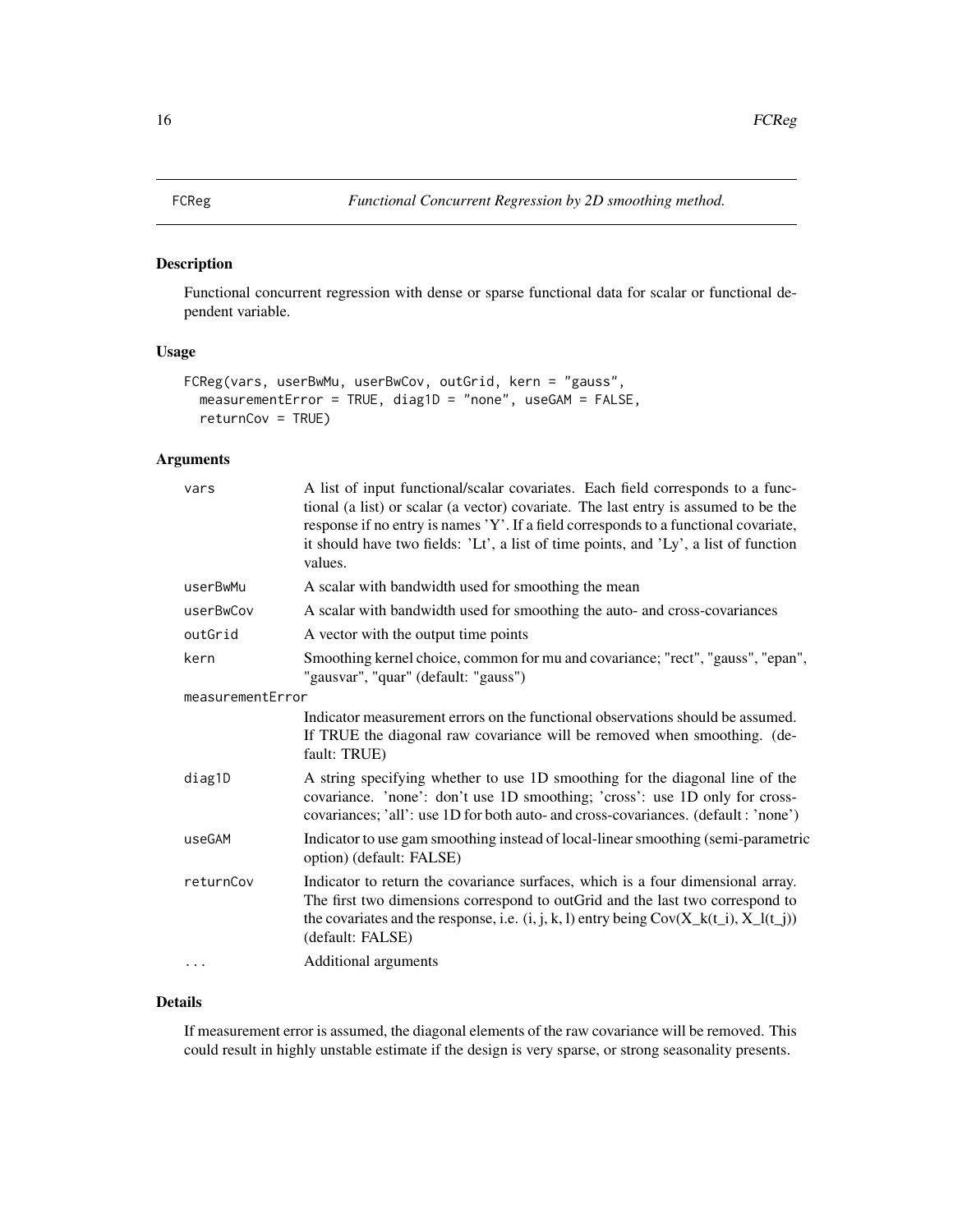#### <span id="page-16-0"></span>fdapace and the state of the state of the state of the state of the state of the state of the state of the state of the state of the state of the state of the state of the state of the state of the state of the state of th

#### References

Yao, F., Mueller, H.G., Wang, J.L. "Functional Linear Regression Analysis for Longitudinal Data." Annals of Statistics 33, (2005): 2873-2903.(Dense data)

Senturk, D., Nguyen, D.V. "Varying Coefficient Models for Sparse Noise-contaminated Longitudinal Data", Statistica Sinica 21(4), (2011): 1831-1856. (Sparse data)

# Examples

```
# Y(t) = \beta_0(t) + \beta_1(t) X_1(t) + \beta_2(t) Z_2 + \epsilon_1# Settings
set.seed(1)
n < -100nGridIn <- 200
sparsity <- 5:10 # Sparse data sparsity
T <- round(seq(0, 1, length.out=nGridIn), 4) # Functional data support
bw <-0.1outGrid <- round(seq(min(T), 1, by=0.05), 2)
# Simulate functional data
mu <- T * 2 # mean function for X_1sigma <- 1
beta0 < -0beta1 < -1beta_2 <- 1
Z \le - MASS:: mvrnorm(n, rep(0, 2), diag(2))
X_1 <- Z[, 1, drop=FALSE] %*% matrix(1, 1, nGridIn) + matrix(mu, n, nGridIn, byrow=TRUE)
epsilon <- rnorm(n, sd=sigma)
Y <- matrix(NA, n, nGridIn)
for (i in seq_len(n)) {
  Y[i, ] \leftarrow beta_0 + beta_1 * X_1[i, ] + beta_2 * Z[i, 2] + epsilon[i]}
# Sparsify functional data
set.seed(1)
X_1sp <- Sparsify(X_1, T, sparsity)
set.seed(1)
Ysp <- Sparsify(Y, T, sparsity)
vars <- list(X_1=X_1sp, Z_2=Z[, 2], Y=Ysp)
withError2D <- FCReg(vars, bw, bw, outGrid)
```
fdapace *PACE: Principal Analysis by Conditional Expectation*

#### Description

PACE package for Functional Data Analysis and Empirical Dynamics.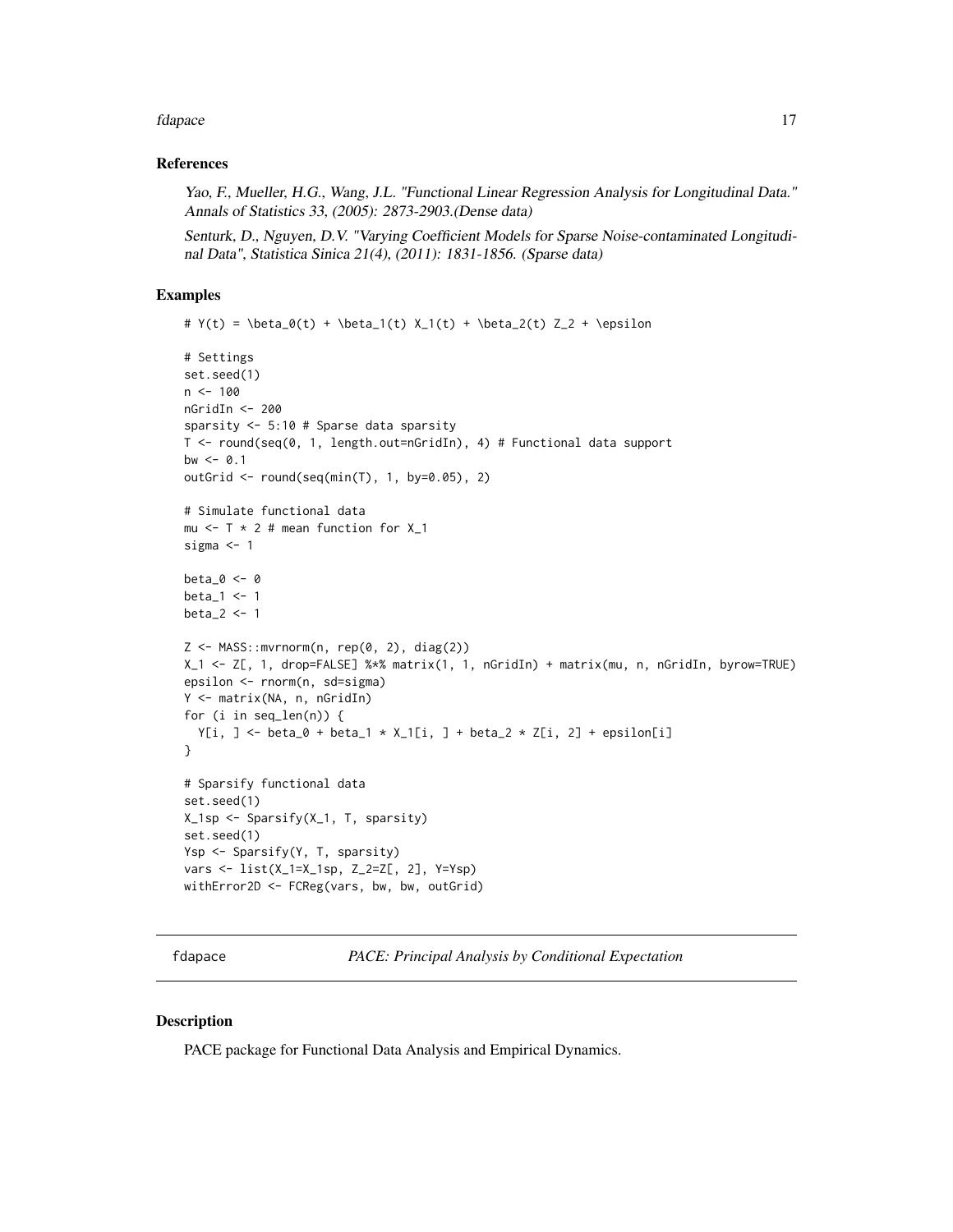#### Details

PACE is a versatile package that provides implementation of various methods of Functional Data Analysis (FDA) and Empirical Dynamics. The core of this package is Functional Principal Component Analysis (FPCA), a key technique for functional data analysis, for sparsely or densely sampled random trajectories and time courses, via the Principal Analysis by Conditional Estimation (PACE) algorithm. PACE is useful for the analysis of data that have been generated by a sample of underlying (but usually not fully observed) random trajectories. It does not rely on pre-smoothing of trajectories, which is problematic if functional data are sparsely sampled. PACE provides options for functional regression and correlation, for Longitudinal Data Analysis, the analysis of stochastic processes from samples of realized trajectories, and for the analysis of underlying dynamics.

#### Author(s)

Xiongtao Dai <dai@ucdavis.edu>, Pantelis Z. Hadjipantelis <pantelis@ucdavis.edu>, Hao Ji <haoji@ucdavis.edu> Hans-Georg Mueller <hgmueller@ucdavis.edu> Jane-Ling Wang <janelwang@ucdavis.edu>

Maintainer: Pantelis Z. Hadjipantelis <pantelis@ucdavis.edu>

fitted.FPCA *Fitted functional sample from FPCA object*

#### Description

Combine the zero-meaned fitted values and the interpolated mean to get the fitted values for the trajectories or the derivatives of these trajectories. Estimates are given on the work-grid, not on the observation grid. Use ConvertSupport to map the estimates to your desired domain.

#### Usage

```
## S3 method for class 'FPCA'
fitted(object, K = NULL, derOptns = list(p = 0), ...)
```

| object   | A object of class FPCA returned by the function FPCA().                                                                     |
|----------|-----------------------------------------------------------------------------------------------------------------------------|
| K.       | The integer number of the first K components used for the representation. (de-<br>fault: length(fpcaObj\$lambda))           |
| derOptns | A list of options to control the derivation parameters specified by list (name=value).<br>See 'Details'. $(detault = NULL)$ |
| $\cdots$ | Additional arguments                                                                                                        |

<span id="page-17-0"></span>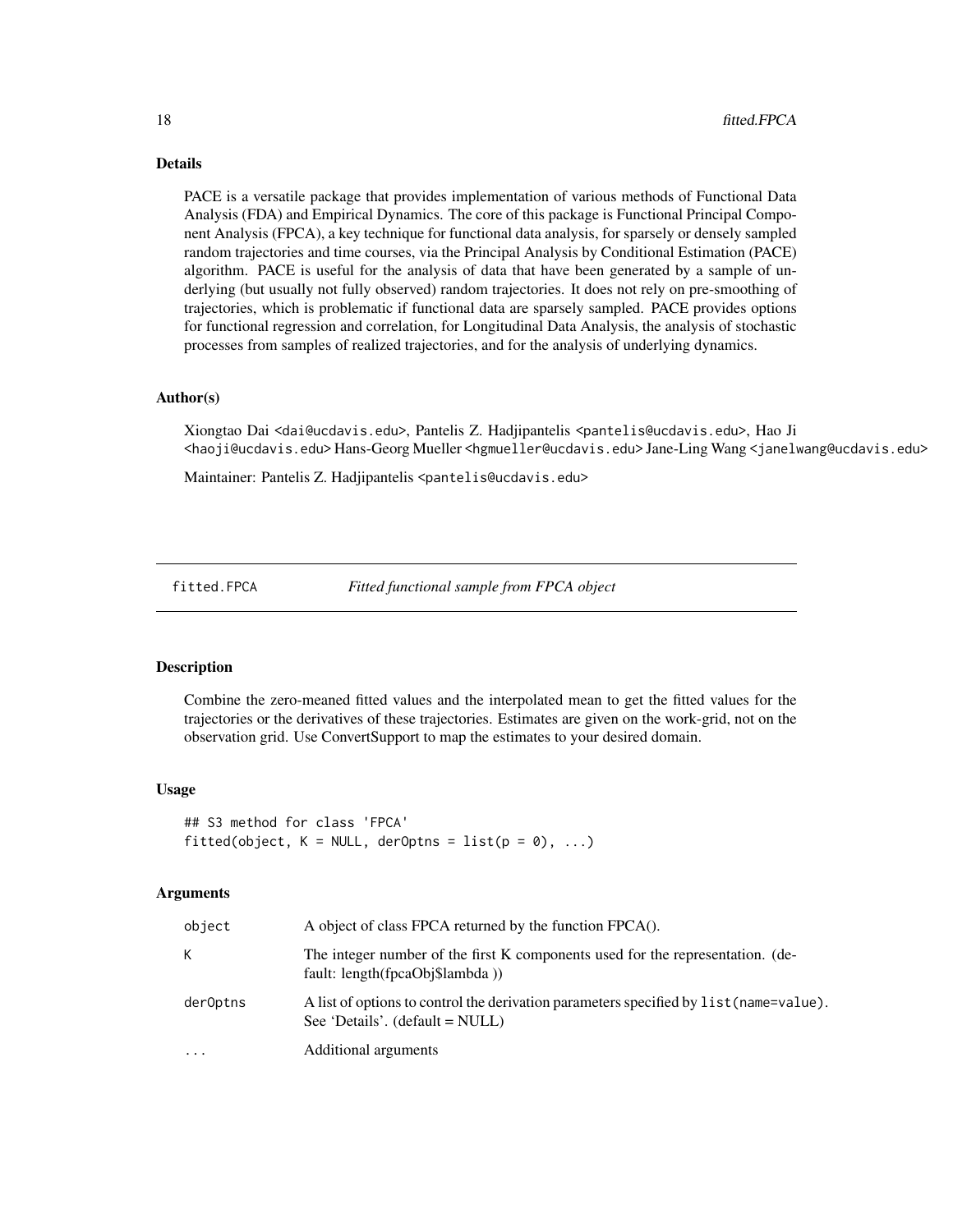#### <span id="page-18-0"></span>Details

Available derivation control options are

- p The order of the derivatives returned (default: 0, max: 2)
- method The method used to produce the sample of derivatives ('FPC' (default) or 'QUO'). See Liu and Mueller (2009) for more details

**bw** Bandwidth for smoothing the derivatives (default:  $p * 0.10 * S$ )

kernelType Smoothing kernel choice; same available types are FPCA(). default('epan')

#### Value

An n by length(workGrid) matrix, each row of which contains a sample.

#### References

Liu, Bitao, and Hans-Georg Mueller. "Estimating derivatives for samples of sparsely observed functions, with application to online auction dynamics." Journal of the American Statistical Association 104, no. 486 (2009): 704-717. (Sparse data FPCA)

#### Examples

```
set.seed(1)
n < - 20pts <- seq(0, 1, by=0.05)
sampWiener <- Wiener(n, pts)
sampWiener <- Sparsify(sampWiener, pts, 10)
res <- FPCA(sampWiener$Ly, sampWiener$Lt,
            list(dataType='Sparse', error=FALSE, kernel='epan', verbose=TRUE))
fittedY <- fitted(res)
```
fitted.FPCAder *Fitted functional sample from FPCAder object*

#### **Description**

Combine the zero-meaned fitted values and the mean derivative to get the fitted values for the derivatives trajectories Estimates are given on the work-grid, not on the observation grid. Use ConvertSupport to map the estimates to your desired domain.

#### Usage

```
## S3 method for class 'FPCAder'
fitted(object, K = NULL, ...)
```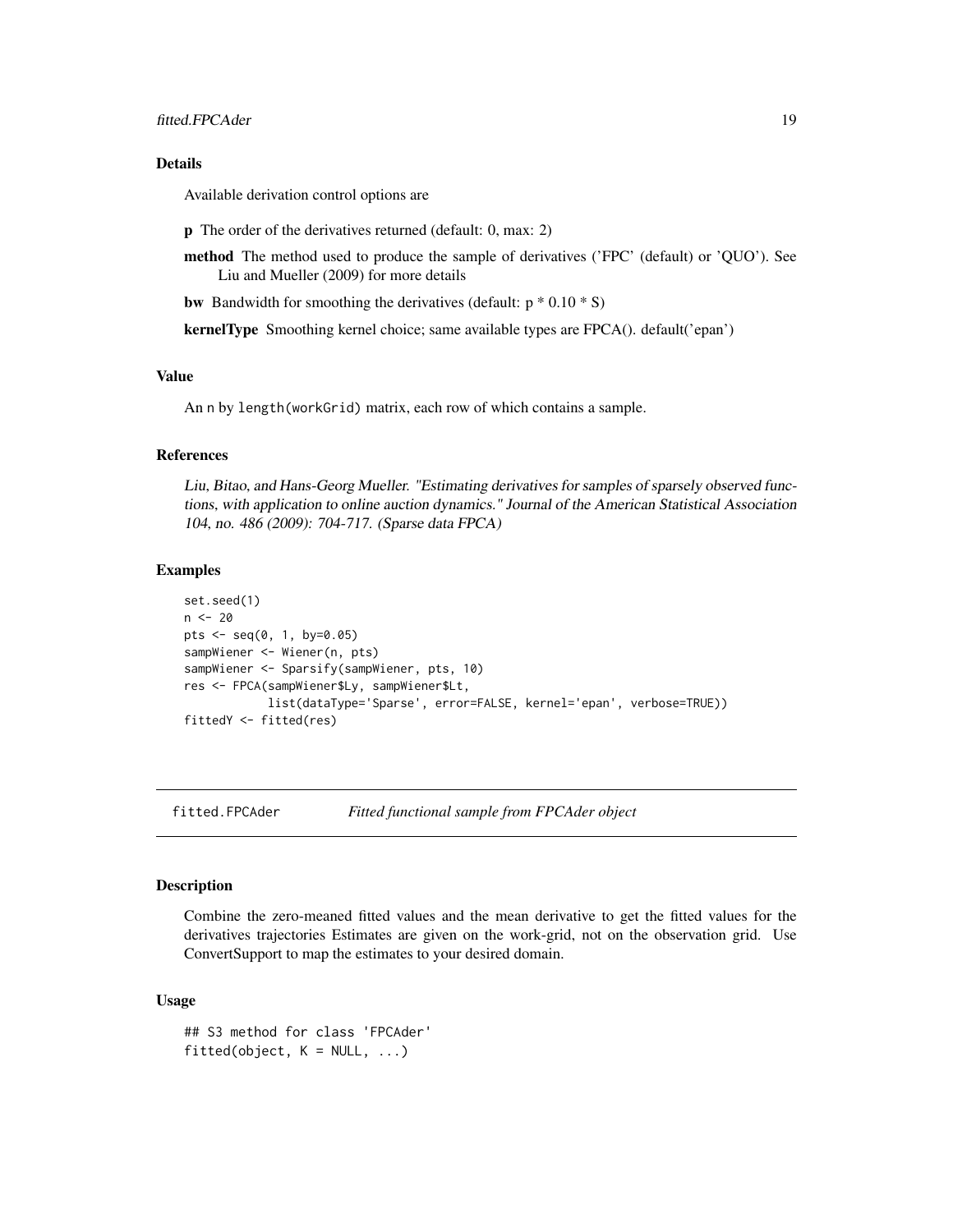#### <span id="page-19-0"></span>Arguments

| object  | A object of class FPCA returned by the function FPCA().                                                          |
|---------|------------------------------------------------------------------------------------------------------------------|
| K.      | The integer number of the first K components used for the representation. (de-<br>fault: length(derObj\$lambda)) |
| $\cdot$ | Additional arguments                                                                                             |

#### Value

An n by length(workGrid) matrix, each row of which contains a sample.

#### References

Liu, Bitao, and Hans-Georg Mueller. "Estimating derivatives for samples of sparsely observed functions, with application to online auction dynamics." Journal of the American Statistical Association 104, no. 486 (2009): 704-717. (Sparse data FPCA)

#### Examples

```
set.seed(1)
n <- 20
pts <- seq(0, 1, by=0.05)
sampWiener <- Wiener(n, pts)
sampWiener <- Sparsify(sampWiener, pts, 10)
```

| FOptDes |  |  |
|---------|--|--|
|         |  |  |

FOptDes *Optimal Designs for Functional and Longitudinal Data for Trajectory Recovery or Scalar Response Prediction*

# Description

Optimal Designs for Functional and Longitudinal Data for Trajectory Recovery or Scalar Response Prediction

#### Usage

```
FOptDes(Ly, Lt, Resp, p = 3, optns = list(),
  isRegression = !missing(Resp), isSequential = FALSE, RidgeCand = NULL)
```

| Ly   | A list of <i>n</i> vectors containing the observed values for each individual. Missing<br>values specified by NAs are supported for dense case (dataType='dense'). |
|------|--------------------------------------------------------------------------------------------------------------------------------------------------------------------|
| Lt   | A list of <i>n</i> vectors containing the observation time points for each individual<br>corresponding to y. Each vector should be sorted in ascending order.      |
| Resp | A vector of response values, keep void for trajectory recovery, only necessary<br>for scalar response prediction task.                                             |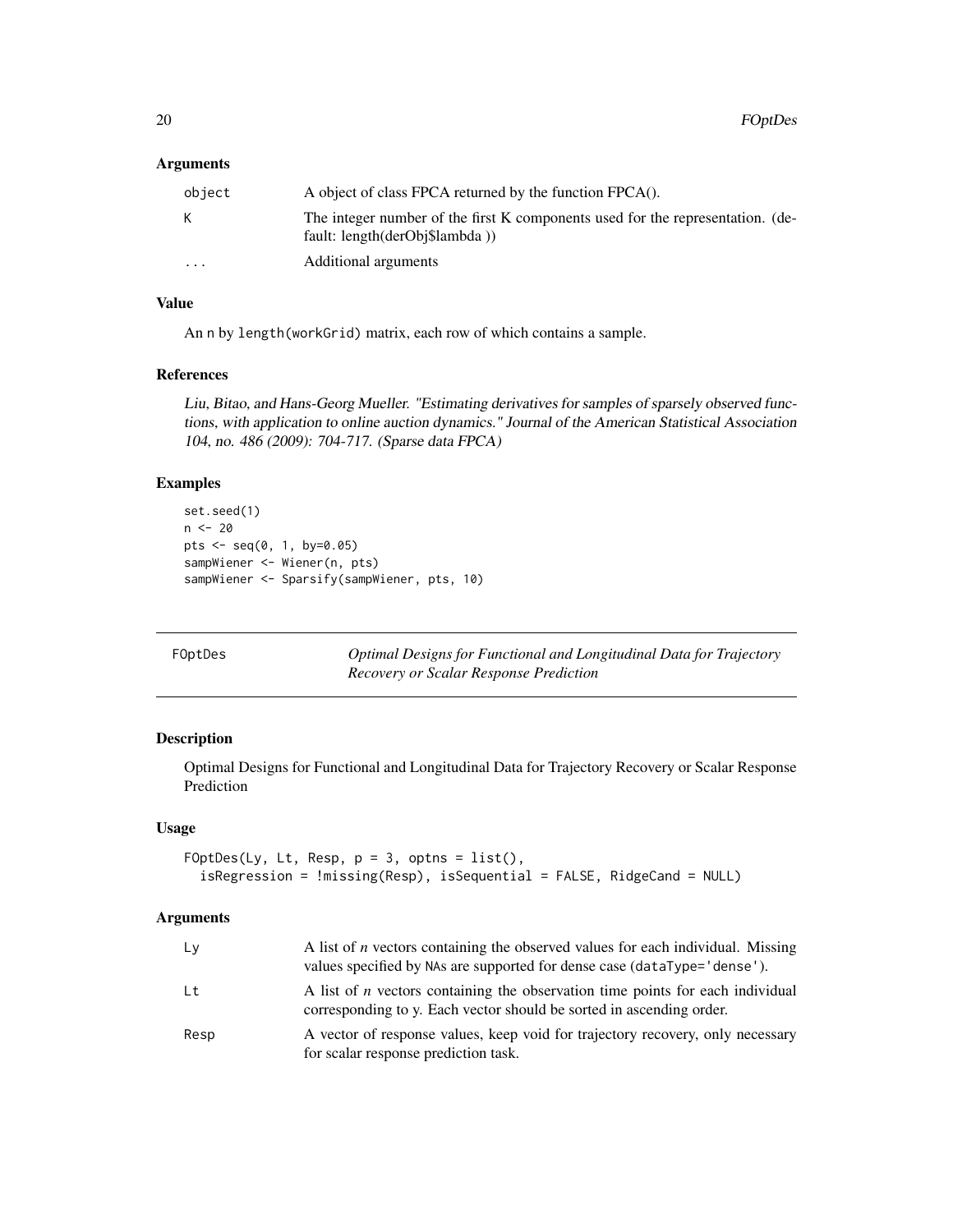#### FOptDes 21

| p            | A fixed positive integer indicating the number of optimal design points requested,<br>with default: 3.                                                                                                |
|--------------|-------------------------------------------------------------------------------------------------------------------------------------------------------------------------------------------------------|
| optns        | A list of options control parameters specified by list (name=value) for FPCA,<br>with default: $list()$ .                                                                                             |
| isRegression | A logical argument, indicating the purpose of the optimal designs: TRUE for<br>scalar response prediction, FALSE for trajectory recovery, with default value<br>$l$ missing(Resp).                    |
| isSequential | A logical argument, indicating whether to use the sequential optimization proce-<br>dure for faster computation, recommended for relatively large p (default: FALSE).                                 |
| RidgeCand    | A vector of positive numbers as ridge penalty candidates for regularization. The<br>final value is selected via cross validation. If only 1 ridge parameter is specified,<br>CV procedure is skipped. |

# Details

To select a proper RidgeCand, check with the returned optimal ridge parameter. If the selected parameter is the maximum/minimum values in the candidates, it is possible that the selected one is too small/big.

#### Value

A list containing the following fields:

| OptDes         | The vector of optimal design points of the regular time grid of the observed data. |
|----------------|------------------------------------------------------------------------------------|
| R <sub>2</sub> | Coefficient of determination. (Check the paper for details.)                       |
| R2adi          | Adjusted coefficient of determination.                                             |
| OptRidge       | The selected ridge parameter.                                                      |

#### References

Ji, H., Mueller, H.G. (2016) "Optimal Designs for Longitudinal and Functional Data" Journal of the Royal Statistical Society: Series B (Statistical Methodology)

```
set.seed(1)
n < -50pts <- seq(0, 1, by=0.05)
sampWiener <- Wiener(n, pts)
sampWiener <- MakeFPCAInputs(IDs = rep(1:n, each=length(pts)),
                            tVec = reppts, times = n),yVec = t(sampWiener))
res <- FOptDes(Ly=sampWiener$Ly, Lt=sampWiener$Lt, p=2,
              isSequential=FALSE, RidgeCand = seq(0.02,0.2,0.02))
```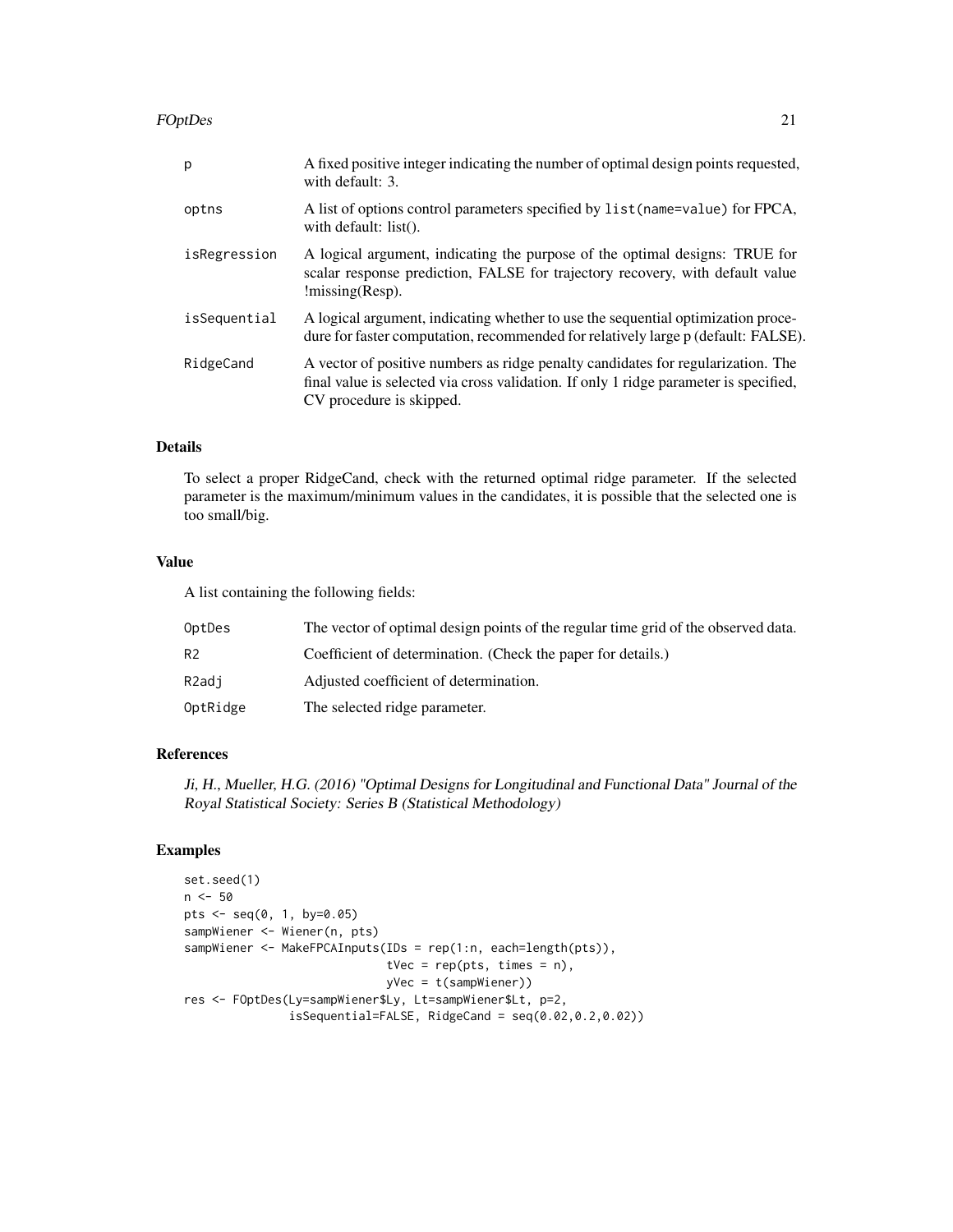#### <span id="page-21-0"></span>Description

FPCA for dense or sparse functional data.

# Usage

 $FPCA(Ly, Lt, optns = list())$ 

#### **Arguments**

| Lv    | A list of <i>n</i> vectors containing the observed values for each individual. Missing<br>values specified by NAs are supported for dense case (dataType='dense'). |
|-------|--------------------------------------------------------------------------------------------------------------------------------------------------------------------|
| l t   | A list of <i>n</i> vectors containing the observation time points for each individual<br>corresponding to y. Each vector should be sorted in ascending order.      |
| optns | A list of options control parameters specified by list (name=value). See 'De-<br>tails'.                                                                           |

# Details

If the input is sparse data, make sure you check the design plot is dense and the 2D domain is well covered, using plot or CreateDesignPlot. Some study design such as snippet data (each subject is observed only on a sub-interval of the period of study) will have an ill-covered design plot, for which the covariance estimate will be unreliable.

Available control options are

- userBwCov The bandwidth value for the smoothed covariance function; positive numeric default: determine automatically based on 'methodBwCov'
- methodBwCov The bandwidth choice method for the smoothed covariance function; 'GMeanAndGCV' (the geometric mean of the GCV bandwidth and the minimum bandwidth),'CV','GCV' - default: 10% of the support
- **userBwMu** The bandwidth value for the smoothed mean function (using 'CV' or 'GCV'); positive numeric - default: determine automatically based on 'methodBwMu'
- methodBwMu The bandwidth choice method for the mean function; 'GMeanAndGCV' (the geometric mean of the GCV bandwidth and the minimum bandwidth),'CV','GCV' - default: 5% of the support
- dataType The type of design we have (usually distinguishing between sparse or dense functional data); 'Sparse', 'Dense', 'DenseWithMV', 'p»n' - default: determine automatically based on 'IsRegular'
- diagnosticsPlot Deprecated. Same as the option 'plot'
- plot Plot FPCA results (design plot, mean, scree plot and first  $K \approx 3$ ) eigenfunctions); logical default: FALSE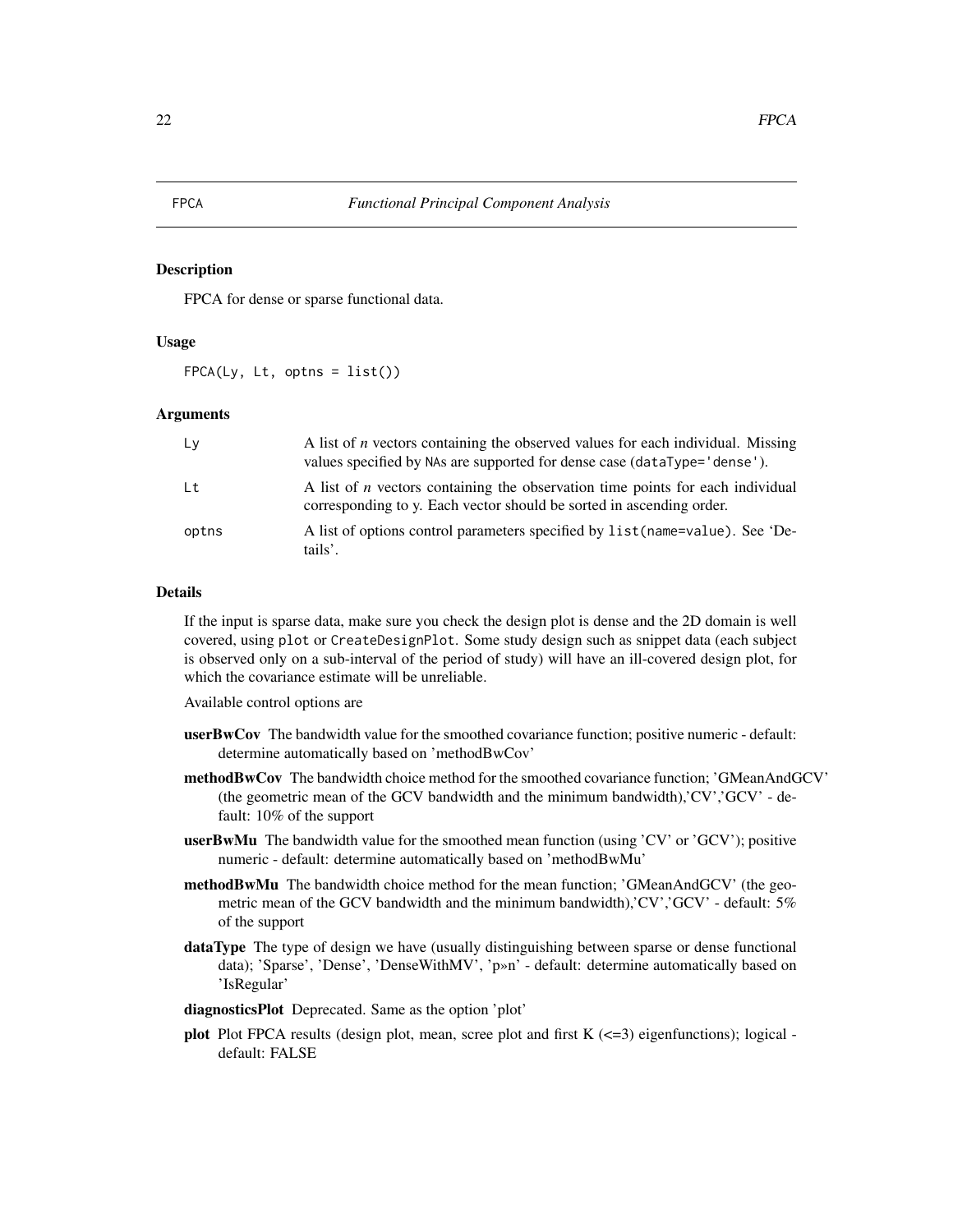error Assume measurement error in the dataset; logical - default: TRUE

- fitEigenValues Whether also to obtain a regression fit of the eigenvalues default: FALSE
- FVEthreshold Fraction-of-Variance-Explained threshold used during the SVD of the fitted covar. function; numeric (0,1] - default: 0.9999
- kernel Smoothing kernel choice, common for mu and covariance; "rect", "gauss", "epan", "gausvar", "quar" - default: "gauss"; dense data are assumed noise-less so no smoothing is performed.
- **kFoldMuCov** The number of folds to be used for mean and covariance smoothing. Default: 10
- lean If TRUE the 'inputData' field in the output list is empty. Default: FALSE
- maxK The maximum number of principal components to consider default: min(20, N-1), N:# of curves
- methodXi The method to estimate the PC scores; 'CE' (Condit. Expectation), 'IN' (Numerical Integration) - default: 'CE' for sparse data and dense data with missing values, 'IN' for dense data.
- methodMuCovEst The method to estimate the mean and covariance in the case of dense functional data; 'cross-sectional', 'smooth' - default: 'cross-sectional'
- nRegGrid The number of support points in each direction of covariance surface; numeric default: 51
- numBins The number of bins to bin the data into; positive integer > 10, default: NULL
- methodSelectK The method of choosing the number of principal components K; 'FVE','AIC','BIC', or a positive integer as specified number of components: default 'FVE')
- shrink Whether to use shrinkage method to estimate the scores in the dense case (see Yao et al 2003) - default FALSE
- outPercent A 2-element vector in [0,1] indicating the outPercent data in the boundary default (0,1)
- rho The truncation threshold for the iterative residual. 'cv': choose rho by leave-one-observation out cross-validation; 'no': no regularization - default "cv" if error == TRUE, and "no" if error  $==$  FALSE.
- rotationCut The 2-element vector in [0,1] indicating the percent of data truncated during sigma $^2$ estimation; default (0.25, 0.75))
- useBinnedData Should the data be binned? 'FORCE' (Enforce the # of bins), 'AUTO' (Select the # of bins automatically), 'OFF' (Do not bin) - default: 'AUTO'
- useBinnedCov Whether to use the binned raw covariance for smoothing; logical default:TRUE
- userCov The user-defined smoothed covariance function; list of two elements: numerical vector 't' and matrix 'cov', 't' must cover the support defined by 'Ly' - default: NULL
- userMu The user-defined smoothed mean function; list of two numerical vector 't' and 'mu' of equal size, 't' must cover the support defined 'Ly' - default: NULL
- userSigma2 The user-defined measurement error variance. A positive scalar. If specified then no regularization is used (rho is set to 'no', unless specified otherwise). Default to 'NULL'
- verbose Display diagnostic messages; logical default: FALSE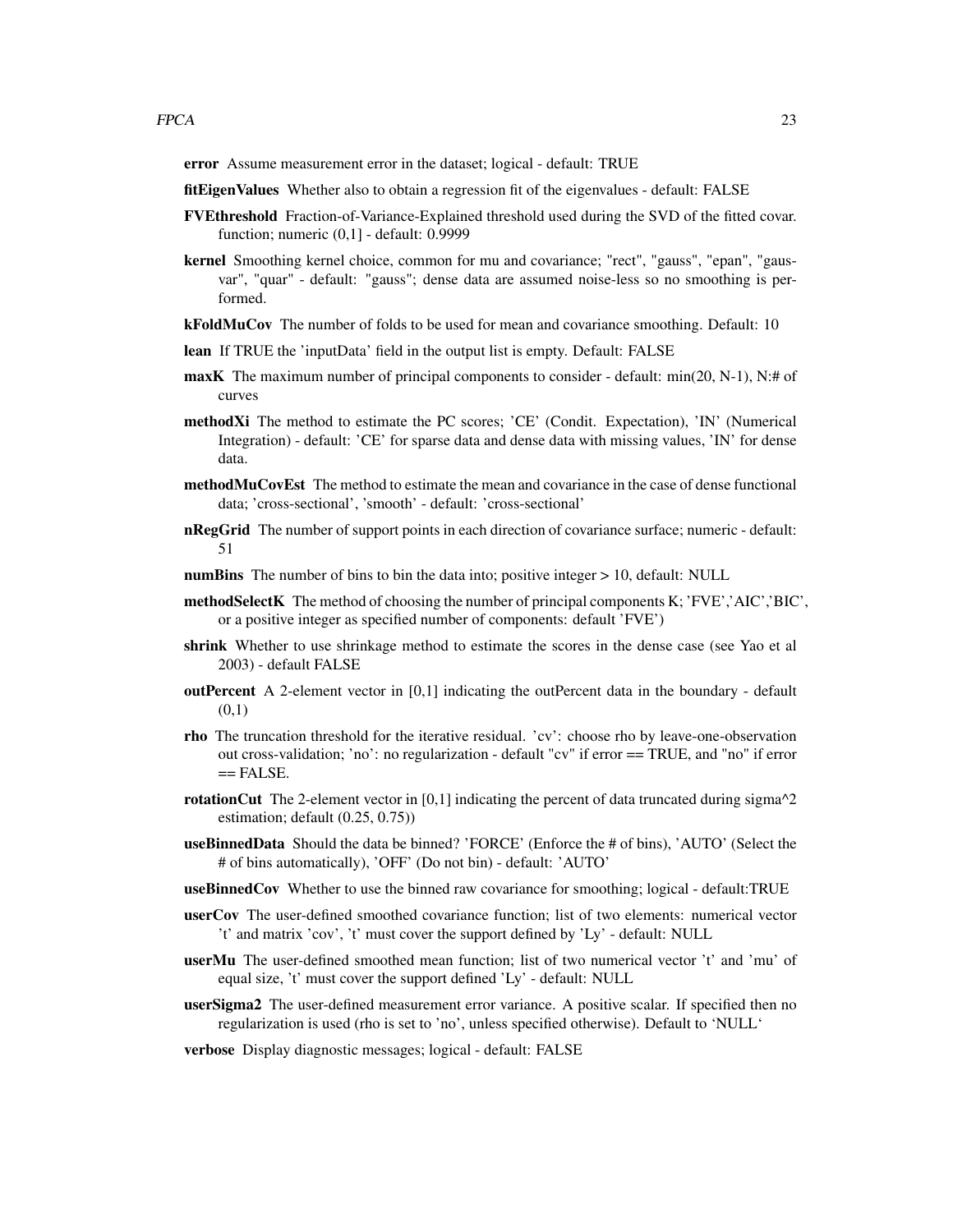#### Value

A list containing the following fields:

| sigma2      | Variance for measure error.                                                                                                                                                   |
|-------------|-------------------------------------------------------------------------------------------------------------------------------------------------------------------------------|
| lambda      | A vector of length $K$ containing eigenvalues.                                                                                                                                |
| phi         | An nWorkGrid by $K$ matrix containing eigenfunctions, supported on workGrid.                                                                                                  |
| xiEst       | A $n$ by $K$ matrix containing the FPC estimates.                                                                                                                             |
| xiVar       | A list of length $n$ , each entry containing the variance estimates for the FPC<br>estimates.                                                                                 |
| obsGrid     | The (sorted) grid points where all observation points are pooled.                                                                                                             |
| mu          | A vector of length nWorkGrid containing the mean function estimate.                                                                                                           |
| workGrid    | A vector of length nWorkGrid. The internal regular grid on which the eigen<br>analysis is carried on.                                                                         |
| smoothedCov | A nWorkGrid by nWorkGrid matrix of the smoothed covariance surface.                                                                                                           |
| fittedCov   | A nWorkGrid by nWorkGrid matrix of the fitted covariance surface, which is<br>guaranteed to be non-negative definite.                                                         |
| optns       | A list of actually used options.                                                                                                                                              |
| bwMu        | The selected (or user specified) bandwidth for smoothing the mean function.                                                                                                   |
| bwCov       | The selected (or user specified) bandwidth for smoothing the covariance func-<br>tion.                                                                                        |
| rho         | A regularizing scalar for the measurement error variance estimate.                                                                                                            |
| cumFVE      | A vector with the percentages of the total variance explained by each FPC. In-<br>crease to almost 1.                                                                         |
| <b>FVE</b>  | A percentage indicating the total variance explained by chosen FPCs with cor-<br>responding 'FVEthreshold'.                                                                   |
|             | criterionValue A scalar specifying the criterion value obtained by the selected number of com-<br>ponents with specific methodSelectK: FVE,AIC,BIC values or NULL for fixedK. |
| inputData   | A list containting the original 'Ly' and 'Lt' lists used as inputs to FPCA. NULL<br>if 'lean' was specified to be TRUE.                                                       |

#### References

Yao, F., Mueller, H.G., Clifford, A.J., Dueker, S.R., Follett, J., Lin, Y., Buchholz, B., Vogel, J.S. (2003). "Shrinkage estimation for functional principal component scores, with application to the population kinetics of plasma folate." Biometrics 59, 676-685. (Shrinkage estimates for dense data)

Yao, Fang, Hans-Georg Mueller, and Jane-Ling Wang. "Functional data analysis for sparse longitudinal data." Journal of the American Statistical Association 100, no. 470 (2005): 577-590. (Sparse data FPCA)

Liu, Bitao, and Hans-Georg Mueller. "Estimating derivatives for samples of sparsely observed functions, with application to online auction dynamics." Journal of the American Statistical Association 104, no. 486 (2009): 704-717. (Sparse data FPCA)

Castro, P. E., W. H. Lawton, and E. A. Sylvestre. "Principal modes of variation for processes with continuous sample curves." Technometrics 28, no. 4 (1986): 329-337. (Dense data FPCA)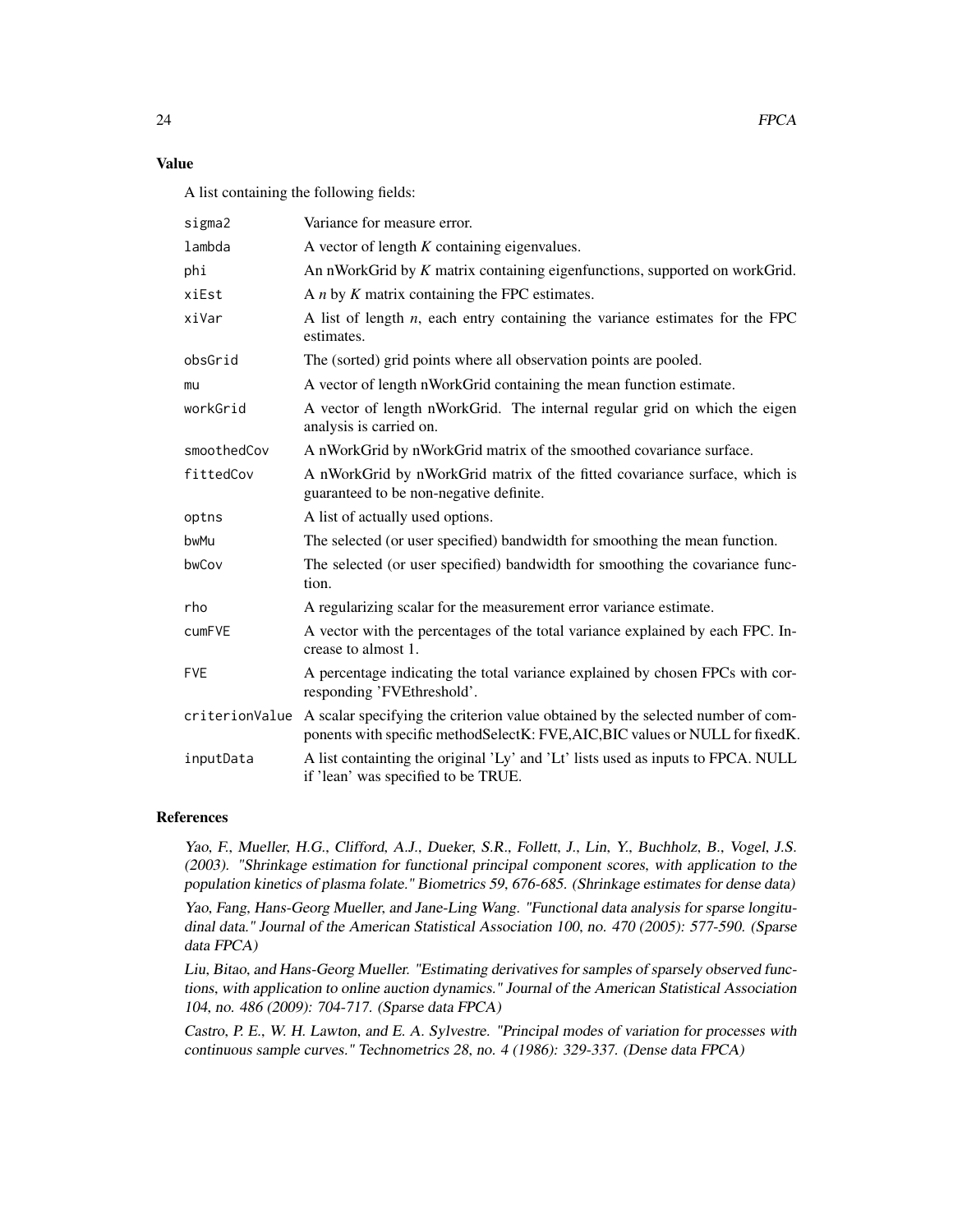#### <span id="page-24-0"></span>FPCAder 25

#### Examples

```
set.seed(1)
n <- 20
pts <- seq(0, 1, by=0.05)
sampWiener <- Wiener(n, pts)
sampWiener <- Sparsify(sampWiener, pts, 10)
res <- FPCA(sampWiener$Ly, sampWiener$Lt,
            list(dataType='Sparse', error=FALSE, kernel='epan', verbose=TRUE))
plot(res) # The design plot covers [0, 1] \times [0, 1] well.
CreateCovPlot(res, 'Fitted')
```
FPCAder *Take derivative of an FPCA object*

#### Description

Take derivative of an FPCA object

# Usage

 $FPCAder(fpcaObj, derOptns = list(p = 1))$ 

#### Arguments

| fpcaObi  | A object of class FPCA returned by the function FPCA().                                |
|----------|----------------------------------------------------------------------------------------|
| derOptns | A list of options to control the derivation parameters specified by list (name=value). |
|          | See 'Details'. $(detault = NULL)$                                                      |

#### Details

Available derivation control options are

method The method used for obtaining the derivatives. 'DPC': cite, 'FPC': cite

p The order of the derivatives returned (default: 0, max: 2)

bw Bandwidth for smoothing the derivatives (default:  $p * 0.1 * S$ ). For 'DPC', bw is used for smoothing  $G^{\wedge}(1,1)(s,t)$ 

kernelType Smoothing kernel choice; same available types are FPCA(). default('epan')

```
set.seed(1)
n < -20pts <- seq(0, 1, by=0.05)
sampWiener <- Wiener(n, pts)
sampWiener <- Sparsify(sampWiener, pts, 10)
res <- FPCA(sampWiener$Ly, sampWiener$Lt,
            list(dataType='Sparse', error=FALSE, kernel='epan', verbose=TRUE))
derRes <- FPCAder(res)
```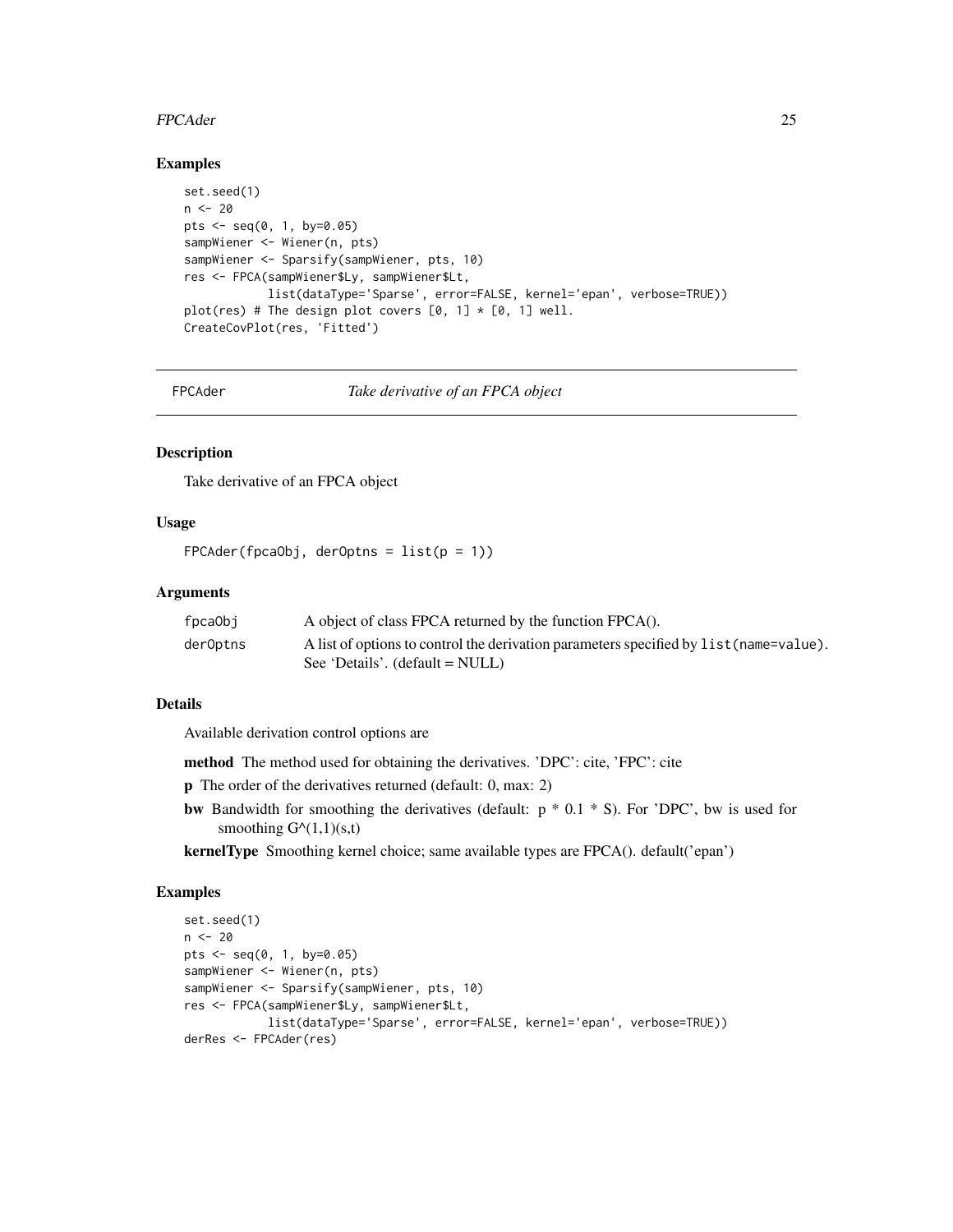#### <span id="page-25-0"></span>Description

FSVD for a pair of dense or sparse functional data.

#### Usage

```
FSVD(Ly1, Lt1, Ly2, Lt2, FPCAoptns1 = NULL, FPCAoptns2 = NULL,
  SVDophns = list()
```
#### Arguments

| Ly1             | A list of <i>n</i> vectors containing the observed values for each individual. Missing<br>values specified by NAs are supported for dense case (dataType='dense'). |
|-----------------|--------------------------------------------------------------------------------------------------------------------------------------------------------------------|
| Lt1             | A list of <i>n</i> vectors containing the observation time points for each individual<br>corresponding to y. Each vector should be sorted in ascending order.      |
| Ly <sub>2</sub> | A list of $n$ vectors containing the observed values for each individual. Missing<br>values specified by NAs are supported for dense case (dataType='dense').      |
| Lt2             | A list of $n$ vectors containing the observation time points for each individual<br>corresponding to y. Each vector should be sorted in ascending order.           |
| FPCAoptns1      | A list of options control parameters specified by list (name=value) for the FPC<br>analysis of sample 1. See '?FPCA'.                                              |
| FPCAoptns2      | A list of options control parameters specified by list (name=value) for the FPC<br>analysis of sample 2. See '?FPCA'.                                              |
| SVDoptns        | A list of options control parameters specified by list (name=value) for the<br>FSVD analysis of samples 1 & 2. See 'Details'.                                      |

#### Details

Available control options for SVDoptns are:

- bw1 The bandwidth value for the smoothed cross-covariance function across the direction of sample 1; positive numeric - default: determine automatically based on 'methodBwCov'
- bw2 The bandwidth value for the smoothed cross-covariance function across the direction of sample 2; positive numeric - default: determine automatically based on 'methodBwCov'
- methodBwCov The bandwidth choice method for the smoothed covariance function; 'GMeanAndGCV' (the geometric mean of the GCV bandwidth and the minimum bandwidth),'CV','GCV' - default: 10% of the support
- userMu1 The user defined mean of sample 1 used to centre it prior to the cross-covariance estimation. - default: determine automatically based by the FPCA of sample 1
- userMu2 The user defined mean of sample 2 used to centre it prior to the cross-covariance estimation. - default: determine automatically based by the FPCA of sample 2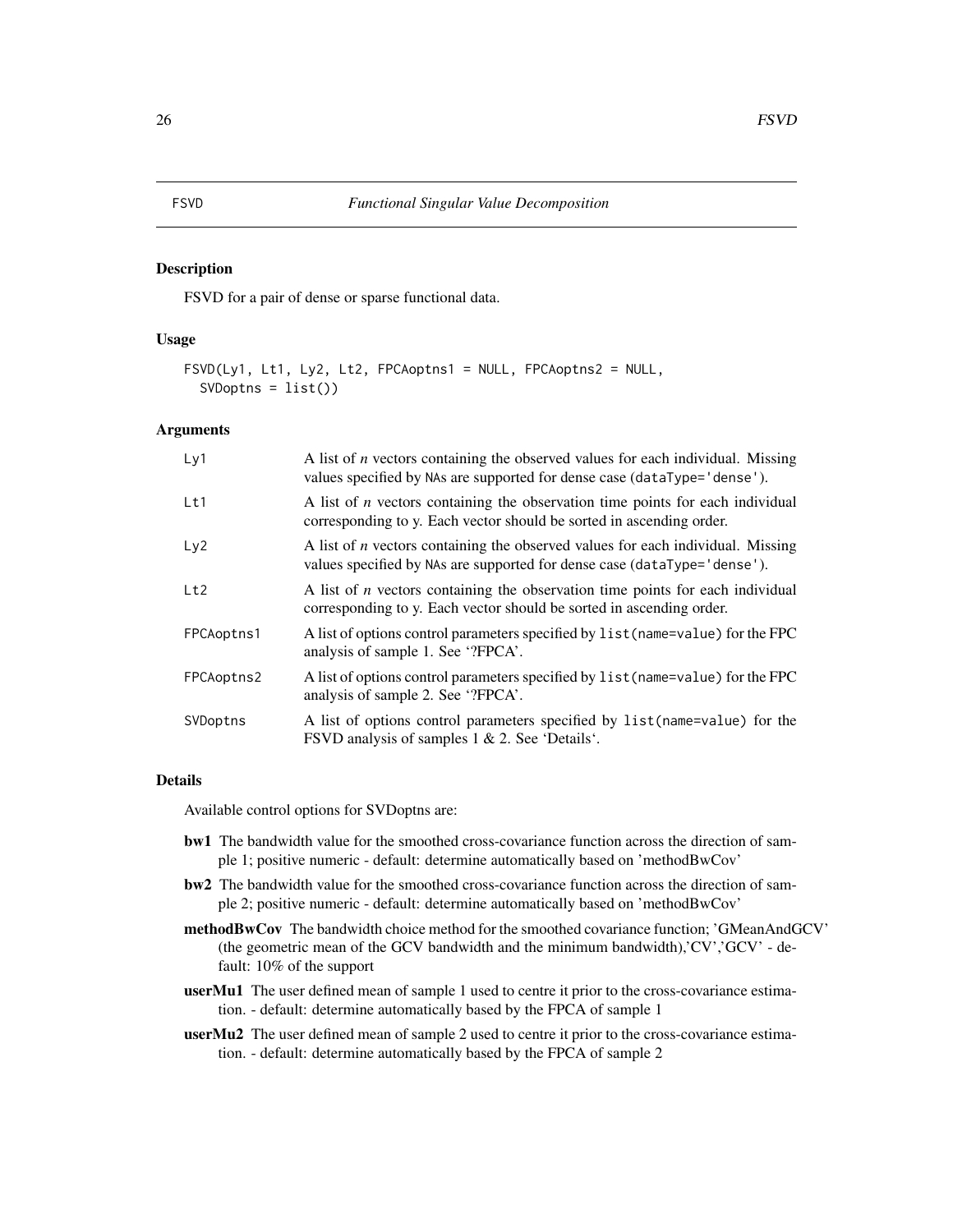- maxK The maximum number of singular components to consider; default: min(20, N-1), N:# of curves.
- kernel Smoothing kernel choice, common for mu and covariance; "rect", "gauss", "epan", "gausvar", "quar" - default: "gauss"; dense data are assumed noise-less so no smoothing is performed.
- rmDiag Logical describing if the routine should remove diagonal raw cov for cross cov estimation (default: FALSE)
- noScores Logical describing if the routine should return functional singular scores or not (default: TRUE)
- regulRS String describing if the regularisation of the compositie cross-covariance matrix should be done using 'sigma1' or 'rho' (see ?FPCA for details) (default: 'sigma2')
- bwRoutine String specifying the routine used to find the optimal bandwidth 'grid-search', 'bobyqa', 'l-bfgs-b' (default: 'l-bfgs-b')
- flip Logical describing if the routine should flip the sign of the singular components functions or not after the SVD of the cross-covariance matrix. (default: FALSE)
- useGAM Indicator to use gam smoothing instead of local-linear smoothing (semi-parametric option) (default: FALSE)
- dataType1 The type of design we have for sample 1 (usually distinguishing between sparse or dense functional data); 'Sparse', 'Dense', 'DenseWithMV' - default: determine automatically based on 'IsRegular'
- dataType2 The type of design we have for sample 2 (usually distinguishing between sparse or dense functional data); 'Sparse', 'Dense', 'DenseWithMV' - default: determine automatically based on 'IsRegular'

#### Value

A list containing the following fields:

| bw1     | The selected (or user specified) bandwidth for smoothing the cross-covariance<br>function across the support of sample 1. |
|---------|---------------------------------------------------------------------------------------------------------------------------|
| bw2     | The selected (or user specified) bandwidth for smoothing the cross-covariance<br>function across the support of sample 2. |
| CrCov   | The smoothed cross-covariance between samples $1 \& 2$ .                                                                  |
| sValues | A list of length <i>nsvd</i> , each entry containing the singuar value estimates for the<br>FSC estimates.                |
| nsvd    | The number of singular componentes used.                                                                                  |
| canCorr | The canonical correlations for each dimension.                                                                            |
| FVE.    | A percentage indicating the total variance explained by chosen FSCs with cor-<br>responding 'FVEthreshold'.               |
| sFun1   | An nWorkGrid by $K$ matrix containing the estimated singular functions for sam-<br>ple 1.                                 |
| sFun2   | An nWorkGrid by $K$ matrix containing the estimated singular functions for sam-<br>ple 2.                                 |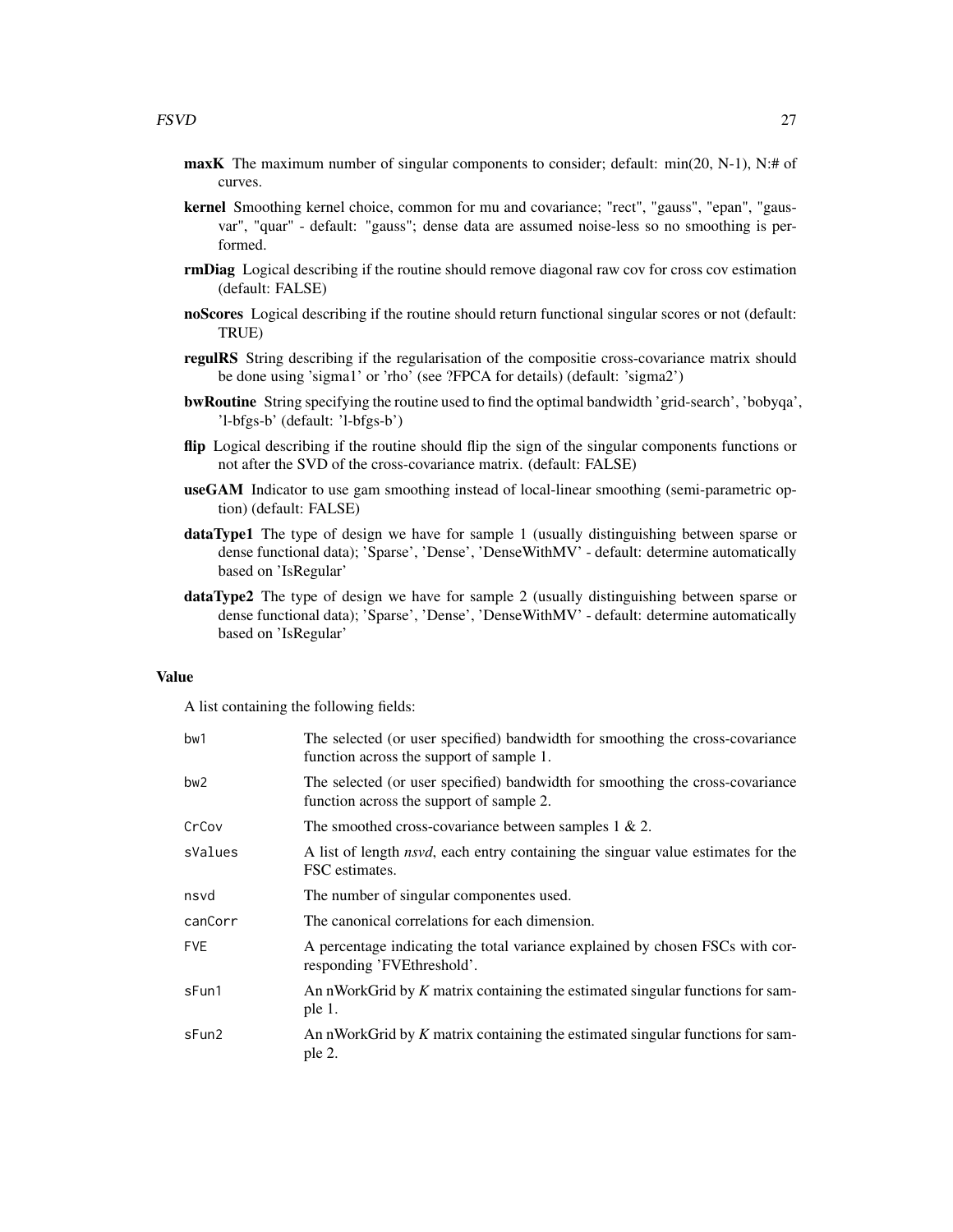<span id="page-27-0"></span>

| grid1    | A vector of length nWorkGrid1. The internal regular grid on which the singular<br>analysis is carried on the support of sample 1. |
|----------|-----------------------------------------------------------------------------------------------------------------------------------|
| grid2    | A vector of length nWorkGrid2. The internal regular grid on which the singular<br>analysis is carried on the support of sample 2. |
| sScores1 | A $n$ by $K$ matrix containing the singular scores for sample 1.                                                                  |
| sScores2 | A $n$ by $K$ matrix containing the singular scores for sample 2.                                                                  |
| optns    | A list of options used by the SVD and the FPCA's procedures.                                                                      |
|          |                                                                                                                                   |

FVPA *Functional Variance Process Analysis for dense functional data*

# Description

Functional Variance Process Analysis for dense functional data

# Usage

FVPA(y, t,  $q = 0.1$ , optns = list(error = TRUE, FVEthreshold = 0.9))

# Arguments

| y     | A list of $n$ vectors containing the observed values for each individual. Missing<br>values specified by NAs are supported for dense case (dataType='dense').      |
|-------|--------------------------------------------------------------------------------------------------------------------------------------------------------------------|
|       | A list of <i>n</i> vectors containing the observation time points for each individual<br>corresponding to y.                                                       |
| a     | A scalar defining the percentile of the pooled sample residual sample used for<br>adjustment before taking log (default: 0.1).                                     |
| optns | A list of options control parameters specified by list (name=value); by default:<br>'error' has to be TRUE, 'FVEthreshold' is set to 0.90. See 'Details in 'FPCA'. |

#### Value

A list containing the following fields:

| sigma2   | Variance estimator of the functional variance process.                                |
|----------|---------------------------------------------------------------------------------------|
| fpcaObjY | FPCA object for the original data.                                                    |
| fpcaObjR | FPCA object for the functional variance process associated with the original<br>data. |

# References

Hans-Georg Mueller, Ulrich Stadtmuller and Fang Yao, "Functional variance processes." Journal of the American Statistical Association 101 (2006): 1007-1018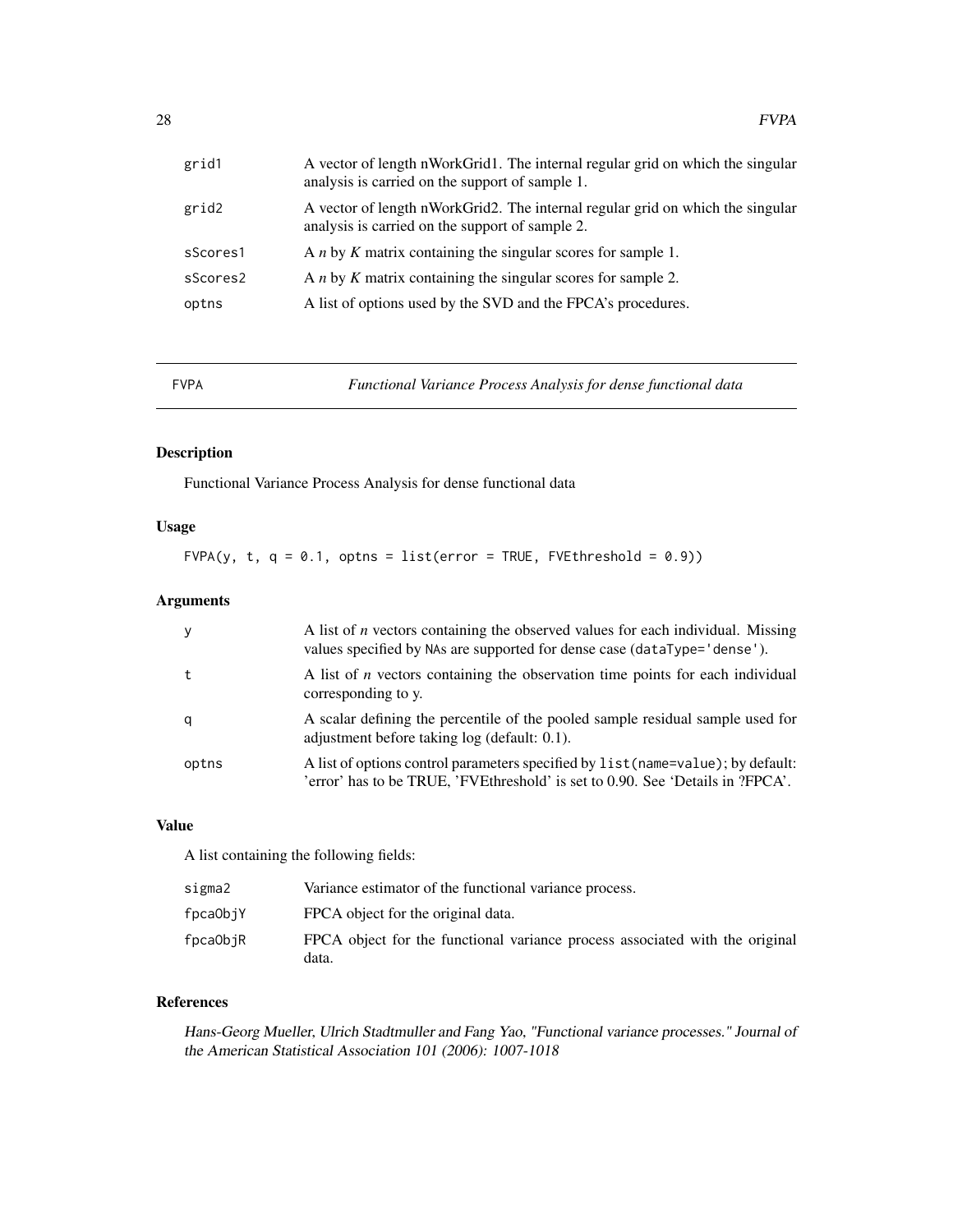# <span id="page-28-0"></span>GetCrCorYX 29

# Examples

```
set.seed(1)
n < -25pts <- seq(0, 1, by=0.01)
sampWiener <- Wiener(n, pts)
# Data have to dense for FVPA to be relevant!
sampWiener <- Sparsify(sampWiener, pts, 101)
fvpaObj <- FVPA(sampWiener$Ly, sampWiener$Lt)
```
GetCrCorYX *Make cross-correlation matrix from auto- and cross-covariance matrix*

#### Description

Make cross-correlation matrix from auto- andcross-covariance matrix

#### Usage

GetCrCorYX(ccXY, ccXX, ccYY)

# Arguments

| ccXY | The cross-covariance matrix between variables X and Y.                   |
|------|--------------------------------------------------------------------------|
| ccXX | The auto-covariance matrix of variable X or the diagonal of that matrix. |
| ccYY | The auto-covariance matrix of variable Y or the diagonal of that matrix. |

# Value

A cross-correlation matrix between variables X and Y.

```
GetCrCorYZ Make cross-correlation matrix from auto- and cross-covariance matrix
```
#### Description

Make cross-correlation matrix from auto- andcross-covariance matrix

#### Usage

```
GetCrCorYZ(ccYZ, acYY, covZ)
```

| ccYZ | The cross-covariance vector between variables Y and Z $(n-by-1)$ .                            |
|------|-----------------------------------------------------------------------------------------------|
| acYY | The auto-covariance n-by-n matrix of variable Y or the $(n-by-1)$ diagonal of that<br>matrix. |
| covZ | The (scalar) covariance of variable Z.                                                        |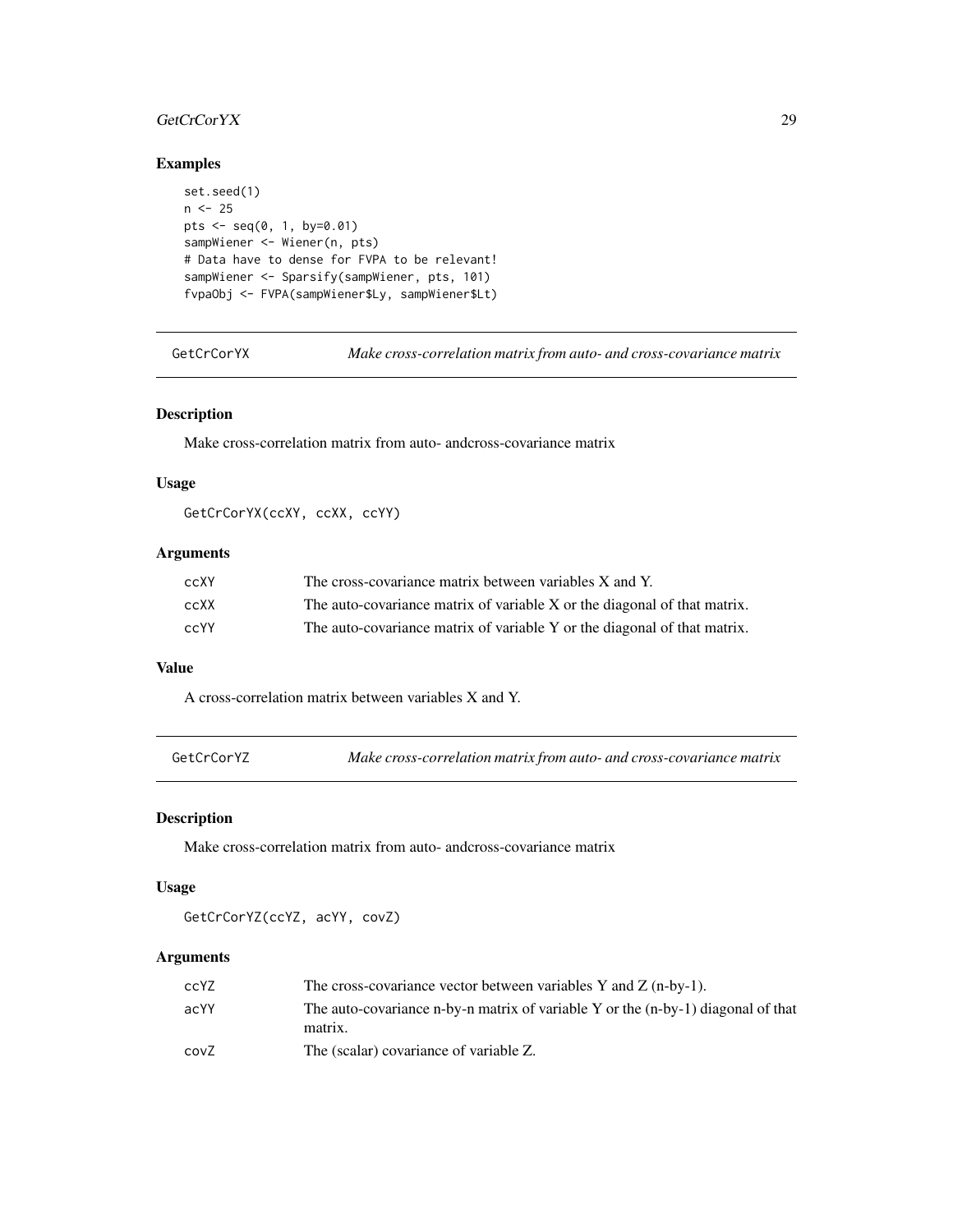# <span id="page-29-0"></span>Value

A cross-correlation matrix between variables Y (functional) and Z (scalar).

GetCrCovYX *Functional Cross Covariance between longitudinal variable Y and longitudinal variable X*

# Description

Calculate the raw and the smoothed cross-covariance between functional predictors using bandwidth bw or estimate that bw using GCV.

# Usage

```
GetCrCovYX(bw1 = NULL, bw2 = NULL, Ly1, Lt1 = NULL, Ymu1 = NULL, Ly2,
 Lt2 = NULL, Ymu2 = NULL, useGAM = FALSE, rmDiag = FALSE,
 kern = "gauss", bwRoutine = "l-bfgs-b")
```

| bw1              | Scalar bandwidth for smoothing the cross-covariance function (if NULL it will<br>be automatically estimated) (Y)                                                                                                                                                                                                          |
|------------------|---------------------------------------------------------------------------------------------------------------------------------------------------------------------------------------------------------------------------------------------------------------------------------------------------------------------------|
| bw <sub>2</sub>  | Scalar bandwidth for smoothing the cross-covariance function (if NULL it will<br>be automatically estimated) $(X)$                                                                                                                                                                                                        |
| Ly1              | List of N vectors with amplitude information $(Y)$                                                                                                                                                                                                                                                                        |
| Lt1              | List of N vectors with timing information $(Y)$                                                                                                                                                                                                                                                                           |
| Ymu1             | Vector Q-1 Vector of length nObsGrid containing the mean function estimate<br>(Y)                                                                                                                                                                                                                                         |
| Ly2              | List of N vectors with amplitude information $(X)$                                                                                                                                                                                                                                                                        |
| Lt2              | List of $N$ vectors with timing information $(X)$                                                                                                                                                                                                                                                                         |
| Ymu <sub>2</sub> | Vector Q-1 Vector of length nObsGrid containing the mean function estimate<br>(X)                                                                                                                                                                                                                                         |
| useGAM           | Indicator to use gam smoothing instead of local-linear smoothing (semi-parametric<br>option) (default: FALSE)                                                                                                                                                                                                             |
| rmDiag           | Indicator to remove the diagonal element when smoothing (default: FALSE)                                                                                                                                                                                                                                                  |
| kern             | String specifying the kernel type (default: FALSE; see ?FPCA for details)                                                                                                                                                                                                                                                 |
| bwRoutine        | String specifying the routine used to find the optimal bandwidth 'grid-search',<br>'bobyqa', 'l-bfgs-b' (default: 'l-bfgs-b') If the variables Ly1 and Ly2 are in<br>matrix form the data are assumed dense and only the raw cross-covariance is<br>returned. One can obtain Ymu1 and Ymu2 from FPCA and Convert Support. |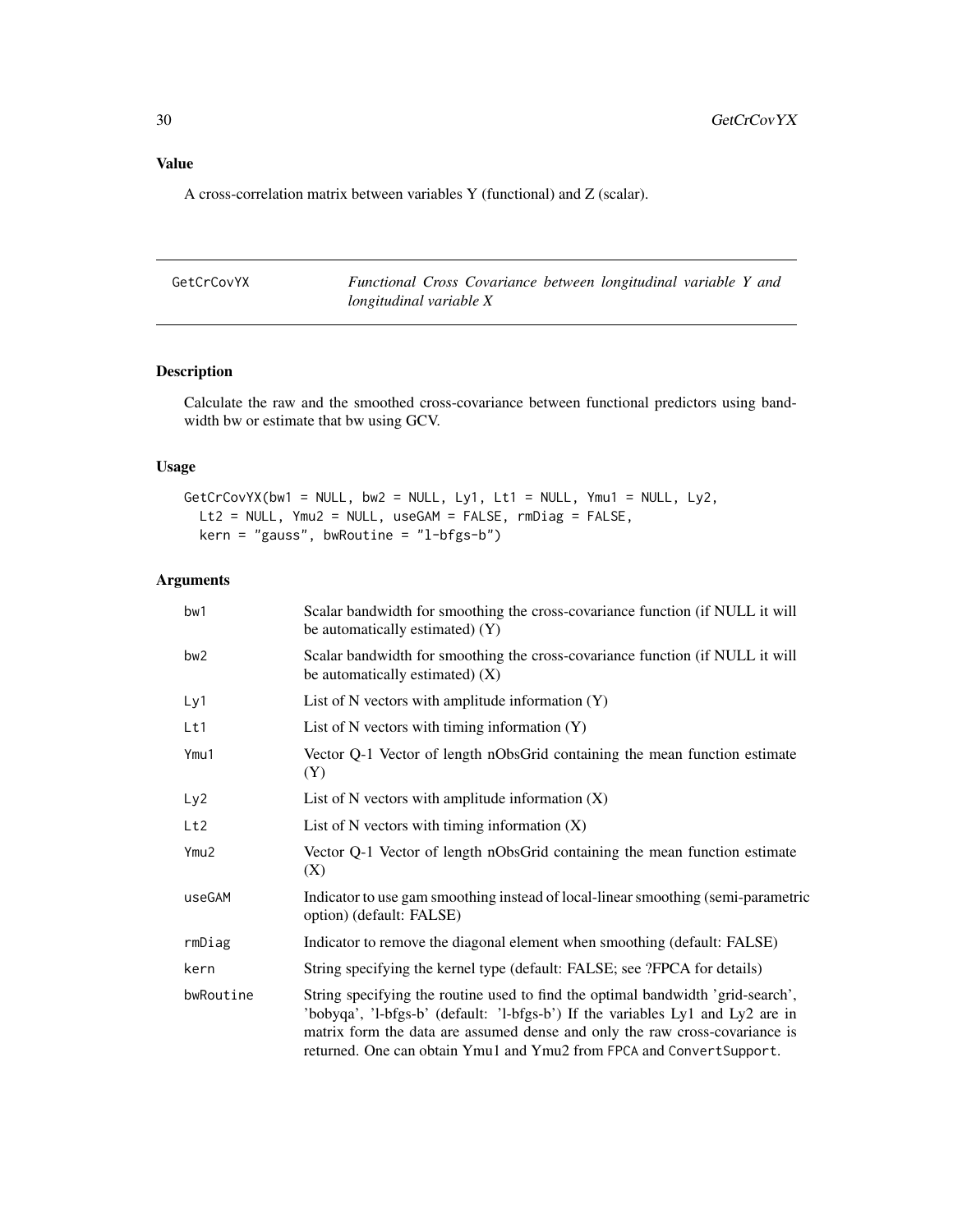#### <span id="page-30-0"></span>GetCrCovYZ 31

# Value

A list containing:

| smoothedCC | The smoothed cross-covariance as a matrix (currently only 51 by 51) |
|------------|---------------------------------------------------------------------|
| rawCC      | The raw cross-covariance as a list                                  |
| bw         | The bandwidth used for smoohting as a vector of lengh 2             |
| score      | The GCV score associated with the scalar used                       |
| smoothGrid | The grid over which the smoothed cross-covariance is evaluated      |

#### References

Yang, Wenjing, Hans-Georg Mueller, and Ulrich Stadtmueller. "Functional singular component analysis." Journal of the Royal Statistical Society: Series B (Statistical Methodology) 73.3 (2011): 303-324

# Examples

```
Ly1= list( rep(2.1,7), rep(2.1,3),2.1 );
Lt1 = list(1:7,1:3, 1);
Ly2 = list( rep(1.1,7), rep(1.1,3), 1.1);
Lt2 = list(1:7,1:3, 1);Ymu1 = rep(55, 7);Ymu2 = rep(1.1, 7);AA<-GetCrCovYX(Ly1 = Ly1, Ly2= Ly2, Lt1=Lt1, Lt2=Lt2, Ymu1=Ymu1, Ymu2=Ymu2)
```

| GetCrCovYZ |                   |  | Functional Cross Covariance between longitudinal variable Y and |  |  |
|------------|-------------------|--|-----------------------------------------------------------------|--|--|
|            | scalar variable Z |  |                                                                 |  |  |

#### Description

Calculate the raw and the smoothed cross-covariance between functional and scalar predictors using bandwidth bw or estimate that bw using GCV

#### Usage

```
GetCrCovYZ(bw = NULL, Z, Zmu = NULL, Ly, Lt = NULL, Ymu = NULL,
  support = NULL, kern = "gauss")
```

| bw  | Scalar bandwidth for smoothing the cross-covariance function (if NULL it will<br>be automatically estimated) |
|-----|--------------------------------------------------------------------------------------------------------------|
| Z   | Vector N-1 Vector of length N with the scalar function values                                                |
| Zmu | Scalar with the mean of $Z$ (if NULL it will be automaticall estimated)                                      |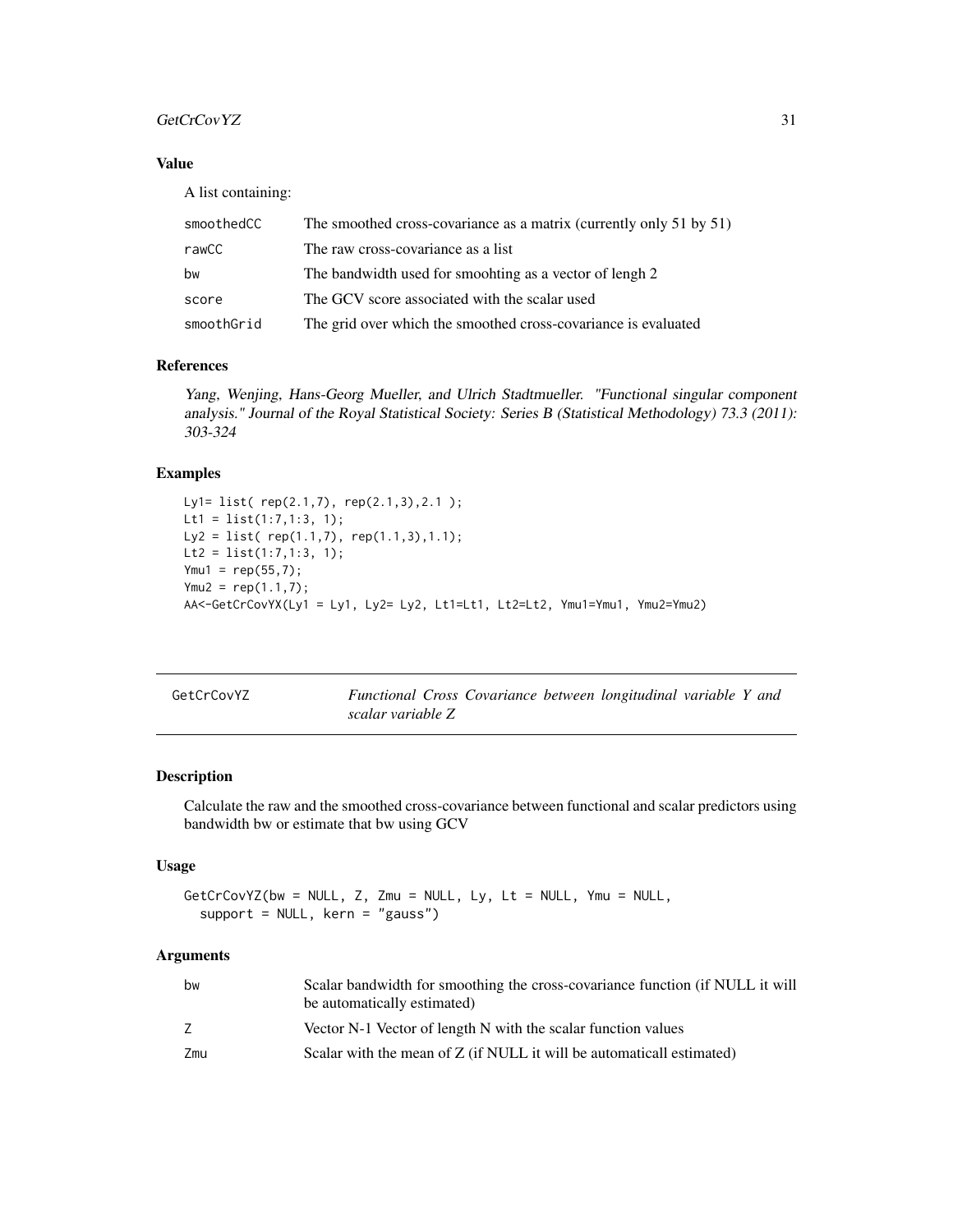<span id="page-31-0"></span>

| Ly      | List of N vectors with amplitude information                                                                                                                                                                                                       |
|---------|----------------------------------------------------------------------------------------------------------------------------------------------------------------------------------------------------------------------------------------------------|
| Lt      | List of N vectors with timing information                                                                                                                                                                                                          |
| Ymu     | Vector Q-1 Vector of length nObsGrid containing the mean function estimate                                                                                                                                                                         |
| support | Vector of unique and sorted values for the support of the smoothed cross-covariance<br>function (if NULL it will be automatically estimated)                                                                                                       |
| kern    | Kernel type to be used. See ?FPCA for more details. (defult: 'gauss') If the vari-<br>ables Ly1 is in matrix form the data are assumed dense and only the raw cross-<br>covariance is returned. One can obtain Ymu1 from FPCA and Convert Support. |

#### Value

A list containing:

| The smoothed cross-covariance as a vector     |
|-----------------------------------------------|
| The raw cross-covariance as a vector          |
| The bandwidth used for smoohting as a scalar  |
| The GCV score associated with the scalar used |
|                                               |

# References

Yang, Wenjing, Hans-Georg Mueller, and Ulrich Stadtmueller. "Functional singular component analysis." Journal of the Royal Statistical Society: Series B (Statistical Methodology) 73.3 (2011): 303-324

# Examples

Ly  $\leftarrow$  list( runif(5), c(1:3), c(2:4), c(4)) Lt <- list( $c(1:5)$ ,  $c(1:3)$ ,  $c(1:3)$ , 4)  $Z = rep(4,4)$  # Constant vector so the covariance has to be zero.  $sccObj = GetCrCovYZ(bw=1, Z= Z, Ly=Ly, Lt=Lt, Ymu=rep(4,5))$ 

GetNormalisedSample *Normalise sparse functional sample*

#### Description

Normalise sparse functional sample given in an FPCA object GetNormalizedSample is an alias of GetNormalizedSample

# Usage

```
GetNormalisedSample(fpcaObj, errorSigma = FALSE)
```
GetNormalizedSample(...)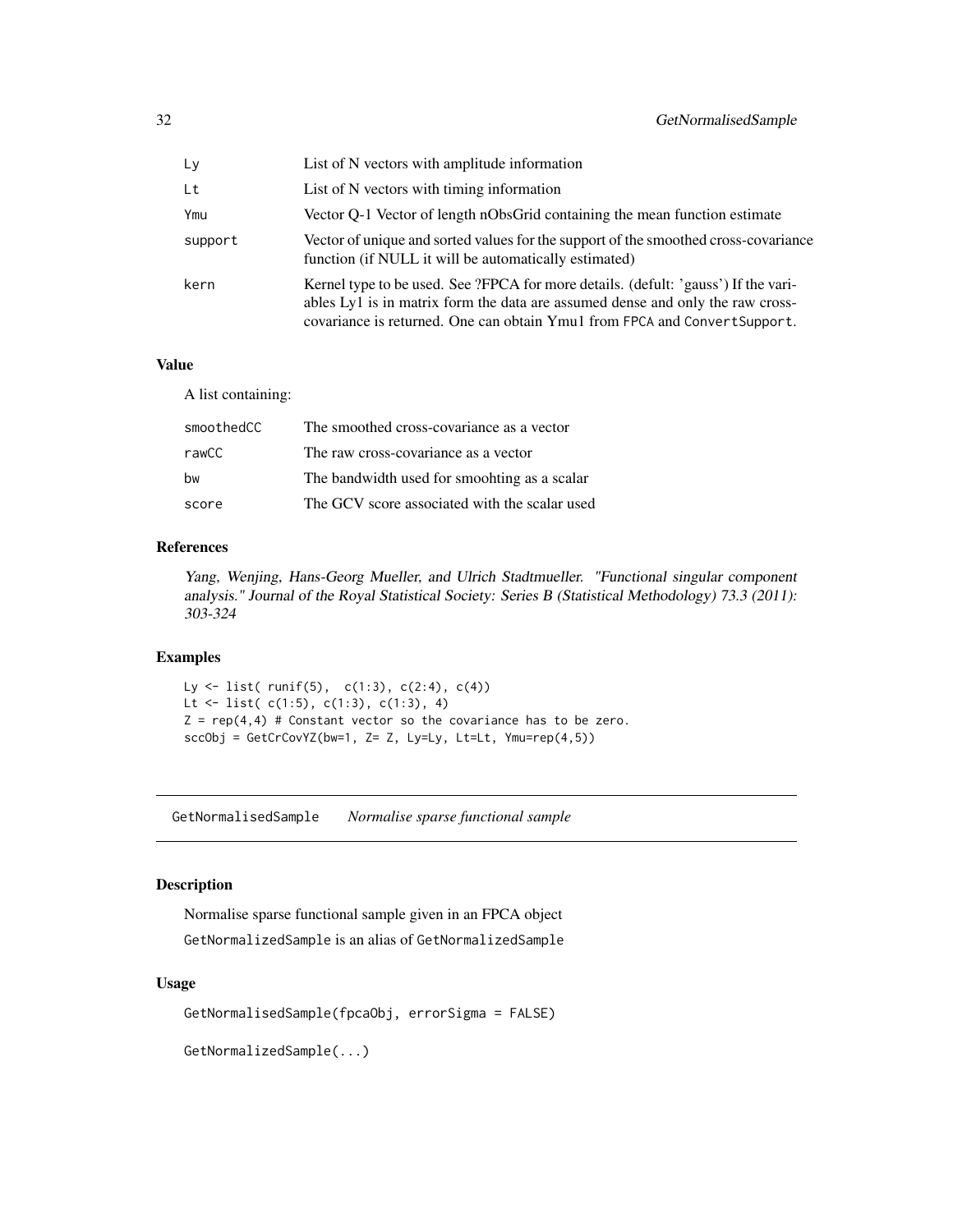#### <span id="page-32-0"></span> $kCFC$  33

#### Arguments

| fpcaObi    | An FPCA object.                                                                                                            |
|------------|----------------------------------------------------------------------------------------------------------------------------|
| errorSigma | Indicator to use sigma <sup><math>\land</math>2</sup> error variance when normalising the data (default:<br><b>FALSE</b> ) |
| $\cdots$   | Passed into GetNormalisedSample                                                                                            |

# Value

A list containing the normalised sample 'y' at times 't'

#### References

Chiou, Jeng-Min and Chen, Yu-Ting and Yang, Ya-Fang. "Multivariate Functional Principal Component Analysis: A Normalization Approach" Statistica Sinica 24 (2014): 1571-1596

#### Examples

```
set.seed(1)
n < -100M < -51pts <- seq(0, 1, length.out=M)
mu <- rep(0, length(pts))
sampDense <- MakeGPFunctionalData(n, M, mu, K=1, basisType='sin', sigma=0.01)
samp4 <- MakeFPCAInputs(tVec=sampDense$pts, yVec=sampDense$Yn)
res4E <- FPCA(samp4$Ly, samp4$Lt, list(error=TRUE))
sampN <- GetNormalisedSample(res4E, errorSigma=TRUE)
CreatePathPlot(subset=1:20, inputData=samp4, obsOnly=TRUE, showObs=FALSE)
CreatePathPlot(subset=1:20, inputData=sampN, obsOnly=TRUE, showObs=FALSE)
```
kCFC *Functional clustering and identifying substructures of longitudinal data using kCFC.*

#### Description

Functional clustering and identifying substructures of longitudinal data using kCFC.

#### Usage

```
kCFC(y, t, k = 3, kSeed = 123, maxIter = 125,
  optnsSW = list(methodMuCovEst = "smooth", FVEthreshold = 0.9, methodBwCov =
  "GCV", methodBwMu = "GCV"), optnsCS = list(methodMuCovEst = "smooth",
  FVEthreshold = 0.7, methodBwCov = "GCV", methodBwMu = "GCV"))
```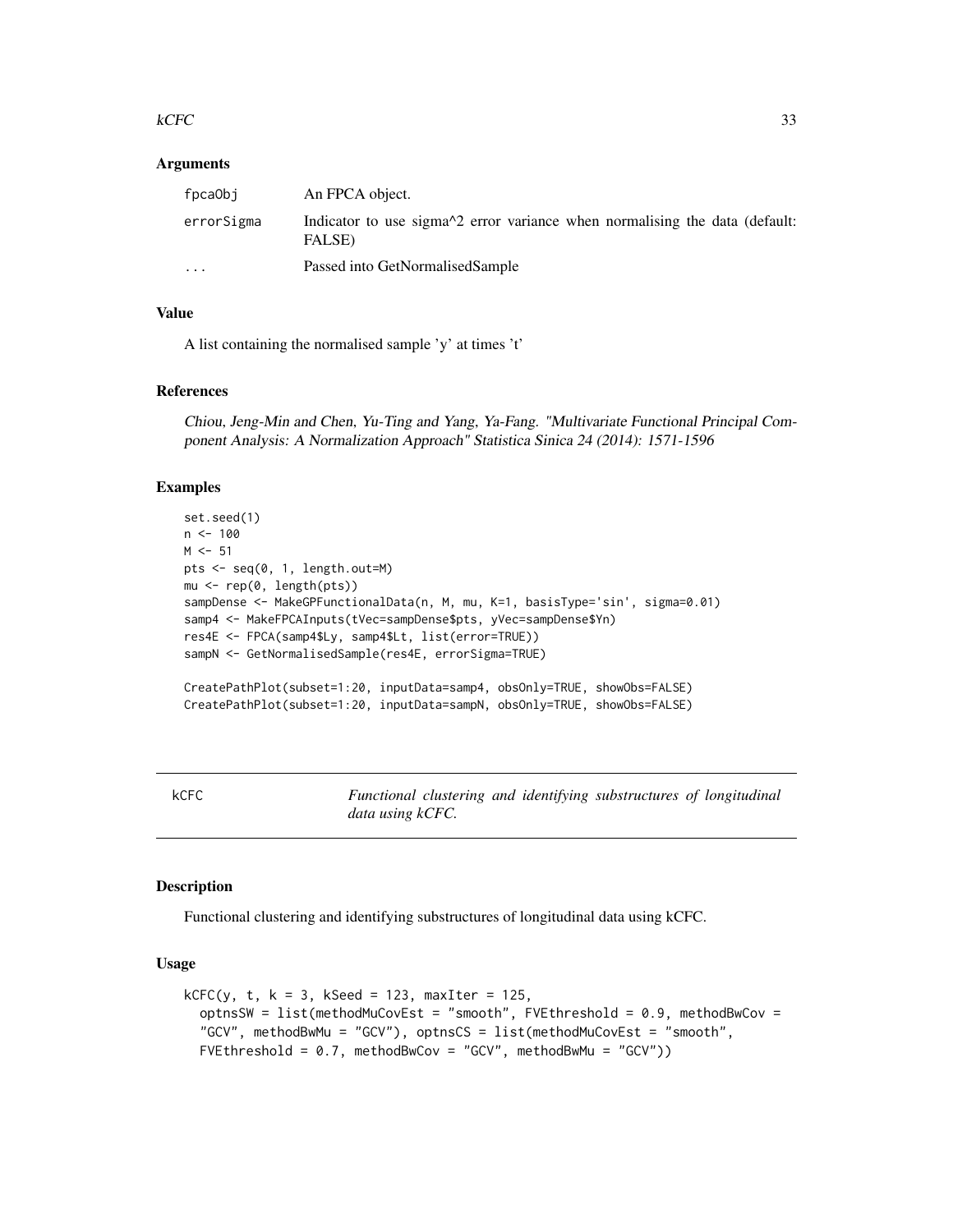# Arguments

| y       | A list of <i>n</i> vectors containing the observed values for each individual. Missing<br>values specified by NAs are supported for dense case (dataType='dense').                                                                                               |
|---------|------------------------------------------------------------------------------------------------------------------------------------------------------------------------------------------------------------------------------------------------------------------|
| t       | A list of $n$ vectors containing the observation time points for each individual<br>corresponding to y.                                                                                                                                                          |
| k       | A scalar defining the number of clusters to define; default 3.                                                                                                                                                                                                   |
| kSeed   | A scalar valid seed number to ensure replication; default: 123                                                                                                                                                                                                   |
| maxIter | A scalar defining the maximum number of iterations allowed; default 20, com-<br>mon for both the simple kmeans initially and the subsequent k-centres                                                                                                            |
| optnsSW | A list of options control parameters specified by list (name=value) to be used<br>for sample-wide FPCA; by default: "list( methodMuCovEst ='smooth', FVEthresh-<br>old= $0.90$ , methodBwCov = 'GCV', methodBwMu = 'GCV' )". See 'Details in<br>?FPCA'.          |
| optnsCS | A list of options control parameters specified by list (name=value) to be used<br>for cluster-specific FPCA; by default: "list( methodMuCovEst = 'smooth', FVEthresh-<br>old= 0.70, methodBwCov = 'GCV', methodBwMu = 'GCV' )". See 'Details in<br>$?$ FPCA $'.$ |

#### Value

A list containing the following fields:

| cluster    | A vector of levels 1:k, indicating the cluster to which each curve is allocated. |
|------------|----------------------------------------------------------------------------------|
| fpcaList   | A list with the fpcaObj for each separate cluster.                               |
| iterToConv | A number indicating how many iterations where required until convergence.        |

# References

Jeng-Min Chiou, Pai-Ling Li, "Functional clustering and identifying substructures of longitudinal data." Journal of the Royal Statistical Society 69 (2007): 679-699

```
data(medfly25)
Flies <- MakeFPCAInputs(medfly25$ID, medfly25$Days, medfly25$nEggs)
kcfcObj <- kCFC(Flies$Ly[1:250], Flies$Lt[1:250], # using only 250 for speed consideration
             optnsSW = list(methodMuCovEst = 'smooth', userBwCov = 2, FVEthreshold = 0.90),
             optnsCS = list(methodMuCovEst = 'smooth', userBwCov = 2, FVEthreshold = 0.70)
```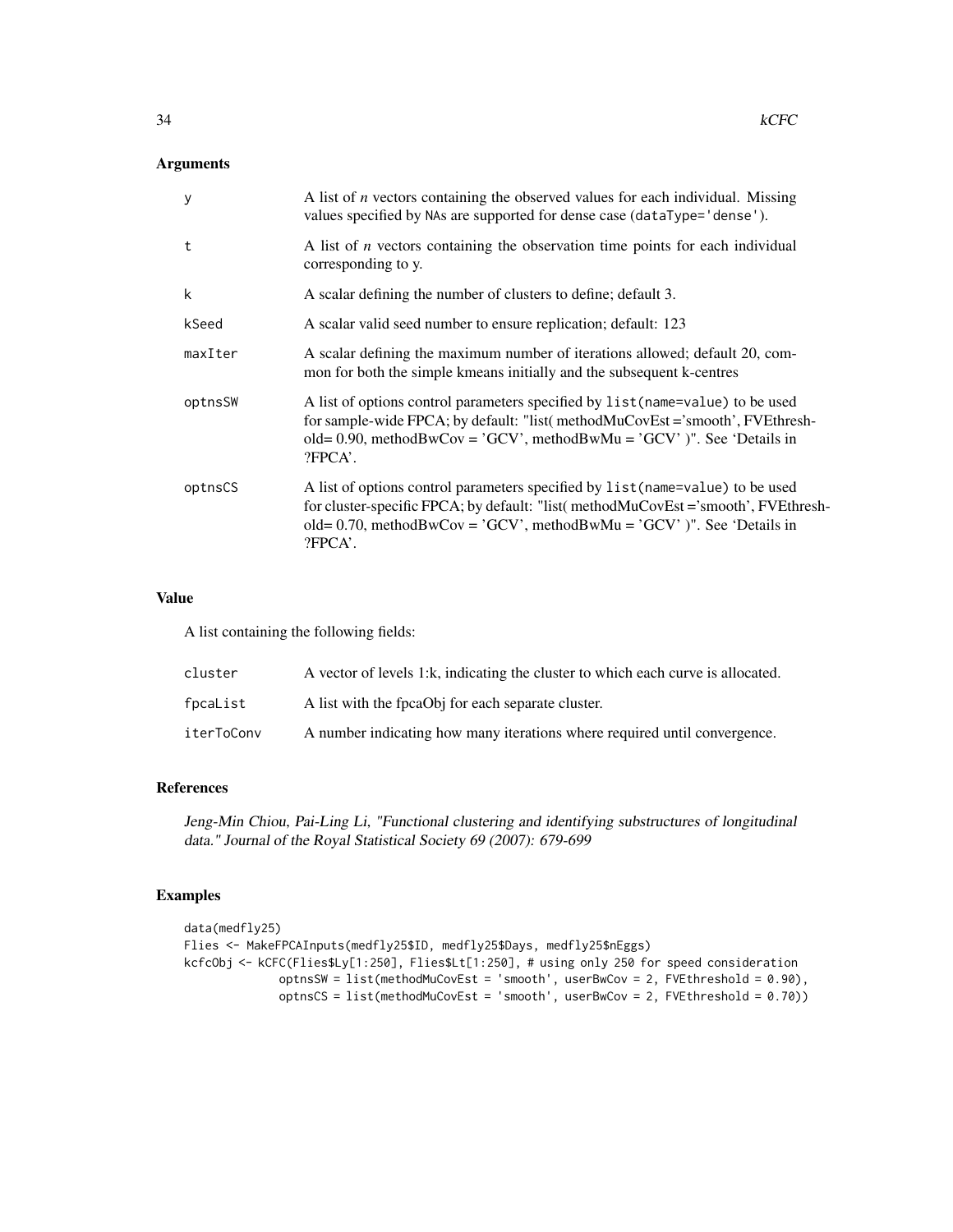# <span id="page-34-0"></span>Description

One dimensional local linear kernel smoother for longitudinal data.

# Usage

```
Lwls1D(bw, kernel_type, win = rep(1L, length(xin)), xin, yin, xout,
 npoly = 1L, nder = 0L
```
# Arguments

| bw          | Scalar holding the bandwidth                                        |
|-------------|---------------------------------------------------------------------|
| kernel_type | Character holding the kernel type (see ?FPCA for supported kernels) |
| win         | Vector of length N with weights                                     |
| xin         | Vector of length N with measurement points                          |
| yin         | Vector of length N with measurement values                          |
| xout        | Vector of length M with output measurement points                   |
| npoly       | Scalar (integer) degree of polynomial fitted (default 1)            |
| nder        | Scalar (integer) degree of derivative fitted (default 0)            |

#### Value

Vector of length M with measurement values at the the point speficied by 'xout'

Lwls2D *Two dimensional local linear kernel smoother.*

# Description

Two dimensional local weighted least squares smoother. Only local linear smoother for estimating the original curve is available (no higher order, no derivative).

# Usage

```
Lwls2D(bw, kern = "epan", xin, yin, win = NULL, xout1 = NULL,
 xout2 = NULL, xout = NULL, subset = NULL, crosscov = FALSE,
 method = ifelse(kern == "gauss", "plain", "sort2"))
```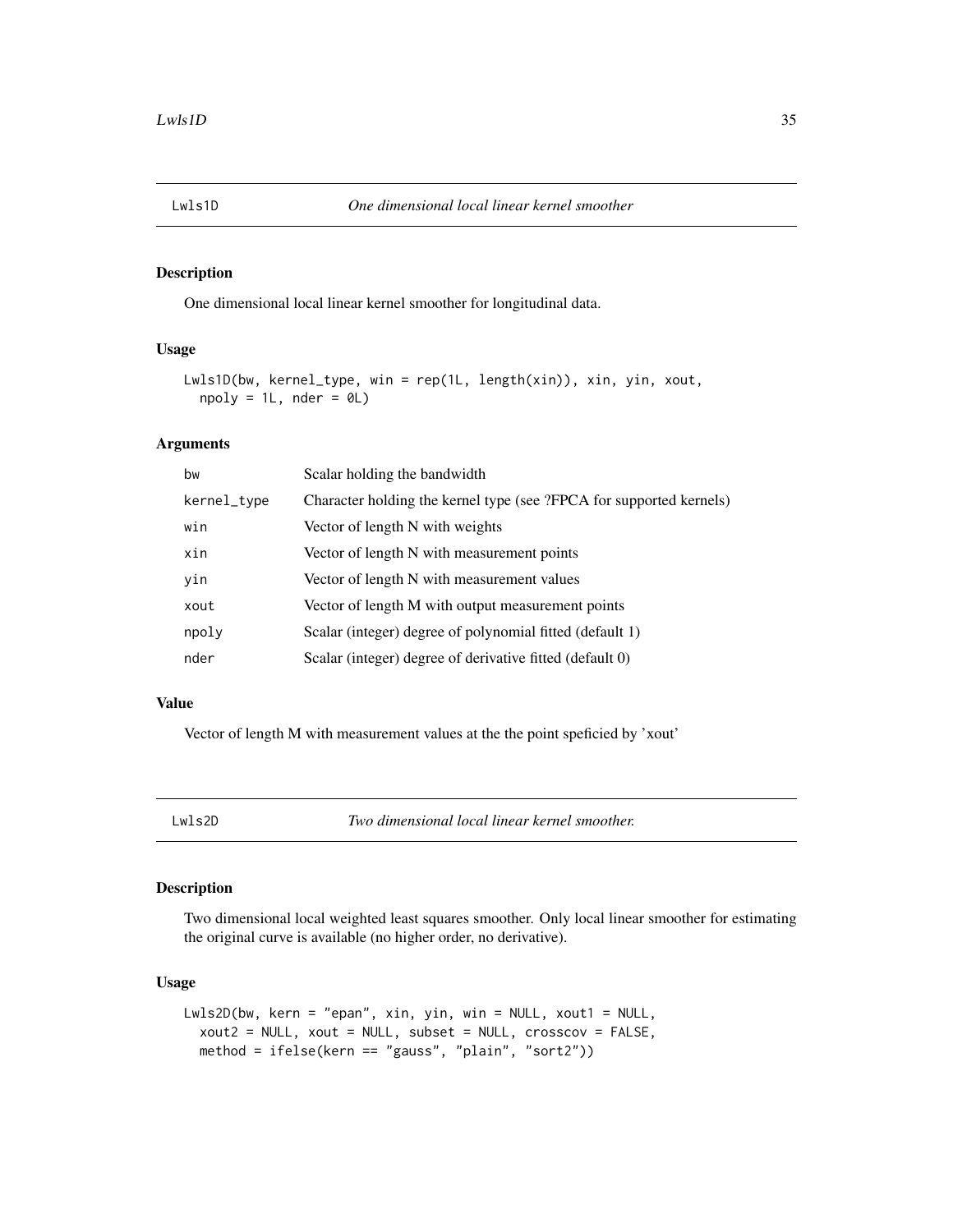# <span id="page-35-0"></span>Arguments

| bw       | A scalar or a vector of length 2 specifying the bandwidth.                                                                                                               |
|----------|--------------------------------------------------------------------------------------------------------------------------------------------------------------------------|
| kern     | Kernel used: 'gauss', 'rect', 'gausvar', 'epan' (default), 'quar'.                                                                                                       |
| xin      | An n by 2 data frame or matrix of x-coordinate.                                                                                                                          |
| yin      | A vector of y-coordinate.                                                                                                                                                |
| win      | A vector of weights on the observations.                                                                                                                                 |
| xout1    | a p1-vector of first output coordinate grid. Defaults to the input gridpoints if left<br>unspecified.                                                                    |
| xout2    | a p2-vector of second output coordinate grid. Defaults to the input gridpoints if<br>left unspecified.                                                                   |
| xout     | alternative to xout1 and xout2. A matrix of p by 2 specifying the output points<br>(may be inefficient if the size of xout is small).                                    |
| subset   | a vector with the indices of x-/y-/w-in to be used (Default: NULL)                                                                                                       |
| crosscov | using function for cross-covariance estimation (Default: FALSE)                                                                                                          |
| method   | should one try to sort the values xin and yin before using the lwls smoother? if<br>yes ('sort2' - default for non-Gaussian kernels), if no ('plain' - fully stable; de) |

#### Value

a p1 by p2 matrix of fitted values if xout is not specified. Otherwise a vector of length p corresponding to the rows of xout.

| Lwls2DDeriv | Two dimensional local linear kernel smoother with derivatives. |
|-------------|----------------------------------------------------------------|
|-------------|----------------------------------------------------------------|

# Description

Two dimensional local weighted least squares smoother. Only local linear smoother for estimating the original curve is available (no higher order, no derivative).

#### Usage

```
Lwls2DDeriv(bw, kern = "epan", xin, yin, win = NULL, xout1 = NULL,
  xout2 = NULL, xout = NULL, npoly = 1L, nder1 = 0L, nder2 = 0L,
  subset = NULL, \text{crossover} = \text{TRUE}, method = "sort2")
```

| bw   | A scalar or a vector of length 2 specifying the bandwidth.         |
|------|--------------------------------------------------------------------|
| kern | Kernel used: 'gauss', 'rect', 'gausvar', 'epan' (default), 'quar'. |
| xin  | An n by 2 data frame or matrix of x-coordinate.                    |
| vin  | A vector of y-coordinate.                                          |
| win  | A vector of weights on the observations.                           |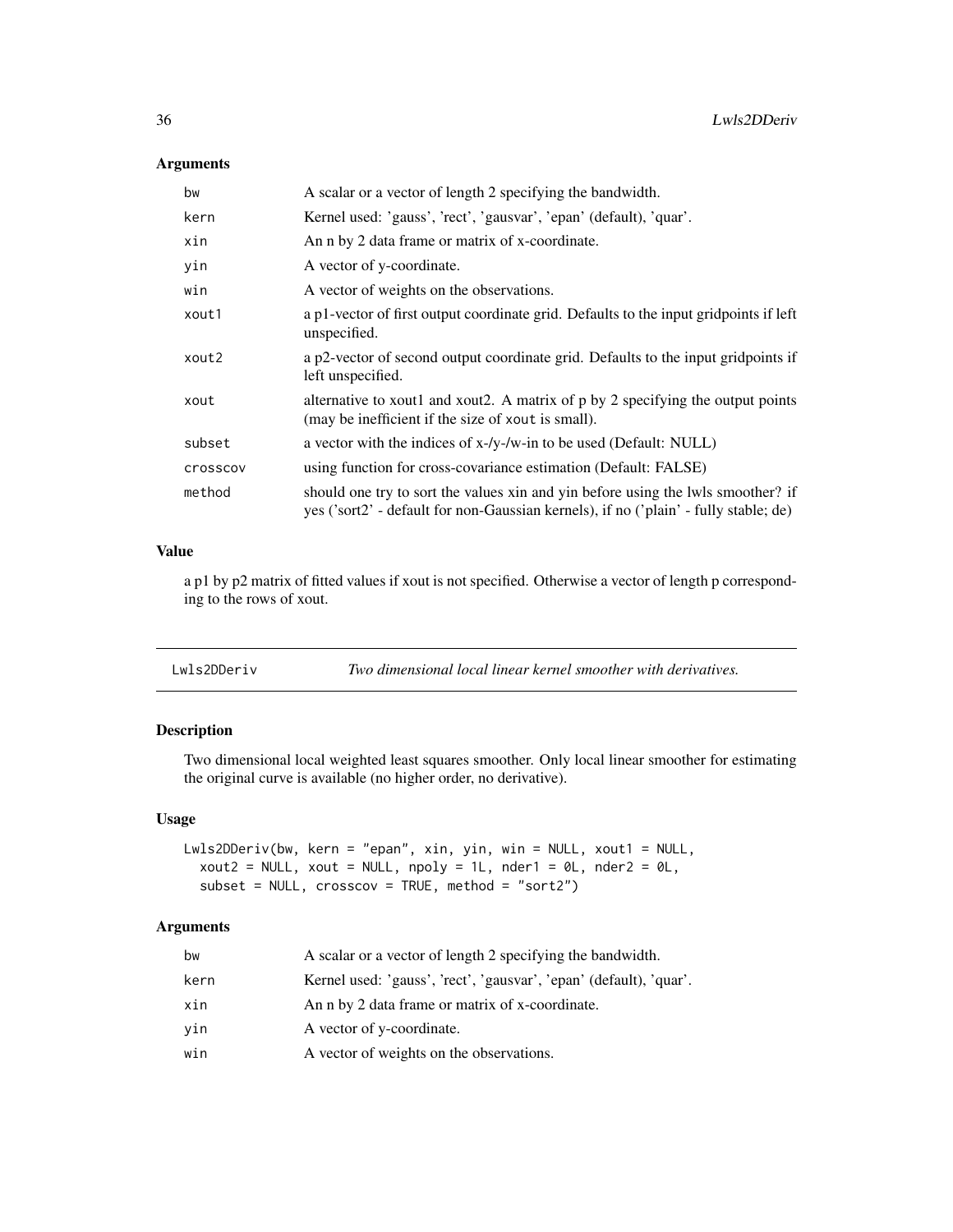<span id="page-36-0"></span>

| xout1             | a p1-vector of first output coordinate grid. Defaults to the input gridpoints if left<br>unspecified.                                                                    |
|-------------------|--------------------------------------------------------------------------------------------------------------------------------------------------------------------------|
| xout2             | a p2-vector of second output coordinate grid. Defaults to the input gridpoints if<br>left unspecified.                                                                   |
| xout              | alternative to xout1 and xout2. A matrix of p by 2 specifying the output points<br>(may be inefficient if the size of xout is small).                                    |
| npoly             | The degree of polynomials (include all $x^a y^b$ terms where $a + b \leq n \text{poly}$ )                                                                                |
| nder1             | Order of derivative in the first direction                                                                                                                               |
| nder <sub>2</sub> | Order of derivative in the second direction                                                                                                                              |
| subset            | a vector with the indices of x-/y-/w-in to be used (Default: NULL)                                                                                                       |
| <b>Crosscov</b>   | using function for cross-covariance estimation (Default: TRUE)                                                                                                           |
| method            | should one try to sort the values xin and yin before using the lwls smoother? if<br>yes ('sort2' - default for non-Gaussian kernels), if no ('plain' - fully stable; de) |

#### Value

a p1 by p2 matrix of fitted values if xout is not specified. Otherwise a vector of length p corresponding to the rows of xout.

MakeBWtoZscore02y *Z-score body-weight for age 0 to 24 months based on WHO standards*

# Description

Make vector of age and body-weight to z-scores based on WHO standards using LMS

#### Usage

MakeBWtoZscore02y(sex, age, bw)

# Arguments

| sex | A character 'M' or 'F' indicating the sex of the child. |
|-----|---------------------------------------------------------|
| age | A vector of time points of size O.                      |
| hw  | A vector of body-weight readings of size Q.             |

#### Value

A vector of Z-scores of size Q.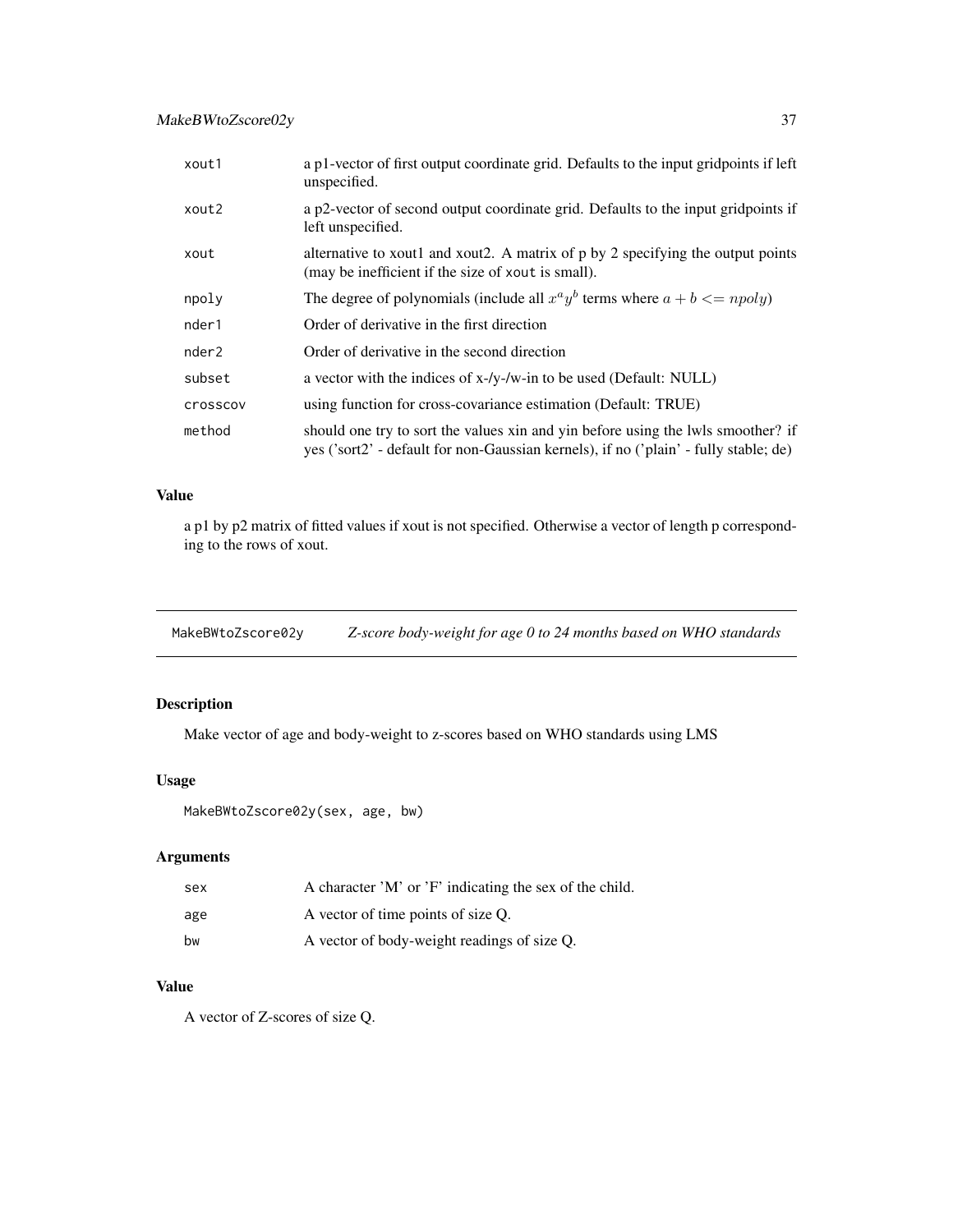<span id="page-37-0"></span>MakeFPCAInputs *Format FPCA input*

# Description

Turn vector inputs to the list so they can be used in FPCA

# Usage

MakeFPCAInputs(IDs = NULL, tVec, yVec, na.rm = FALSE)

# Arguments

| IDs   | n-by-1 vector of subject IDs (Default: NULL)                                                                                              |
|-------|-------------------------------------------------------------------------------------------------------------------------------------------|
| tVec  | Either an n-by-1 vector of measurement times, or a p-by-1 vector corresponding<br>to the common time support                              |
| yVec  | n-by-1 vector of measurements from the variable of interest, or a n-by-p matrix<br>with each row corresponding to the dense observations. |
| na.rm | logical indicating if NA should be omitted (Default: FALSE)                                                                               |

# Value

L list containing 3 lists each of length 'm', 'm' being the number of unique subject IDs

MakeGPFunctionalData *Make Gaussian Process Dense Functional Data sample*

## Description

Make a Gaussian process dense functional data sample of size n over a [0,1] support.

#### Usage

```
MakeGPFunctionalData(n, M = 100, mu = rep(0, M), K = 2, lambda = rep(1,
 K), sigma = 0, basisType = "cos")
```

| n         | number of samples to generate                                                                                                                                        |
|-----------|----------------------------------------------------------------------------------------------------------------------------------------------------------------------|
| M         | number of equidistant readings per sample (default: 100)                                                                                                             |
| mu        | vector of size M specifying the mean (default: $rep(0,M)$ )                                                                                                          |
| K         | scalar specifying the number of basis to be used (default: 2)                                                                                                        |
| lambda    | vector of size K specifying the variance of each components (default: rep $(1,K)$ )                                                                                  |
| sigma     | The standard deviation of the Gaussian noise added to each observation points.                                                                                       |
| basisType | string specifiying the basis type used; possible options are: 'sin', 'cos' and<br>'fourier' (default: 'cos') (See code of 'CreateBasis' for implementation details.) |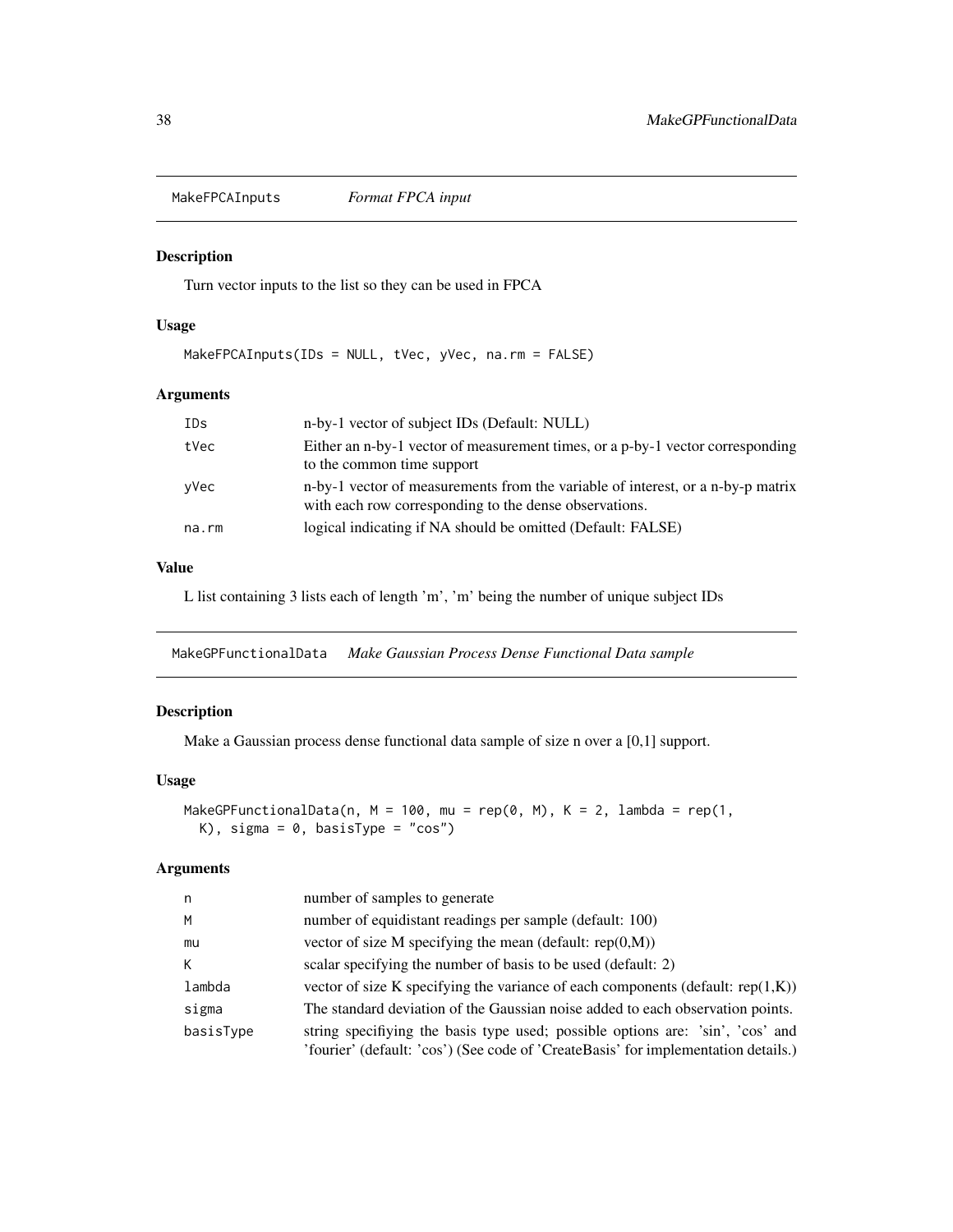# <span id="page-38-0"></span>MakeHCtoZscore02y 39

# Value

Y:  $X(t_i)$ , Yn: noisy observations

```
MakeHCtoZscore02y Z-score head-circumference for age 0 to 24 months based on WHO
                       standards
```
# Description

Make vector of age and height measurement to z-scores based on WHO standards using mu and sigma (not LMS)

# Usage

MakeHCtoZscore02y(sex, age, hc)

# Arguments

| sex | A character 'M' or 'F' indicating the sex of the child.    |
|-----|------------------------------------------------------------|
| age | A vector of time points of size Q.                         |
| hc  | A vector of head circumference readings of size Q (in cm). |

#### Value

A vector of Z-scores of size Q.

MakeLNtoZscore02y *Z-score height for age 0 to 24 months based on WHO standards*

# Description

Make vector of age and height measurement to z-scores based on WHO standards using mu and sigma (not LMS)

# Usage

MakeLNtoZscore02y(sex, age, ln)

# Arguments

| sex | A character 'M' or 'F' indicating the sex of the child. |
|-----|---------------------------------------------------------|
| age | A vector of time points of size Q.                      |
| ln  | A vector of body-length readings of size $Q$ (in cm).   |

# Value

A vector of Z-scores of size Q.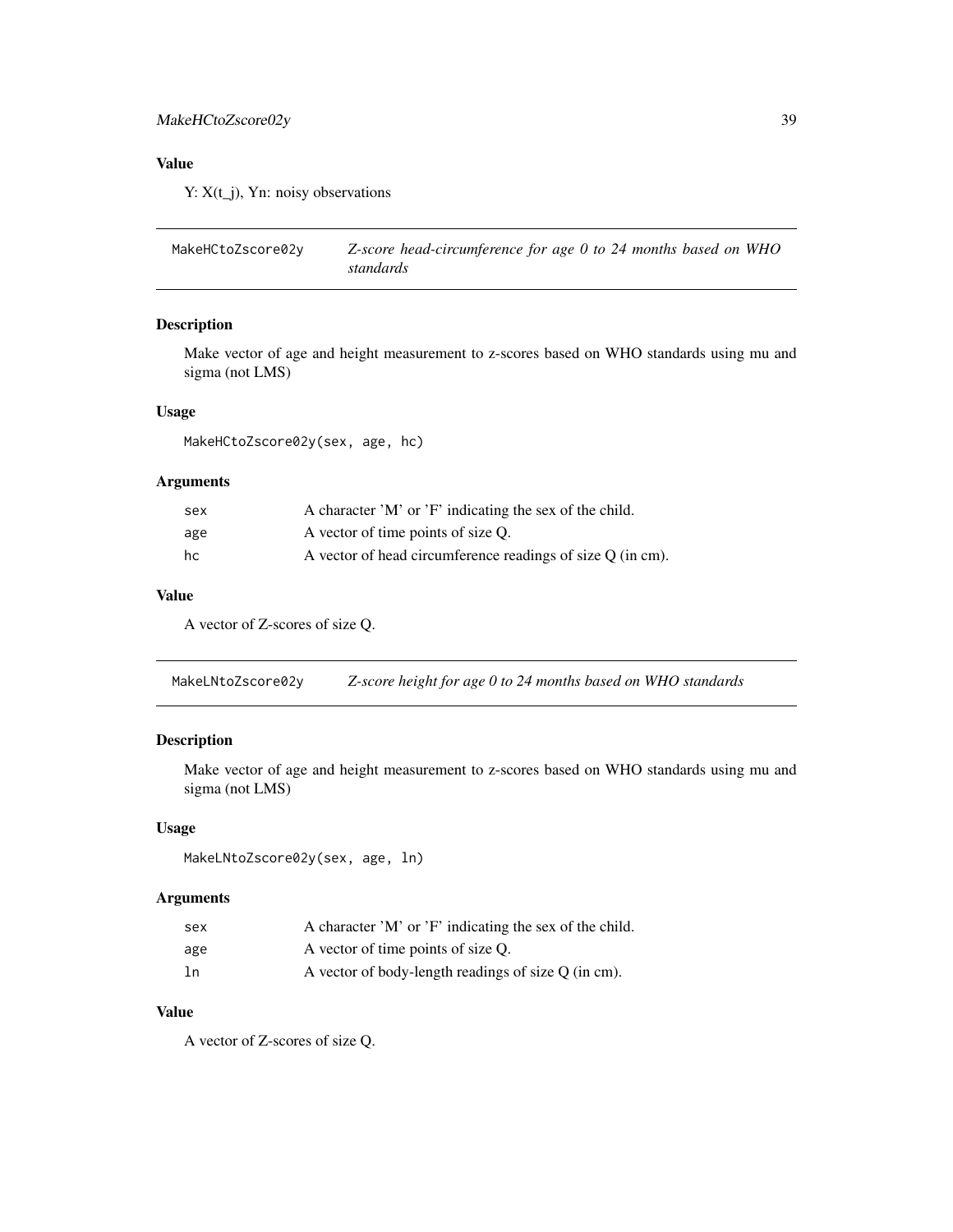<span id="page-39-0"></span>

# Description

Make a Gaussian process sparse functional data sample of size n

#### Usage

```
MakeSparseGP(n, rdist = runif, sparsity = 2:9, muFun = function(x) rep(0,
  length(x)), K = 2, lambda = rep(1, K), sigma = 0, basisType = "cos",
 CovFun = NULL)
```
#### Arguments

| n         | number of samples to generate.                                                                                                                                       |
|-----------|----------------------------------------------------------------------------------------------------------------------------------------------------------------------|
| rdist     | a sampler for generating the random design time points within $[0, 1]$ .                                                                                             |
| sparsity  | A vector of integers. The number of observation per sample is chosen to be one<br>of the elements in sparsity with equal chance.                                     |
| muFun     | a function that takes a vector input and output a vector of the corresponding<br>mean (default: zero function).                                                      |
| К         | scalar specifying the number of basis to be used (default: 2).                                                                                                       |
| lambda    | vector of size K specifying the variance of each components (default: $rep(1,K)$ ).                                                                                  |
| sigma     | The standard deviation of the Gaussian noise added to each observation points.                                                                                       |
| basisType | string specifiying the basis type used; possible options are: 'sin', 'cos' and<br>'fourier' (default: 'cos') (See code of 'CreateBasis' for implementation details.) |
| CovFun    | an alternative specification of the covariance structure.                                                                                                            |

#### Value

TODO

medfly25 *Number of eggs laid daily from medflies*

#### Description

A dataset containing the eggs laid from 789 medflies (Mediterranean fruit flies, Ceratitis capitata) during the first 25 days of their lives. This is a subset of the dataset used by Carey at al. (1998); only flies having lived at least 25 days are shown. At the end of the recording period all flies were still alive.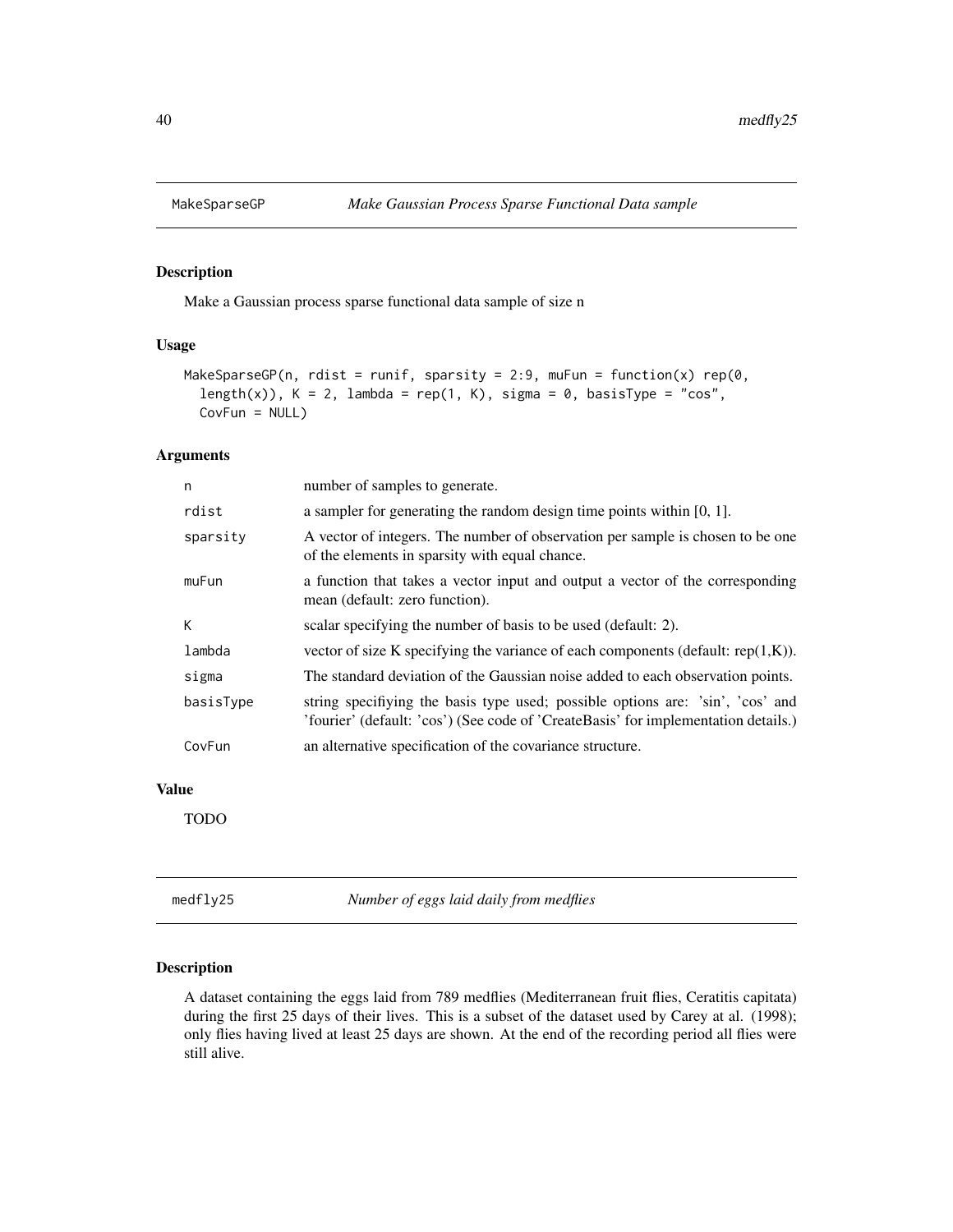#### <span id="page-40-0"></span>print.FPCA 41

# Format

A data frame with 19725 rows and 3 variables:

ID : Medfly ID according to the orignal dataset

Days : Day of measurement

nEggs : Number of eggs laid at that particular day

nEggsRemain : Remaining total number of eggs laid

# Source

<http://anson.ucdavis.edu/~mueller/data/medfly1000.html>

#### References

Carey, J.R., Liedo, P., Mueller, H.G., Wang, J.L., Chiou, J.M. (1998). Relationship of age patterns of fecundity to mortality, longevity, and lifetime reproduction in a large cohort of Mediterranean fruit fly females. J. of Gerontology –Biological Sciences 53, 245-251.

print.FPCA *Print an FPCA object*

#### Description

Print a simple description of an FPCA object

# Usage

## S3 method for class 'FPCA'  $print(x, \ldots)$ 

#### Arguments

x An FPCA object. ... Not used.

```
set.seed(1)
n < - 20pts \leq - seq(0, 1, by=0.05)
sampWiener <- Wiener(n, pts)
sampWiener <- Sparsify(sampWiener, pts, 10)
res <- FPCA(sampWiener$Ly, sampWiener$Lt)
res
```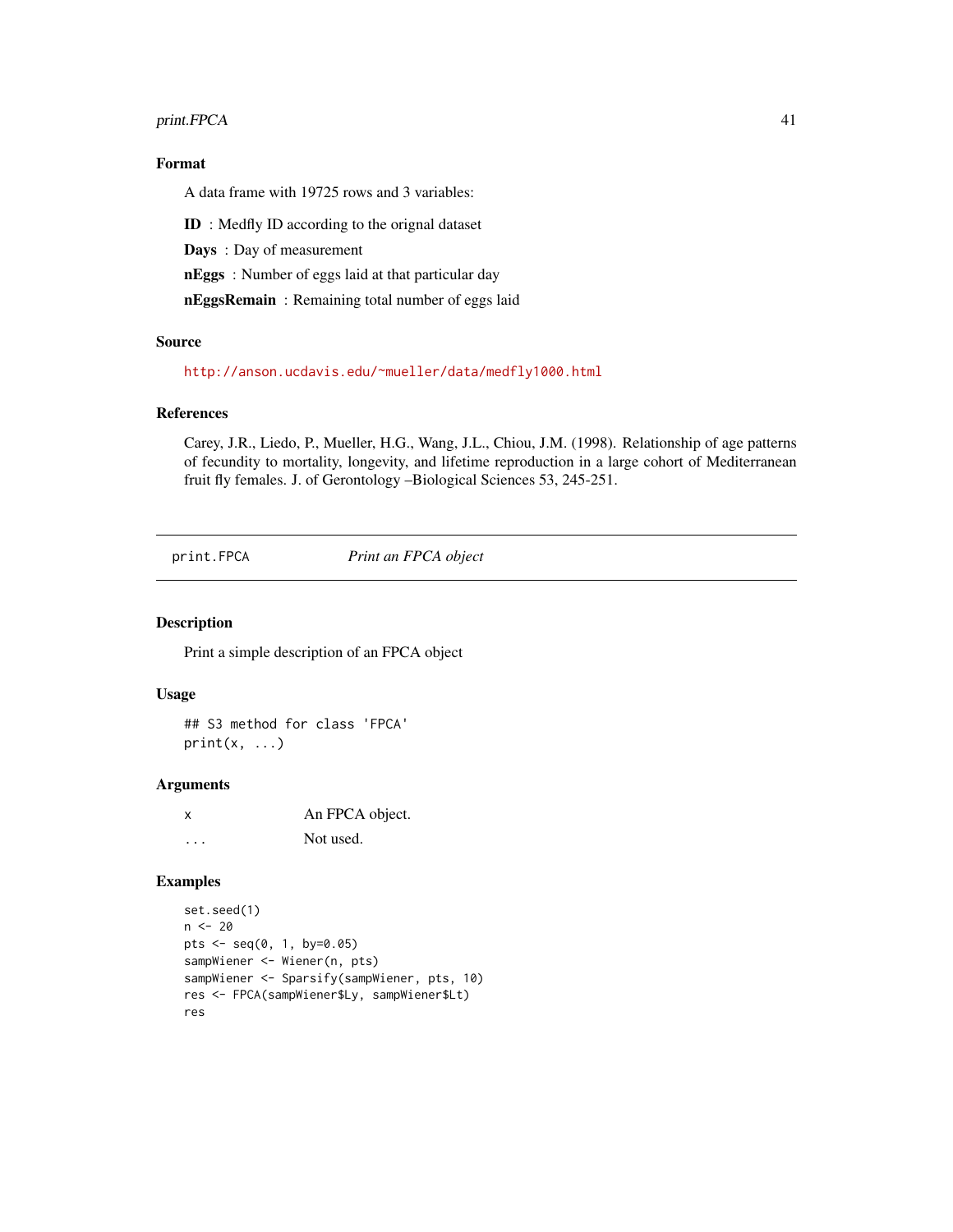<span id="page-41-0"></span>

# Description

Print a simple description of an FSVD object

# Usage

## S3 method for class 'FSVD'  $print(x, \ldots)$ 

# Arguments

| X | An FSVD object. |
|---|-----------------|
| . | Not used.       |

| SelectK | Selects number of functional principal components for given FPCA |
|---------|------------------------------------------------------------------|
|         | <i>output and selection criteria</i>                             |

# Description

Selects number of functional principal components for given FPCA output and selection criteria

# Usage

```
SelectK(fpcaObj, criterion = "FVE", FVEthreshold = 0.95, Ly = NULL,
 Lt = NULL
```

| fpcaObj      | A list containing FPCA related subjects returned by MakeFPCAResults().                                                                                                                                            |
|--------------|-------------------------------------------------------------------------------------------------------------------------------------------------------------------------------------------------------------------|
| criterion    | A string or positive integer specifying selection criterion for number of func-<br>tional principal components, available options: 'FVE', 'AIC', 'BIC', or the<br>specified number of components - default: 'FVE' |
| FVEthreshold | A threshold percentage specified by user when using "FVE" as selection crite-<br>rion: $(0,1]$ - default: NULL                                                                                                    |
| Ly           | A list of <i>n</i> vectors containing the observed values for each individual - default:<br><b>NULL</b>                                                                                                           |
| Lt           | A list of $n$ vectors containing the observation time points for each individual<br>corresponding to Ly - default: NULL                                                                                           |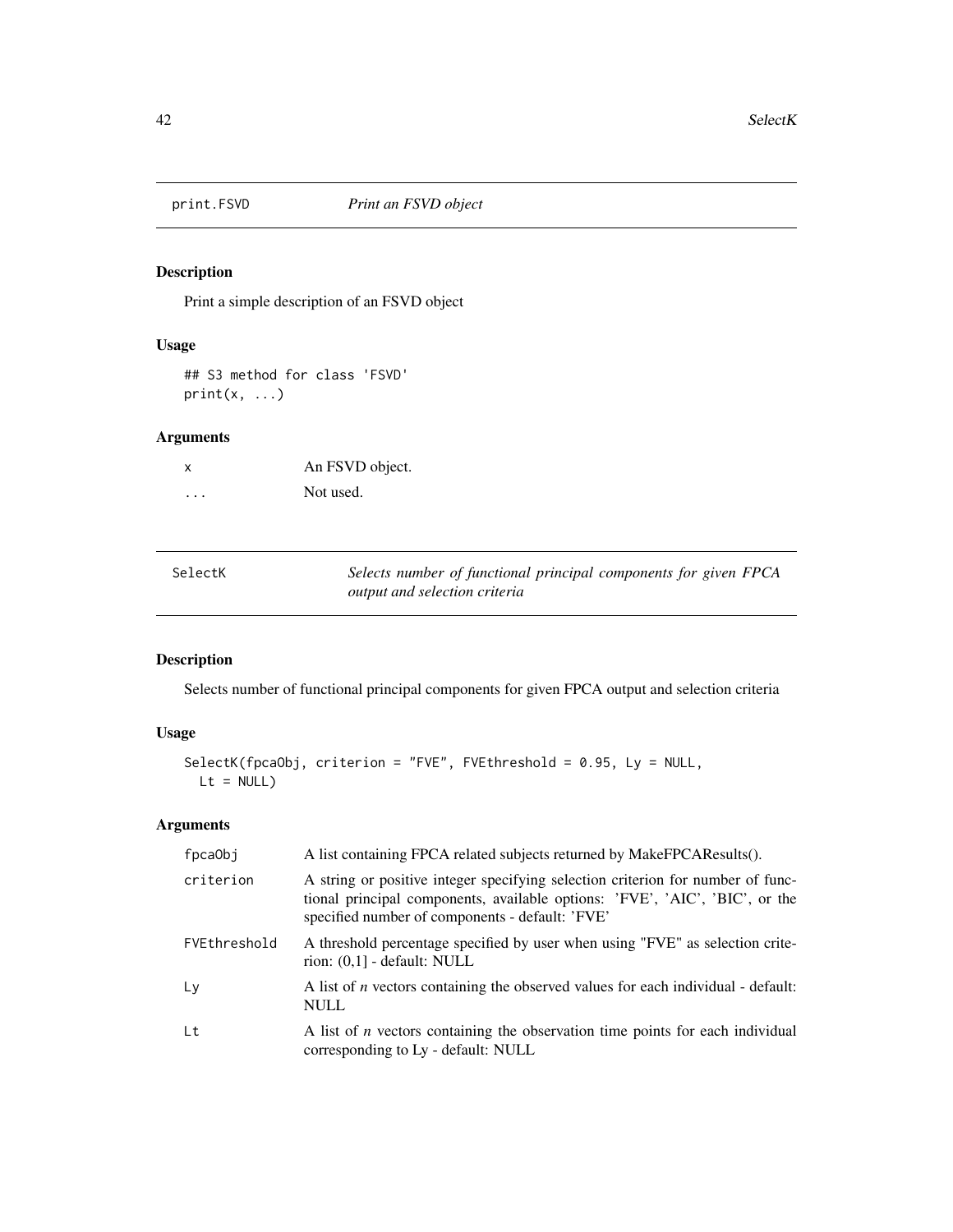# <span id="page-42-0"></span>SetOptions 43

# Value

A list including the following two fields:

| K         | An integer indicating the selected number of components based on given crite-<br>rion.                                                  |
|-----------|-----------------------------------------------------------------------------------------------------------------------------------------|
| criterion | The calculated criterion value for the selected number of components, <i>i.e.</i> FVE,<br>AIC or BIC value, NULL for fixed K criterion. |
| k         | Same as K for compatibility. WARNING: This will be removed in the next<br>iteration                                                     |

| Set the PCA option list<br>SetOptions |
|---------------------------------------|
|---------------------------------------|

# Description

Set the PCA option list

# Usage

SetOptions(y, t, optns)

# Arguments

| y     | A list of <i>n</i> vectors containing the observed values for each individual.                               |
|-------|--------------------------------------------------------------------------------------------------------------|
|       | A list of <i>n</i> vectors containing the observation time points for each individual<br>corresponding to y. |
| optns | A list of options control parameters specified by list (name=value). See 'De-<br>tails'.                     |
|       | See '?FPCAfor more details. Usually users are not supposed to use this function<br>directly.                 |
|       |                                                                                                              |

| Sparsify | Sparsify densely observed functional data |
|----------|-------------------------------------------|
|----------|-------------------------------------------|

# Description

Given a matrix of densely observed functional data, make a sparsified sample.

# Usage

```
Sparsify(samp, pts, sparsity, aggressive = FALSE, fragment = FALSE)
```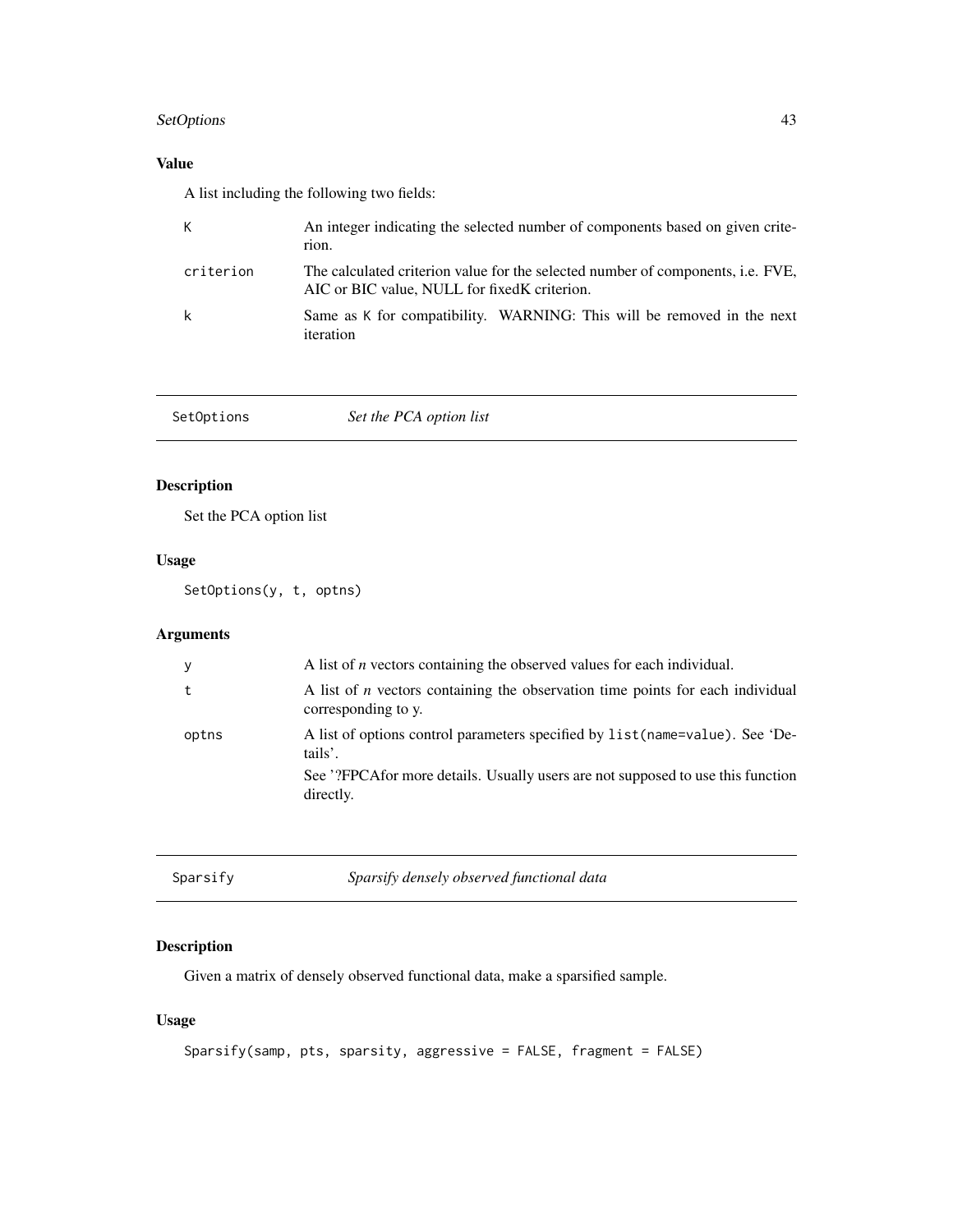# <span id="page-43-0"></span>Arguments

| samp       | A matrix of densely observed functional data, with each row containing one<br>sample.                                                                                                                                               |
|------------|-------------------------------------------------------------------------------------------------------------------------------------------------------------------------------------------------------------------------------------|
| pts        | A vector of grid points corresponding to the columns of samp.                                                                                                                                                                       |
| sparsity   | A vector of integers. The number of observation per sample is chosen to be one<br>of the elements in sparsity with equal chance.                                                                                                    |
| aggressive | Sparsify in an "aggressive" manner making sure that near-by readings are ex-<br>cluded.                                                                                                                                             |
| fragment   | Sparsify the observations into fragments, which are (almost) uniformly dis-<br>tributed in the time domain. Default to FALSE as not fragmenting. Otherwise a<br>positive number specifying the approximate length of each fragment. |

# Value

A list of length 2, containing the following fields:

| Lt | A list of observation time points for each sample.                  |
|----|---------------------------------------------------------------------|
| L٧ | A list of values for each sample, corresponding to the time points. |

WFDA *Warped Functional DAta Analysis*

# Description

Pairwise curve synchronization for functional data

# Usage

WFDA(Ly, Lt, optns = list())

# Arguments

| Ly    | A list of <i>n</i> vectors containing the observed values for each individual.                                                                                |
|-------|---------------------------------------------------------------------------------------------------------------------------------------------------------------|
| Lt    | A list of <i>n</i> vectors containing the observation time points for each individual<br>corresponding to y. Each vector should be sorted in ascending order. |
| optns | A list of options control parameters specified by list (name=value). See 'De-<br>tails'.                                                                      |

## Details

WFDA uses a pairwise warping method to obtain the desired alignment (registration) of the random trajectories. The data has to be regular. The routine returns the aligned curves and the associated warping function.

Available control options are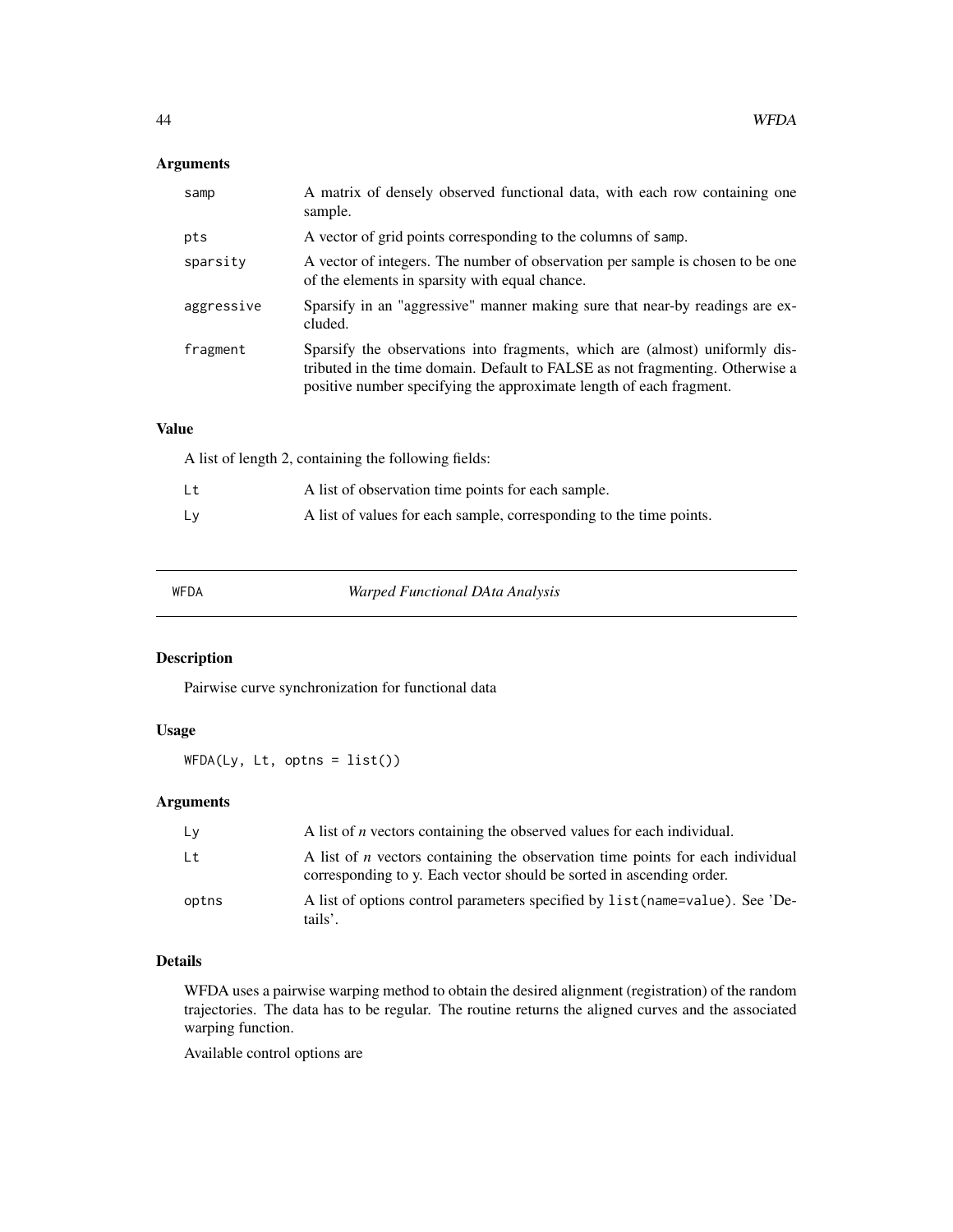- choice Choice of estimating the warping functions ('weighted' or 'truncated'). If 'weighted' then weighted averages of pairwise warping functions are computed; the weighting is based on the inverse pairwise distances. If 'truncated' the pairs with the top 10% largest distances are truncated and the simple average of the remaining pairwise distances are used - default: 'truncated'
- subsetProp Pairwise warping functions are determined by using a subset of the whole sample; numeric (0,1] - default: 0.50
- lambda Penalty parameter used for estimating pairwise warping functions; numeric default :  $V*10^{\scriptstyle\wedge}$ -4, where V is the average L2 norm of y-mean(y).
- nknots Number of knots used for estimating the piece-wise linear pairwise warping functions; numeric - default: 2
- isPWL Indicator if the resulting warping functions should piece-wise linear, if FALSE 'nknots' is ignored and the resulting warping functions are simply monotonic; logical - default: TRUE (significantly larger computation time.)
- seed Random seed for the selection of the subset of warping functions; numeric default: 666
- verbose Indicator if the progress of the pairwise warping procedure should be displayed; logical default: FALSE

#### Value

A list containing the following fields:

| lambda  | Penalty parameter used.                    |
|---------|--------------------------------------------|
| aligned | Aligned curves evaluated at time 't'       |
| h       | Warping functions for 't'                  |
| hInv    | Inverse warping functions evaluated at 't' |
| costs   | The mean cost associated with each curve.  |
| timing  | The time required by time-warping.         |

#### References

Tang, R. and Mueller, H.G. (2008). "Pairwise curve synchronization for functional data." Biometrika 95, 875-889

Tang, R. and Mueller, H.G. (2009) "Time-synchronized clustering of gene expression trajectories." Biostatistics 10, 32-45

```
N = 44;eps = 0.123;
M = 41;set.seed(123)
Tfinal = 3me <- function(t) exp(-Tfinal*(((t/Tfinal^2)-0.5))^2);
T = \text{seq}(0, \text{Tfinal}, \text{length.out} = M)recondingTimesMat = matrix(nrow = N, ncol = M)
```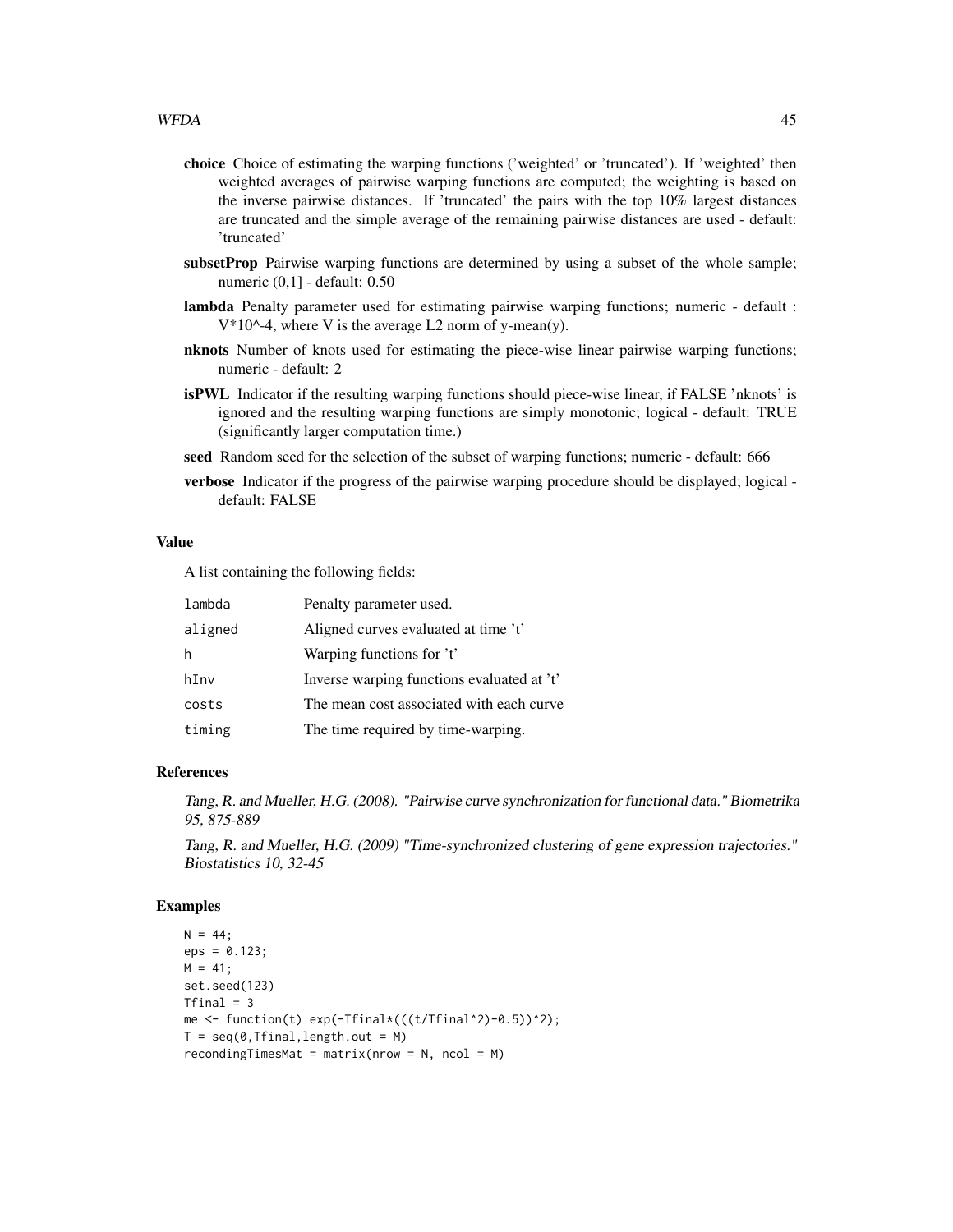```
46 Wiener
```

```
yMat = matrix(nrow = N, ncol = M)for (i in 1:N){
  peak = runif(min = 0.2, max = 0.8, 1) * Tfinal
  recondingTimesMat[i,] = sort( unique(c( seq(0.0 , peak, length.out = round((M+1)/2)),
                            seq( peak, Tfinal, length.out = round((M+1)/2)))) * Tfinal
  yMat[i,] = me(recondingTimesMat[i,]) * rnorm(1, mean=4.0, sd=eps)+ rnorm(M, mean=0.0, sd= eps)
}
Y = as.list(as.data.frame(t(yMat)))
X = rep(list(T), N)sss = WFDA(Ly = Y, Lt = X, list( choice = 'weighted' ))par(mfrow=c(1,2))
matplot(x= T, t(yMat), t='l', main = 'Raw', ylab = 'Y'); grid()
matplot(x= T, t(sss$aligned), t='l', main = 'Aligned', ylab='Y'); grid()
```
Wiener *Simulate standard Wiener processes (Brownian motions)*

#### Description

Simulate n standard Wiener processes on [0, 1], possibly sparsifying the results.

#### Usage

```
Wiener(n = 1, pts = seq(0, 1, length = 50), sparsify = NULL, K = 50)
```
#### Arguments

| n        | Sample size.                                                                                            |
|----------|---------------------------------------------------------------------------------------------------------|
| pts      | A vector of points in $[0, 1]$ specifying the support of the processes.                                 |
| sparsify | A vector of integers. The number of observations per curve will be uniform<br>distribution on sparsify. |
| К        | The number of components.                                                                               |

#### Details

The algorithm is based on Karhunen-Loeve expansion.

## Value

If sparsify is not specified, a matrix with n rows corresponding to the samples are returned. Otherwise the sparsified sample is returned.

#### See Also

Sparsify